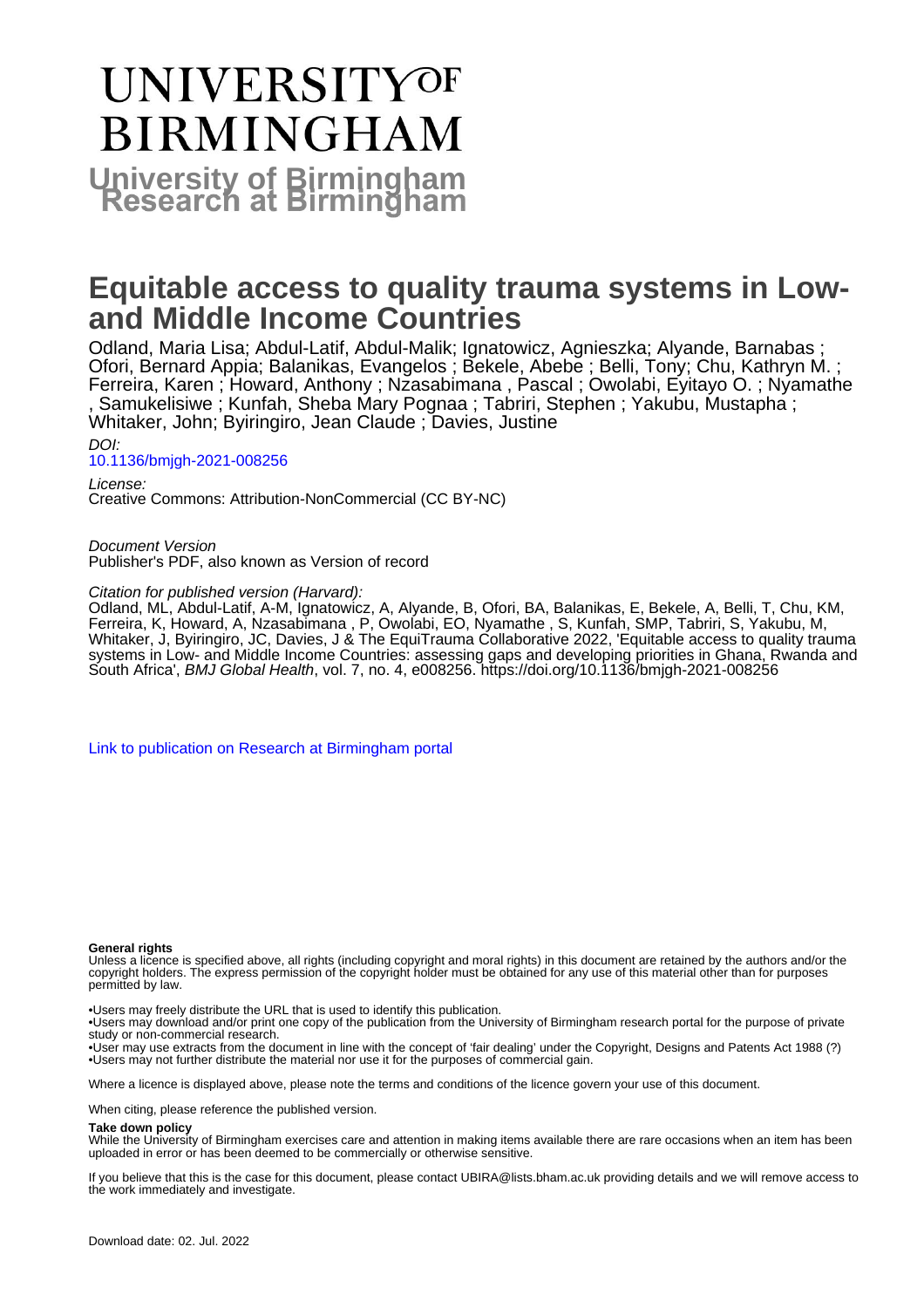# **BMJ Global Health**

# **Equitable access to quality trauma systems in low-income and middleincome countries: assessing gaps and developing priorities in Ghana, Rwanda and South Africa**

The Equi-Trauma Collaborative, Maria Lisa Odland <sup>0</sup>.<sup>1,2,3</sup> Abdul-Malik Abdul-Latif,<sup>1,4</sup> Agnieszka Ignatowicz,<sup>1</sup> Barnabas Alayande,<sup>5,6</sup> Bernard Appia Ofori,<sup>7</sup> Evangelos Balanikas,<sup>8</sup> Abebe Bekele, <sup>9,10</sup> Antonio Belli, <sup>8,11</sup> Kathryn Chu <sup>®</sup>,<sup>12,13</sup> Karen Ferreira,<sup>12</sup> Anthony Howard,<sup>14,15</sup> Pascal Nzasabimana,<sup>16</sup> Eyitayo O Owolabi,<sup>12</sup> Samukelisiwe Nyamathe,<sup>12</sup> Sheba Mary Pognaa Kunfah,<sup>17</sup> Stephen Tabiri,<sup>7,17,18</sup> Mustapha Yakubu <sup>(D)</sup>,<sup>18,19</sup> John Whitaker (D),<sup>1,20</sup> JeanClaude Byiringiro (D, <sup>16,21</sup> Justine I Davies<sup>1,12,22</sup>

To cite: The Equi-Trauma Collaborative, Odland ML, Abdul-Latif A-M, *et al*. Equitable access to quality trauma systems in low-income and middle-income countries: assessing gaps and developing priorities in Ghana, Rwanda and South Africa. *BMJ Global Health* 2022;7:e008256. doi:10.1136/ bmjgh-2021-008256

#### Handling editor Seye Abimbola

► Additional supplemental material is published online only. To view, please visit the journal online ([http://dx.doi.org/10.](http://dx.doi.org/10.1136/bmjgh-2021-008256) [1136/bmjgh-2021-008256](http://dx.doi.org/10.1136/bmjgh-2021-008256)).

MLO, AI and A-MA-L are joint first authors. JCB and JID are joint senior authors.

Received 12 December 2021 Accepted 18 February 2022



© Author(s) (or their employer(s)) 2022. Re-use permitted under CC BY-NC. No commercial re-use. See rights and permissions. Published by BMJ.

For numbered affiliations see end of article.

Correspondence to Dr Maria Lisa Odland; m.l.odland@bham.ac.uk

Injuries in low-income and middle-income countries are prevalent and their number is expected to increase. Death and disability after injury can be reduced if people reach healthcare facilities in a timely manner. Knowledge of barriers to access to quality injury care is necessary to intervene to improve outcomes. We combined a four-delay framework with WHO Building Blocks and Institution of Medicine Quality Outcomes Frameworks to describe barriers to trauma care in three countries in sub-Saharan Africa: Ghana, South Africa and Rwanda. We used a parallel convergent mixed-methods research design, integrating the results to enable a holistic analysis of the barriers to access to quality injury care. Data were collected using surveys of patient experiences of injury care, interviews and focus group discussions with patients and community leaders, and a survey of policy-makers and healthcare leaders on the governance context for injury care. We identified 121 barriers across all three countries. Of these, 31 (25.6%) were shared across countries. More than half (18/31, 58%) were predominantly related to delay 3 ('Delays to receiving quality care'). The majority of the barriers were captured using just one of the multiple methods, emphasising the need to use multiple methods to identify all barriers. Given there are many barriers to access to quality care for people who have been injured in Rwanda, Ghana and South Africa,

but few of these are shared across countries, solutions to overcome these barriers may also be contextually dependent. This suggests the need for rigorous assessments of contexts using multiple data collection methods before developing interventions to improve access to quality care.

#### **INTRODUCTION**

ABSTRACT

In low-income and middle-income countries (LMICs), injuries account for more deaths than tuberculosis, malaria and HIV combined;

#### SUMMARY BOX

- $\Rightarrow$  Injury is a major cause of death globally, especially in low-income and middle-income countries.
- $\Rightarrow$  For patients who have been injured, timely access to quality care is essential for reducing death and disability, but still people experience barriers causing delays in accessing healthcare with detrimental consequences.
- $\Rightarrow$  By using a four-delays framework and multiple data collection methods, we uncovered 121 barriers to injury care access in Rwanda, South Africa and Ghana. Thirty-one barriers were common across all three countries, whilst many barriers were only present in one or two countries.
- $\Rightarrow$  Most barriers were specific to individual countries suggesting they are context-specific. Solutions to improve access to injury care may therefore not necessarily be transferable across multiple countries.
- $\Rightarrow$  To capture multiple barriers required the use of multiple data collections methods which indicates the importance of using mixed methods when assessing access to injury care.

indeed 90% of injury deaths occur in LMICs.<sup>[1](#page-7-0)</sup> Injury is currently the leading killer among people in the economically productive age.<sup>[2](#page-7-1)</sup> Injury-associated mortality is expected to rise, with projections that road traffic accidents will be the third leading cause of death by 2030.[2](#page-7-1) Non-fatal injuries are also important and common, with 1billion people (15% of the global population) sustaining an injury in 20[1](#page-7-0)3 that warranted healthcare.<sup>1</sup> Reducing deaths from injury is a key Sustainable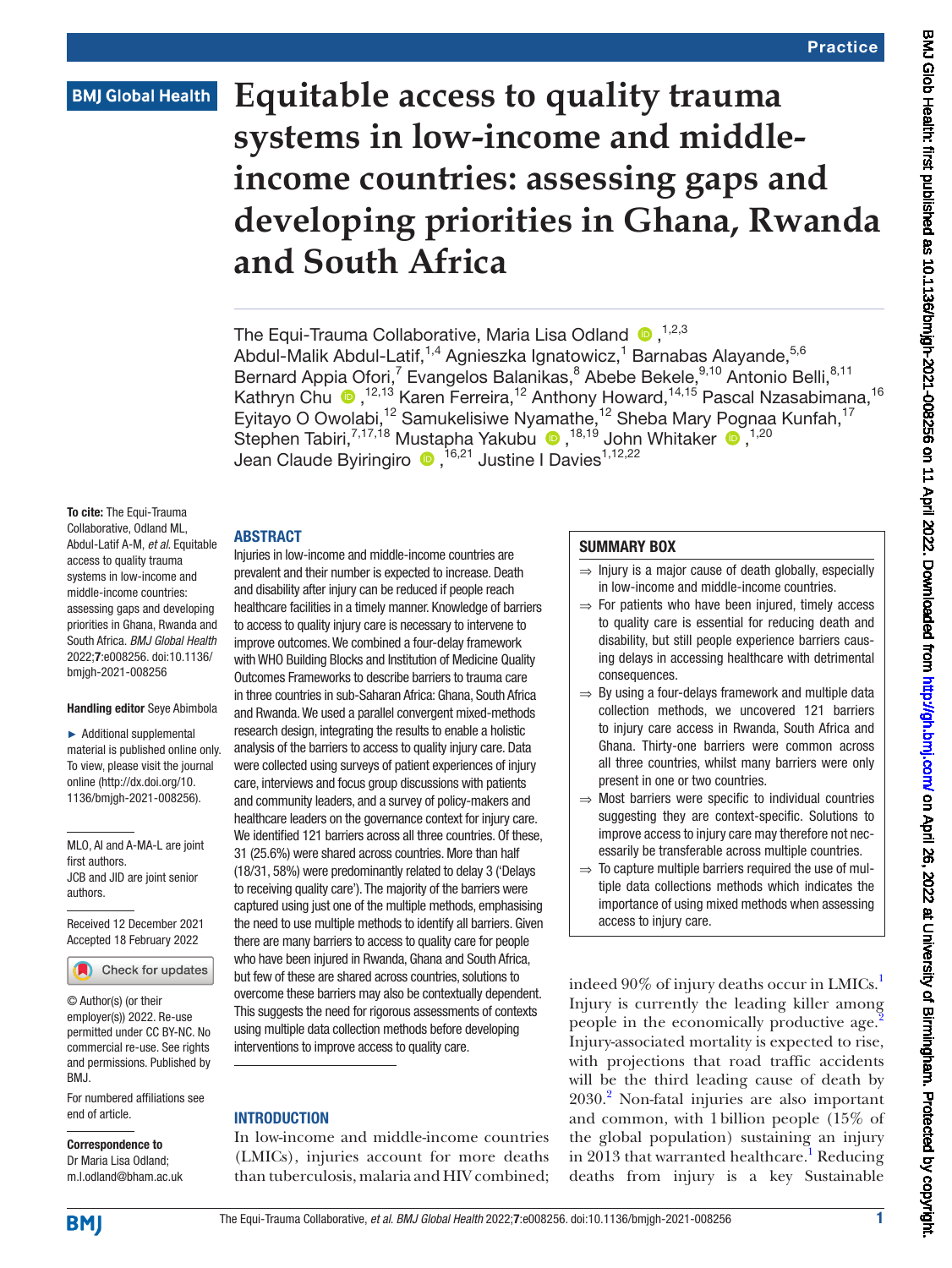Development Goal (SDG 3.6) as is providing Universal Health Coverage (SDG [3](#page-7-2).8).<sup>3</sup>

For patients who have been injured, timely access to quality care is essential for reducing death and disability. Access within the Golden Hour or the Lancet Commission on Global Surgery's 2-hour target have been accepted by many trauma experts as the appropriate window for injured patients to reach a healthcare facility that can treat them. $45$  However, many injured people in LMICs take longer than 2hours to reach a healthcare facility<sup>[6](#page-7-4)</sup> and our study on external injury deaths in South Africa found 36% of deaths were avoidable if barriers to access to care were reduced. $^6$  $^6$  We have also found that barriers to access to care are experienced at multiple stages throughout the healthcare journey.<sup>78</sup>

Developing healthcare systems that provide timely and quality care for the injured requires an acknowledgement that these are complex adaptive systems, with positive and negative interactions which may be context dependent.<sup>9</sup> These differences and interactions may vary depending on, for example, countries' development status; the political, governance and finance contexts for health; sociocultural contexts, individual factors (eg, personal wealth and education) and experiences (eg, previous interactions with the healthcare services); and healthcare service factors (eg, whether the necessary building blocks for health are present and whether quality care is provided).<sup>[10 11](#page-8-0)</sup> To develop systems that match the needs of the injured patients requires a thorough understanding of the barriers to access to quality care. However, few studies have collected such data and even fewer have done so using multiple methods.<sup>12</sup>

Barriers to accessing quality care have been described using the four-delay framework, adapted from the three delays framework previously used to improve maternal healthcare.<sup>13 14</sup> Delay 1, seeking care, occurs from the point of injury to taking the decision to go to care; Delay 2, reaching care, is from the decision to seek care being made to arriving at formal healthcare; Delay 3, receiving care, is from arrival at the first formal healthcare facility to receiving definitive treatment; and Delay 4, remaining in quality care, is from discharge from acute care to rehabilitation to optimal function. In order to maximise ability to improve equitable access to quality trauma care, it is necessary to understand the barriers to access to quality care that occur at each and every delay stage. In addition, to assess whether barriers are shared across or experienced differently in countries with different sociocultural characteristics, healthcare systems, and levels of economic development, requires employing similar methods to assess barriers in different settings. Assessing barriers across multiple countries or contexts may suggest where these are shared and thus, where solutions might be transferable across settings. As far as we are aware, no studies have aimed to compare, across countries, the barriers to timely access to quality care after injury.

We combined the four-delay, the WHO building block, and the Institute of Medicine (IoM) Quality frameworks

to describe barriers to trauma care in three countries in sub-Saharan Africa with differing levels of development, socio-cultural and healthcare contexts. We used a convergent parallel mixed-methods study design to appraise barriers to access to quality care after injury in these countries to enable holistic understanding within and across the countries.

### **APPROACH**

#### Study countries

The study was conducted in Ghana, Rwanda and South Africa. One rural and one urban area in each country was purposively selected to allow feasibility while being as representative of the general population as possible.

Ghana is a lower-middle-income country, with an estimated population of 30.4million people (2019), life expectancy of 63.8 years, and 7.56% of deaths and 7.24% of disability-adjusted life-years (DALYs) are estimated to be due to trauma.<sup>15</sup> Inequality in Ghana is high, $15$  as is out of pocket (OOP) health expenditure (37.69% of total health expenditure is  $OOP$ ).<sup>[15](#page-8-3)</sup> Tamale Metropolitan Area and Yendi Municipal District were the urban and rural study areas chosen; both are in the north of Ghana.

Rwanda is a low income country of 12.6million people, with a life expectancy of 68.7 years; 9% of all deaths and 10% of DALYs are due to trauma.[15](#page-8-3) Community-Based Health Insurance was introduced in 1999/2000 to enable citizens in rural populations and the informal sector to access healthcare.<sup>[16](#page-8-4)</sup> Despite this, the health system is still challenged with deficiencies and inequalities.<sup>17</sup> This study was conducted in the metropolitan area of the capital, Kigali, and the rural area of Burera.

South Africa is an upper-middle-income country, with a population of 60.1million and a life expectancy of 62.0 years. Injuries are estimated to be responsible for 10% of deaths and  $11\%$  of DALYs.<sup>[18](#page-8-6)</sup> Interpersonal violence is seven times higher and road traffic collisions are double the global rate. Access to healthcare is inequitable with 86% of the population served by the public sector which has a disproportionately low proportion of the human resources for health.<sup>[19](#page-8-7)</sup>

#### Conceptual frameworks

On appraising the literature on frameworks for conceptualising access to quality healthcare, we did not find a developed framework that suited our aims exhaustively. However, three frameworks we considered would, in combination, comprehensively cover the dimensions of access to quality healthcare for injured people in LMICs. These were: the four-delay framework to access to care as described above,<sup>14 20</sup> the IoM framework for quality healthcare, $^{21}$  and the WHO health systems building blocks. $22$  The IoM's framework for quality healthcare conceptualises quality of care as effective, safe, efficient, timely, patient centred, and equitable. The WHO building blocks include leadership/governance, financing, medicines and equipment, information, human resources,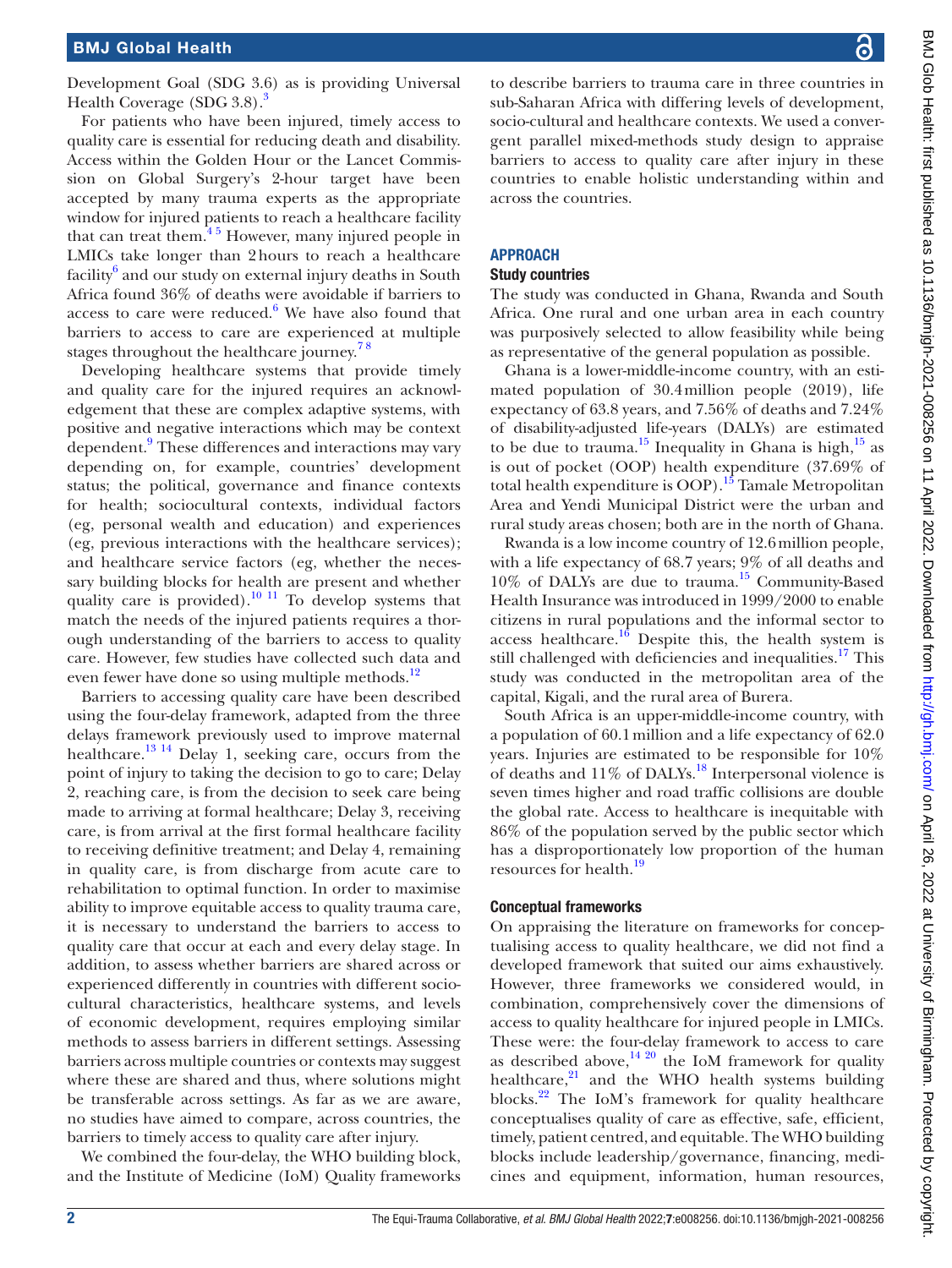<span id="page-3-0"></span> $Table 1$  A summary of methods for the study

| Data sources                                                                                                                                                        | <b>Setting</b>                                                       | Achieved no of participants                                                                                                                                                                                                              | Methodological<br>approach                                                     | <b>Analysis</b><br>approach                                                                                                                 |
|---------------------------------------------------------------------------------------------------------------------------------------------------------------------|----------------------------------------------------------------------|------------------------------------------------------------------------------------------------------------------------------------------------------------------------------------------------------------------------------------------|--------------------------------------------------------------------------------|---------------------------------------------------------------------------------------------------------------------------------------------|
| Workshops to capture<br>and prioritise existing<br>barriers from multiple<br>stakeholder groups.                                                                    | Kigali, Rwanda;<br>Tamale, Ghana;<br>Cape Town, South<br>Africa      | Rwanda: 34<br>Ghana: 31<br>South Africa: 34                                                                                                                                                                                              | Consensus<br>process with small<br>working groups<br>and plenary<br>discussion | Identified priorities<br>were de-duplicated by<br>the whole investigator<br>team and presented<br>under each Delay.                         |
| Interviews and focus<br>group discussions<br>with injured persons<br>to capture their<br>experiences of barriers.                                                   | Both of an urban<br>and a rural setting<br>in each study<br>country* | Around 10 interviews in rural and<br>10 in urban areas in each country,<br>depending on saturation.<br>Ghana=25 interviews<br>South Africa=20 Interviews<br>Rwanda=20 interviews<br>Between 4 and 11 participants in<br>each focus group | Qualitative                                                                    | Thematic analysis                                                                                                                           |
| Focus group<br>discussions with<br>community leaders<br>to capture their<br>experiences and<br>perceptions of barriers                                              | Both of an urban<br>and a rural setting<br>in each study<br>country* | Between 4 and 9 participants in<br>each focus group)                                                                                                                                                                                     | Qualitative                                                                    | Thematic analysis                                                                                                                           |
| I-PAHC and O-PAHC<br>surveys with injured<br>persons to capture their in each study<br>experiences of quality<br>of care provided by in<br>or outpatient facilities | Both of an urban<br>and a rural setting<br>country*                  | Rwanda:<br>I-PAHC 36<br>O-PAHC 24<br>Ghana:<br>$\blacktriangleright$ I-PAHC 13<br>$\triangleright$ O-PAHC 17<br>South Africa:<br>$\blacktriangleright$ I-PAHC 22<br>$\triangleright$ O-PAHC 28                                           | Descriptive<br>quantitative<br>analysis                                        | The percentage score<br>for each question<br>and experiential<br>quality category was<br>calculated. <sup>24</sup>                          |
| Governance survey<br>with policy makers or<br>trauma care providers<br>or leaders to assess the<br>policy and governance<br>context for trauma                      | National surveys                                                     | Five from Rwanda, 5 from South<br>Africa and 11 from Ghana                                                                                                                                                                               | Descriptive<br>qualitative analysis                                            | Each of the 10<br>principles of<br>governance developed<br>by Siddiqi et al and<br>related questions were<br>assigned scores. <sup>25</sup> |

\*Urban and rural settings were: Kigali (urban) and Burera (rural) in Rwanda; Tamale (urban) and Yendi (rural) in Ghana; and Khayelitsha (urban) and Worcester (rural) in South Africa.

I-PAHC, Inpatient Assessment of Healthcare; O-PAHC, Outpatient Users Assessment of Healthcare.

and service delivery. Data collection and analyses were based on the domains in these frameworks.

### Parallel convergent research design

The same methodologies were employed in each country. Data on barriers to equitable access of quality care were collected between June 2020 and May 2021 by trained local researchers. Desired numbers of participants for each methodology were determined by previous experience of numbers required to produce reliable results.<sup>2023</sup> Due to COVID-19, these numbers were not achieved for all methodologies, and the actual numbers recruited are seen in [table](#page-3-0) 1. For the workshops, up to 30 participants were desired; slightly more were invited with the expectation of drop-outs. For the qualitative interviews, in each country we aimed to recruit 10 participants in both the urban and rural areas. We used a purposeful sampling

strategy to ensure a relatively equal number of patients from each area in each study country. Our approach aimed to gain rich understandings of participants' experiences of injury, with the interview schedule designed to be in-depth with open-ended questions.

We also aimed to undertake one focus group discussion in both the urban and rural areas, with up to eight participants desired for each discussion. Ideal numbers for the Inpatient Assessment of Healthcare and Outpatient Users Assessment of Healthcare surveys are larger than our sample size, but this was not feasible to achieve in our study. $24$  Nevertheless, the IQR of responses was narrow even with our smaller sample size. Likewise, fewer participants were invited to complete the governance survey than in other studies, and the results from this should be taken as indicative only. $^{25}$  $^{25}$  $^{25}$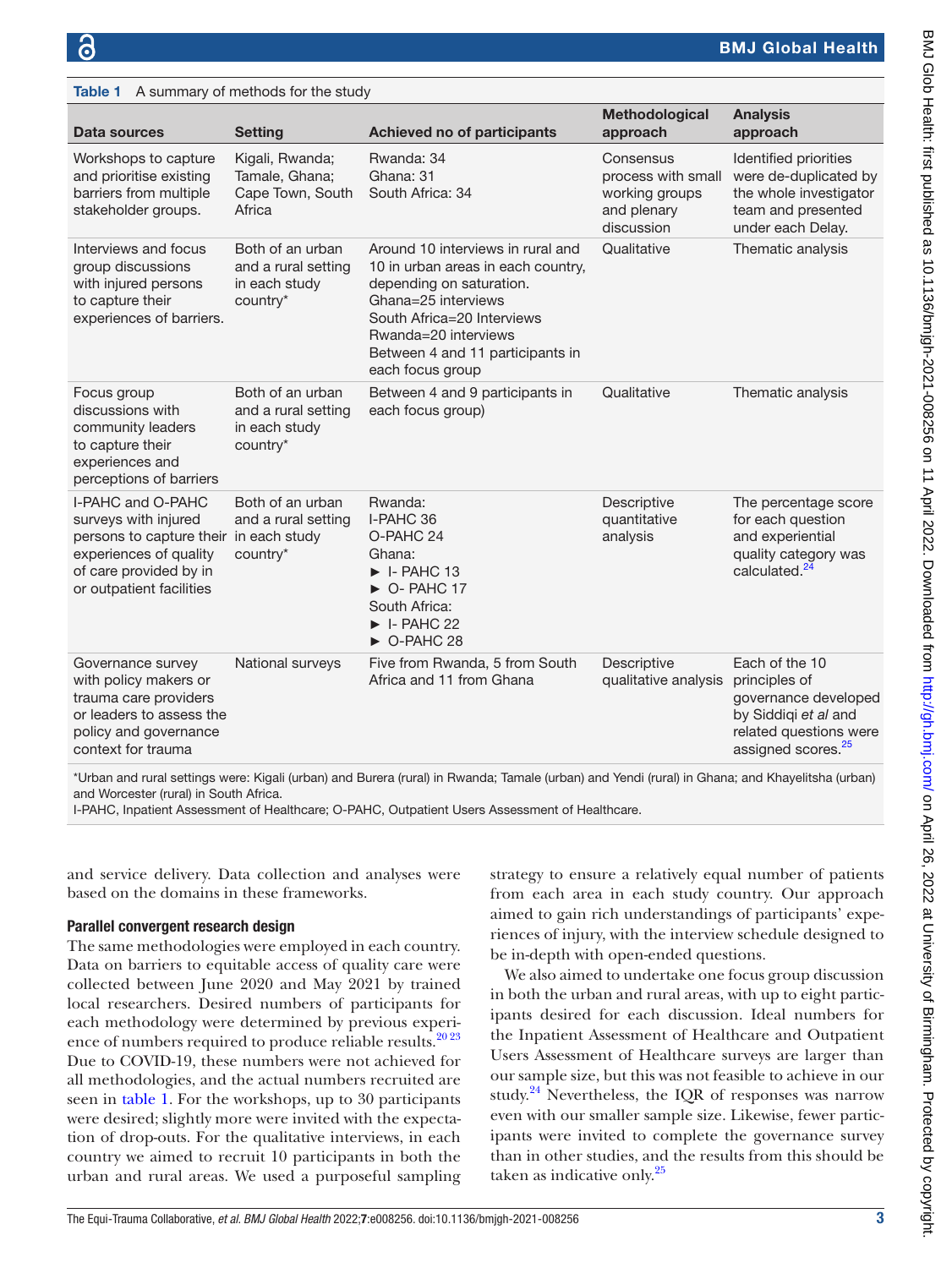Data were analysed separately by in-country research teams, with support from the central investigator team (JCB, JD, MLO, AI and AMAL). The results were then discussed, compared and integrated during a 2-day investigator meeting held in Tamale, Ghana in May 2021. A summary of the methods for this study is presented in [table](#page-3-0) 1 and the full description is available in [online](https://dx.doi.org/10.1136/bmjgh-2021-008256)  [supplemental appendix 1.](https://dx.doi.org/10.1136/bmjgh-2021-008256)

# Patient and public involvement

Participants were not directly involved in planning the study methodologies in all countries. However, the design of the study was based on prior stakeholder engagement in Rwanda.<sup>[20](#page-8-11)</sup> Additionally, community leaders were consulted prior to the study and agreed to research being done in their community and results will be disseminated to communities via community leaders.

# Synthesis of results

The results were presented, discussed and integrated during the 2day investigator's meeting in Ghana in May 2021, with the aims of identifying barriers shared across all countries, those unique to individual countries, and the delay stages (all and predominant) at which barriers act.

First, the results from each of the methods for each country were presented to generate a list of all barriers found using all methods in all countries, categorised by the IoM quality and health system building block domains. Barriers were captured as yes (y) if present; no (n) if it was mentioned but described as not a barrier; and silent (s) if it was not mentioned at all. We included the 'no—not a barrier' responses, for completeness, given that in the qualitative work, some respondents actively stated that some issues that they are aware of in other countries are not an issue in their own. In each individual country, where there was a discordance between methods in whether a barrier was present or not, these barriers were assigned both 'y and n'.

In the next stage, all barriers assigned 'y' were collated to show where barriers were shared across all three countries. The investigators then divided into three countrybased teams to discuss which delay stage or stages these barriers affected, and the predominant delay stage. These results were presented in the plenary discussion among the investigators until consensus was reached on all the delay stages that barriers affected, and the predominant delay that they affected across all countries.

In total, using all data collection methods in the three countries, 121 barriers in accessing injury care were identified across all countries [\(online supplemental](https://dx.doi.org/10.1136/bmjgh-2021-008256)  [appendix 2\)](https://dx.doi.org/10.1136/bmjgh-2021-008256). The domains with the largest number of barriers were the WHO building block of service delivery (37/121=30.6%) and leadership and governance  $(21/121=17.4\%).$ 

In Ghana, 83 out of the 121 barriers (68.6%) were identified ('y'). Out of these,  $58$  ( $58/83=69.9\%$ ) barriers were identified using one method, 22 (22/83=26.5%) using

two methods, and one (1/83=1.2%) using three methods. For two barriers, there was disagreement ("y and n") between methods. Thirty (30/121=24.8%) barriers were not mentioned using any method in Ghana and were given an 's'. In South Africa, 74 barriers (71/121=58.7%) were identified; 51 (51/74=68.9%) using one method, 20 (20/74=27.0%) using two methods and three barriers  $(3/74=4.1\%)$  using three different methods. Thirty-six barriers (36/121=29.8%) were not identified using any method in South Africa and given a 's'. In Rwanda, 62  $(62/121=51.2\%)$  barriers were identified with disagreement for five barriers ('y' and 'n'). Forty-three barriers (43/62=69.4%) were identified using one method, 13 barriers (13/62=21.0%) were identified using two different methods and one of the barriers  $(1/62=1.6\%)$  using three methods. Forty-one barriers (41/121=33.9%) were not identified using any method in Rwanda and noted as 's'.

Out of all the 121 barriers identified, 31  $(31/121=25.6\%)$  were present in all three study countries using at least one data collection method ([table](#page-5-0) 2), 49 (49/121=40.5%) were present in only two countries and 41 (41/121=33.9%) were only present in one. [Figure](#page-6-0) 1 shows the number of consensus barriers (n=31) in each delay and overlapping delays. The majority of the shared barriers came under the WHO building blocks of governance (n=7) and service delivery (n=8).

Out of the barriers shared across all countries, 7 (23%) were related to all four delays, 12 (39%) were related to three delays and 9 (29%) were related to two delays. Only three (9%) barriers were related to only one delay. More than half of the shared barriers (18/31=58%) were classified as predominantly related to delay 3 ('Delays to receiving quality care'), while five (16%) were predominately related to delay 1 ('Delays in seeking care') and five (16%) barriers were predominately related to delay 2 ('Delays in reaching care'), respectively. There were three barriers (10%) that were predominantly related to delay 4 ('Delays in remaining in care').

For almost all shared barriers, we achieved consensus on which was the predominant delay to which the barrier belonged. However, for one barrier 'Poor follow-up care', this was difficult. The Ghana team felt very strongly this would affect delay 1 (seeking care) just as much or possibly more than delay 4 (remaining in care).

# **Reflections**

In this mixed-method, multicountry study, we found several barriers to accessing quality injury care across multiple domains of delays, quality, outcomes and health system building blocks. Our findings show that access to quality trauma care is a complex health system problem and indicate that understanding the issue in a holistic manner is likely to be a prerequisite to improving access to quality care. Moreover, we collected data from three different countries in Sub-Saharan Africa with different income and development status and found only a small proportion of the total number of barriers identified in all countries were shared across countries. This indicates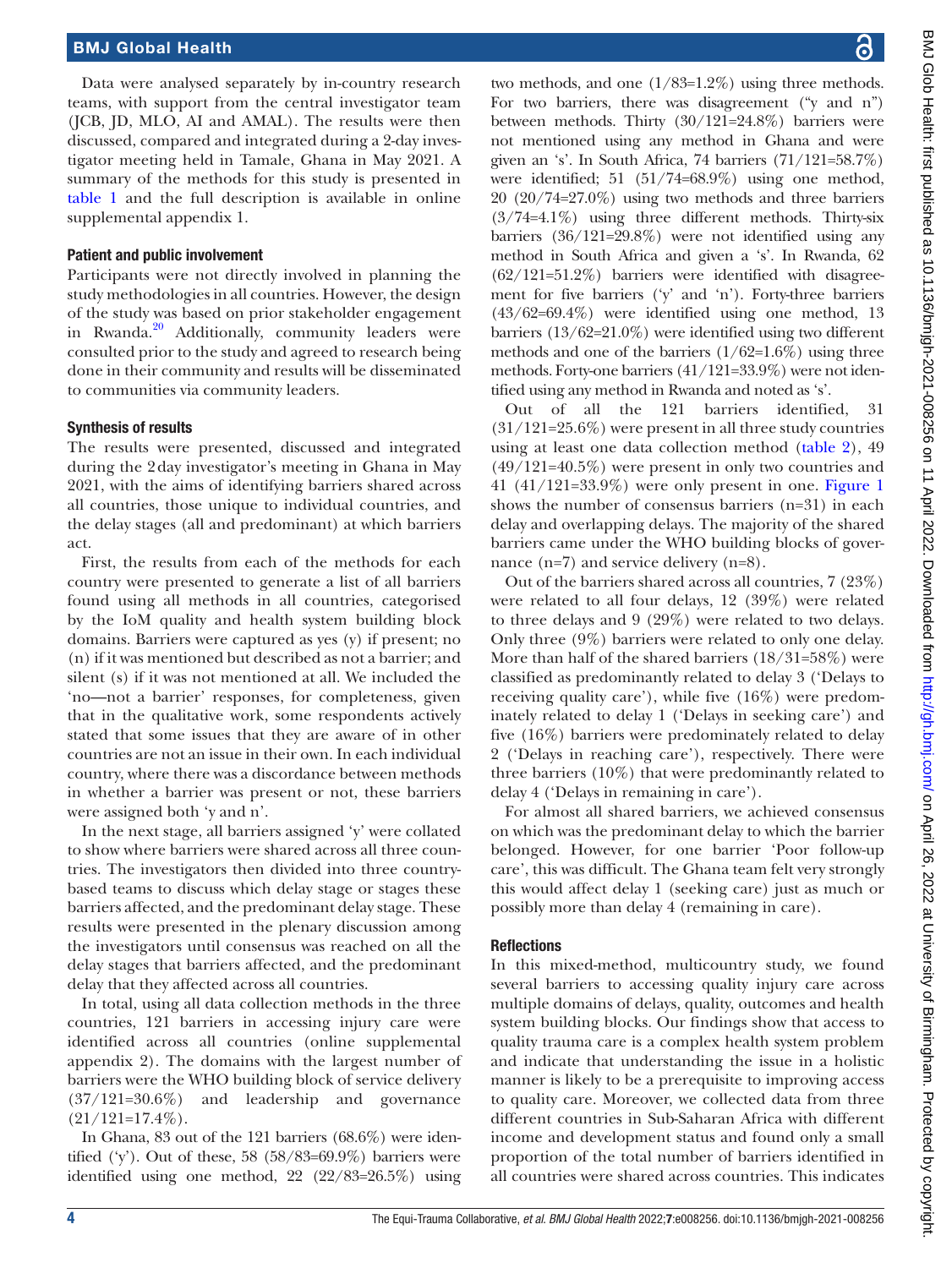<span id="page-5-0"></span>

|                               |                           | Table 2 Barriers present in all three study countries $(n=31)$ |                                                                                                  |                          |                                       |
|-------------------------------|---------------------------|----------------------------------------------------------------|--------------------------------------------------------------------------------------------------|--------------------------|---------------------------------------|
| Original<br>framework         | Category of<br>barrier    | Institute of medicine<br>domain if relevant                    | <b>Barrier</b>                                                                                   | <b>Consensus</b>         |                                       |
| <b>WHO Building</b><br>blocks |                           |                                                                |                                                                                                  | Consensus-<br>all delays | <b>Consensus</b><br>predominant delay |
|                               | Leadership/<br>Governance |                                                                | Information on equitable access to trauma care 1,2,3,4<br>collected                              |                          | 3                                     |
|                               |                           |                                                                | Road infrastructure.                                                                             | 1, 2, 3, 4               | $\overline{2}$                        |
|                               |                           |                                                                | The 'right' hospital location. The 'right' acute<br>care facility location-near to patients.     | 1, 2, 3, 4               | 3                                     |
|                               |                           |                                                                | Rehabilitation services - available and near to<br>patients.                                     | $\overline{4}$           | $\overline{4}$                        |
|                               |                           |                                                                | Ambulance transport availability                                                                 | 1,2,3,                   | $\overline{2}$                        |
|                               |                           |                                                                | Geographical coverage of ambulance services                                                      | 1,2,3                    | 2                                     |
|                               |                           |                                                                | Facility infrastructure                                                                          | 1, 2, 3, 4               | 3                                     |
|                               | Health system Equity      |                                                                | Budget equitably allocated                                                                       | 1, 2, 3, 4               | 3                                     |
|                               | finance                   |                                                                | Cost of transport to get to hospital and<br>between hospitals. (Cost of accessing<br>ambulances) | 1,2,4                    | $\overline{c}$                        |
|                               |                           |                                                                | Costs of getting to and receiving care at<br>follow-up                                           | $\overline{4}$           | 4                                     |
|                               | Service<br>delivery       | Timely                                                         | Traditional healers and their interface with the<br>health system.                               | 1,2,3                    | $\mathbf{1}$                          |
|                               |                           |                                                                | Available health facility targets for trauma care                                                | 3, 4                     | 3                                     |
|                               |                           |                                                                | Organisation of facilities                                                                       | 1,3,4                    | 3                                     |
|                               |                           |                                                                | Wait time at facilities                                                                          | 1,3,4                    | 3                                     |
|                               |                           |                                                                | Clear referral processes (within facilities,<br>between facilities and including discharge)      | 1,3,4                    | 3                                     |
|                               |                           |                                                                | Follow-up system                                                                                 | $\overline{4}$           | $\overline{4}$                        |
|                               |                           |                                                                | Appropriate provision of services for the level<br>of demand.                                    | 1, 2, 3, 4               | 3                                     |
|                               |                           |                                                                | Resources (beds, equipment, intensive care<br>unit)                                              | 1, 3, 4                  | 3                                     |
|                               |                           | Patient centred                                                | Pain control                                                                                     | 1, 3, 4                  | 3                                     |
|                               |                           |                                                                | Data collected on patient outcomes or<br>satisfaction                                            | 1,3                      | 3                                     |
|                               |                           |                                                                | Respectful care/attitudes of staff towards<br>patients                                           | 1,3,4                    | 1                                     |
|                               |                           | Effective                                                      | Complications after injuries                                                                     | 1,4                      | $\mathbf{1}$                          |
|                               |                           |                                                                | Interfacility transfer                                                                           | 1,2,3,4                  | 3                                     |
|                               | Information               |                                                                | Patient education-when to seek care.                                                             | 1, 4                     | 1                                     |
|                               | systems                   |                                                                | Patient education-where to seek care.                                                            | 1,2                      | $\mathbf{1}$                          |
|                               |                           |                                                                | staff understanding of data to be collected and<br>tools to do so                                | 3,4                      | 3                                     |
|                               |                           |                                                                | Ambulance divert systems                                                                         | 2,3                      | 3                                     |
|                               | Workforce                 |                                                                | Staff supervision                                                                                | 2,3,4                    | 3                                     |
|                               | Medicine and              |                                                                | Available medications/other treatment                                                            | 1,3,4                    | 3                                     |
|                               | equipment                 |                                                                | Available equipment.                                                                             | 3,4                      | 3                                     |
| Miscellaneous                 | <b>Bystander</b><br>help  |                                                                | Bystander fear of injury                                                                         | 1,2                      | $\overline{2}$                        |

The darker shade of green the more delays the barrier influences.

Delay 1 yellow, delay 2 darker yellow, delay 3 lighter green and delay 4 darker green.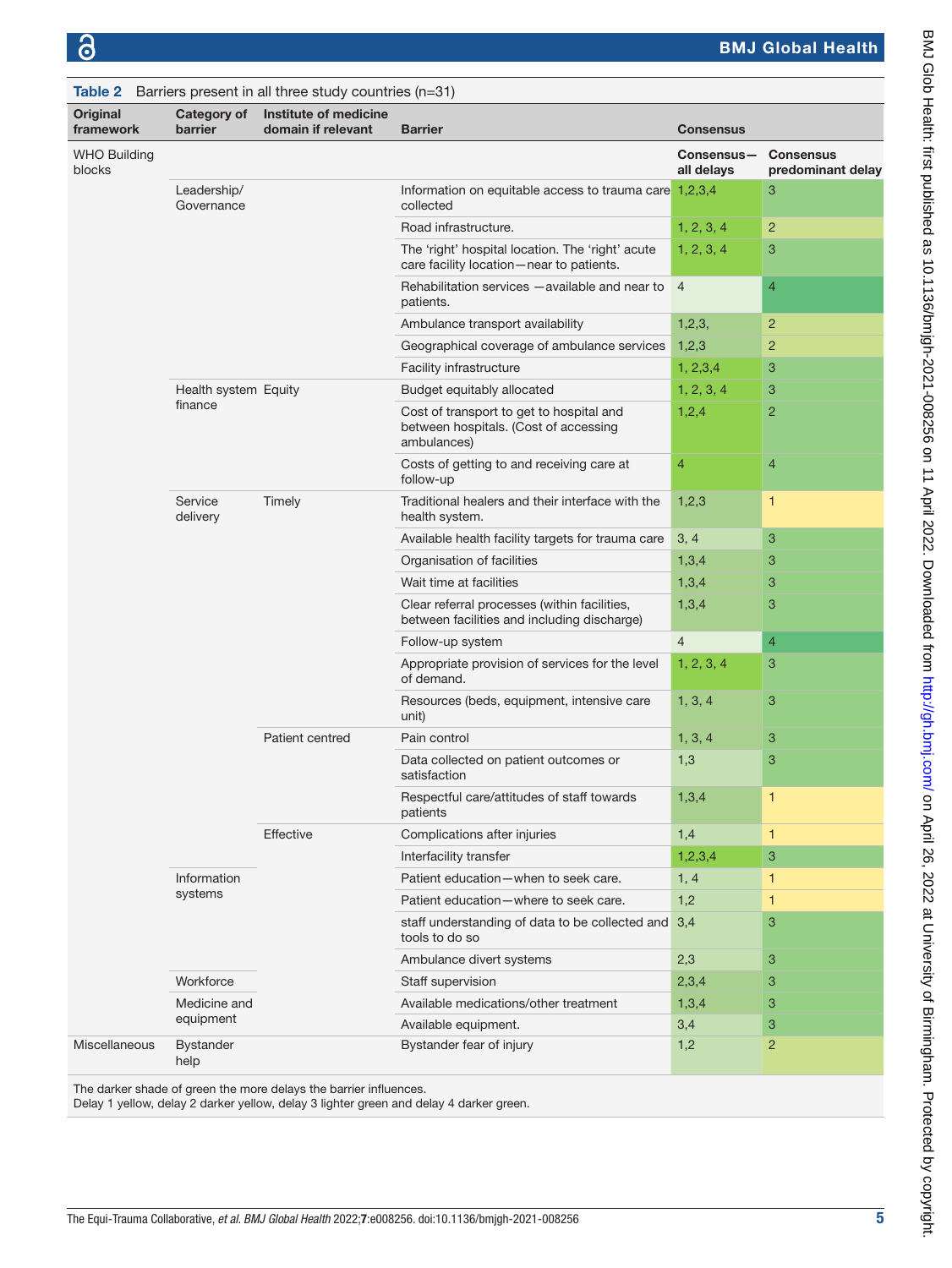

<span id="page-6-0"></span>Figure 1 Number of consensus barriers in each delay and overlapping delays.

that these barriers may transcend contexts and that solutions for them might be transferable to other countries in this region. However, our findings on the large numbers of barriers that are limited to just one or two countries also indicate that issues limiting access to quality injury care are likely to be highly contextually dependent and it cannot be taken for granted that solutions developed in one country, or context, will be transferable to another. Of particular note were the barriers that were only experienced in one country, and which were likely therefore to be the most contextually determined. These were barriers related to violence and alcohol abuse in South Africa, seeking and receiving care from traditional healers in Ghana, and issues related to seeking care when injuries occur at night in Rwanda.

We also found that while some barriers were seen using multiple data collection methods, many barriers were captured using just one of the data collection methods, showing the need to use a number of different methods when undertaking data collection to holistically understand access to quality injury care in LMICs. Most previous studies have addressed only one or two of the delay stages and used single methods, and are likely to have missed important barriers in access to care.<sup>[12](#page-8-1)</sup> Using different methods, we have shown some divergence in response regarding whether barriers are present or not, which adds to the understanding that single method studies or those with a focus on only one delay stage may not give a reliable picture of barriers in access to care. In a recent literature review by Whitaker *et al*<sup>12</sup> Forty out of the 111 (40.5%) identified studies focused solely on barriers in delay 3, and only 3 studies (2.7%) focused on all three delays in access to care. Moreover, most of the studies were conducted in one country.<sup>12</sup> We have found, as have others, that the majority of the shared barriers were related to delay  $3<sup>8</sup>$   $^{12}$   $^{20}$  receiving care.

BMJ Glob Health: first published as 10.1136/bnigh-2021-008256 on 11 April 2022. Downloaded from http://gh.bmj.com/ on April 26, 2022 at University of Birmingham. Protected by copyright. BMJ Glob Health: first published as 10.1136/bmjgh-2021-008256 on 11 April 2022. Downloaded from <http://gh.bmj.com/> on April 26, 2022 at University of Birmingham. Protected by copyright. ෬ However, using multiple methods, as we did in this study, ensures a broader array of barriers can be identified, and barriers occurring at delay 1 and delay 2 can also be seen as substantial contributors to delays in timely access of quality care for the injured. Similar findings have been seen in South Africa, where delays 1 and 2 contributed around  $36\%$  of avoidable mortality after injury.<sup>[7](#page-7-5)</sup> As our results show, barriers were not only around processes that would lead to effective clinical care, but also around the other quality outcomes of safety, timeliness, and patientcentred care; all issues that have been neglected in the We have also shown that many barriers were experienced at multiple delay stages, exposing the intricacy of the effects of barriers on care-access. This is reflective of our previous findings in Rwanda<sup>20</sup> which highlighted the complex and interconnected nature of barriers to health system access post injury.<sup>[12](#page-8-1)</sup> While this may make provision of solutions seem daunting, it could also be considered that improving one barrier that acts at multiple delays could improve several other delays, with a potentially synergistic or reinforcing effect. $26\frac{27}{7}$  The same reasoning holds for multi-country interventions. For example, "Ambulance transport availability" is a barrier that was prioritised across all three countries in our study and which was found to act across multiple delays. This barrier influences the service user's decision to seek care (delay 1) and their possibility to reach care (delay 2). Also, it influences delay 3 as we have defined interfacility transport as a third delay barrier after the patient has reached care. Additionally, this barrier influences patient's decision to remain in care (delay 4). Hence improving ambulance transport availability is likely to have a substantial impact on timely Ability to improve outcomes after injury in the countries included in this study and other LMICs will be limited if this is not a political priority. According to Shiffman and Smith there are four key components to achieving political priority in global health: actor power (the strengths of individuals and organisations concerned with the issue), ideas (the ways in which those involved with the issue understand and portray it), political context (the environments in which actors operate), and issue characteristics (features of the problem).<sup>[28](#page-8-16)</sup> We have found through our governance survey that some of these components are present in each country. For example, in Rwanda there is actor power and strong political commitment. The Rwanda Surgical Society made trauma a priority at their last general meeting in November 2019, which has hosted a national symposium on trauma care, and Rwanda has an Emergency Medical Services Strategic Plan,<sup>[29](#page-8-17)</sup> and a trauma registry capturing information on all trauma cases admitted to major referral hospitals in the country. $30\,31$  However, without

knowledge of issue characteristics, here, the barriers in accessing quality care for injuries, political will risks

being poorly directed.

global health agenda until recently.<sup>[11](#page-8-14)</sup>

access to quality care.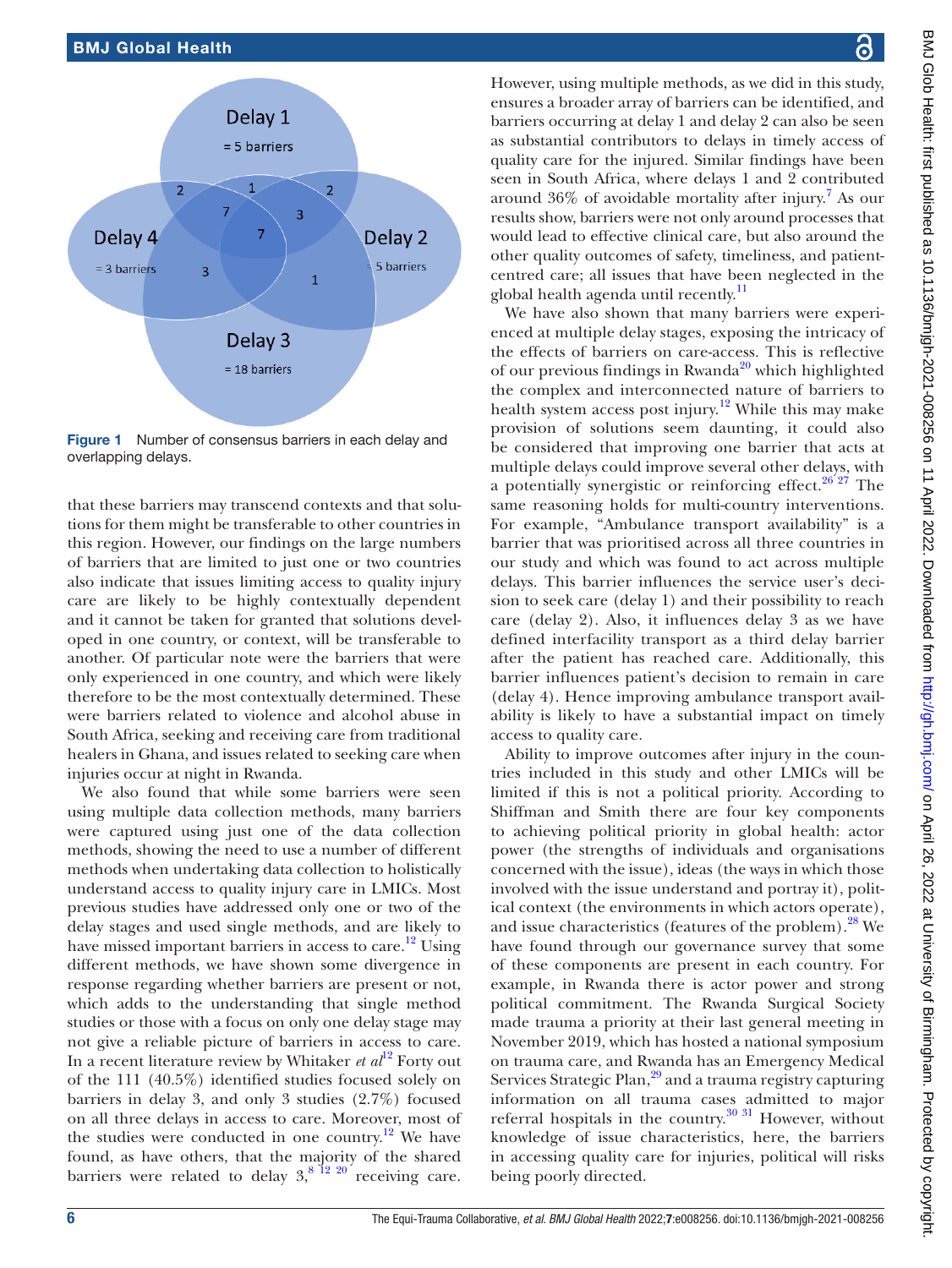# BMJ Global Health

# **CONCLUSION** This mixed method multicountry study is one of the first

of its kind showing there are multiple barriers in access to care for injuries in Rwanda, Ghana and South Africa. These three countries which have different development status and income levels had multiple barriers in access to injury care which shows that the issue is complex. Only a quarter of the barriers were shared across all three countries, suggesting the need for rigorous assessment in individual contexts using multiple data collection methods before developing interventions for improving access to quality care for injured patients.

### Author affiliations

<sup>1</sup>Institute of Applied Health Research, University of Birmingham, Birmingham, UK <sup>2</sup>Department of Obstetrics and Gynecology, St. Olavs University Hospital, Trondheim, **Norway** 

<sup>3</sup>Malawi-Liverpool-Wellcome Trust Research Institute, Blantyre, Malawi

4 Volta Regional Health Directorate, Ghana Health Service, Accra, Greater Accra, Ghana

<sup>5</sup> Center for Equity in Global Surgery, University of Global Health Equity, Kigali, Rwanda

<sup>6</sup>Program in Global Surgery and Social Change, Harvard Medical School, Boston, Massachusetts, USA

<sup>7</sup> Ghana HUB of NIHR Global Surgery, Tamale, Ghana

<sup>8</sup>University of Birmingham, Birmingham, UK

<sup>9</sup>University of Global Health Equity, Kigali, Rwanda

<sup>10</sup>Department of Surgery, Addis Ababa University, Addis Ababa, Ethiopia

<sup>11</sup>National Institute for Health Research Surgical Reconstruction and Microbiology Research Centre, Birmingham, UK

<sup>12</sup>Centre for Global Surgery, Department of Global Health, Stellenbosch University, Cape Town, South Africa

<sup>13</sup>Department of Surgery, University of Botswana, Gaborone, Botswana

<sup>14</sup>Leeds Institute of Rheumatic and Musculoskeletal Medicine, School of Medicine, University of Leeds, Leeds, UK

<sup>15</sup>Nuffield Department of Orthopaedics, Rheumatology and Musculoskeletal

Sciences, National Institute of Health Research (NIHR) Biomedical Centre, University of Oxford, Headington, Oxford, UK

<sup>16</sup>University of Rwanda, Kigali, Rwanda

<sup>17</sup>Department of Public Health, Tamale Teaching Hospital, Tamale, Ghana

<sup>18</sup>Department of Surgery, Tamale Teaching Hospital, Tamale, Ghana

<sup>19</sup>School of Medicine and Health Sciences, University for Development Studies, Tamale, Ghana

<sup>20</sup>King's Centre for Global Health and Health Partnerships, King's College London Faculty of Life Sciences and Medicine, London, UK

<sup>21</sup> Department of Surgery, University Teaching Hospital of Kigali, Kigali, Rwanda <sup>22</sup>Medical Research Council/Wits University Rural Public Health and Health Transitions Research Unit, Faculty of Health Sciences, School of Public Health, University of the Witwatersrand, Johannesburg, South Africa

Twitter Abdul-Malik Abdul-Latif [@Mchantimah,](https://twitter.com/Mchantimah) Barnabas Alayande [@DrBarnabasAlay](https://twitter.com/DrBarnabasAlay), Abebe Bekele [@ORCID 0000-0003-0018-9096,](https://twitter.com/ORCID 0000-0003-0018-9096) Kathryn Chu [@kathryn\\_chu\\_sa,](https://twitter.com/kathryn_chu_sa) Mustapha Yakubu [@dr\\_staphy](https://twitter.com/dr_staphy) and Justine I Davies [@drjackoids](https://twitter.com/drjackoids)

Collaborators Equi-Trauma Collaborative: Maria Lisa Odland, Agnieszka Ignatowicz, Abdul-Malik Abdul-Latif, Justine Davies, Antonio Belli, Evangelos Balanikas, Anthony Howard, John Whitaker, Kathryn M. Chu, Karen Ferreira, Eyitayo O. Owolabi, Samukelisiwe Nyamathe, Stephen Tabriri, Bernard Appia Ofori, Sheba Mary Pognaa Kunfah, Mustapha Yakubu, Abebe Bekele, Barnabas Alyande, Pascal Nzasabimana and Jean-Claude Byiringiro.

Contributors JID and JCB led the overall study; JID, JCB and JW developed the concept for the study. JCB, AB, KC and ST—led each country component; PN, MY, SW, BAO, A-MA-L, KF, SMPK, EOO—conducted the data collection in each country; BA, EB, AH, A-MA-L, MLO, AI and all authors contributed to the analysis of results and the discussion meeting in Ghana; MLO, AI and JID led the write up of the manuscript; all other authors commented on iterations of the manuscript and agreed to its submission for publication. JD is the guarantor of this manuscript

or JD accepts full responsibility for the conduct of this study and controlled the decision to publish.

Funding Funding for this study was provided by the National Institute of Health Research, NIHR, award number 130036.

Competing interests None declared.

Patient consent for publication Consent obtained directly from patient(s).

Ethics approval The overall study was approved by University of Birmingham Research Ethics Committee, UK (ERN\_20-00880). Data collection in each individual country was approved by appropriate Ethics Review Boards: Ghana Health Service Ethics Review Committee (GHS-ERC005/02/20); The Stellenbosch University Health Research Ethics Committee for South Africa (Reference: N20/01/010) and National Health Research Committee (NHRC/2020/PROT/044) for Rwanda. Additional approval was obtained from the Western Cape Department of Health (Reference: WC\_202006\_022) in South Africa, and in the other countries approval was sought from the respective hospitals before visiting the facilities. Participants gave informed consent to participate in the study before taking part.

Provenance and peer review Not commissioned; externally peer reviewed.

Data availability statement Data are available upon a reasonable request.

Supplemental material This content has been supplied by the author(s). It has not been vetted by BMJ Publishing Group Limited (BMJ) and may not have been peer-reviewed. Any opinions or recommendations discussed are solely those of the author(s) and are not endorsed by BMJ. BMJ disclaims all liability and responsibility arising from any reliance placed on the content. Where the content includes any translated material, BMJ does not warrant the accuracy and reliability of the translations (including but not limited to local regulations, clinical guidelines, terminology, drug names and drug dosages), and is not responsible for any error and/or omissions arising from translation and adaptation or otherwise.

Open access This is an open access article distributed in accordance with the Creative Commons Attribution Non Commercial (CC BY-NC 4.0) license, which permits others to distribute, remix, adapt, build upon this work non-commercially, and license their derivative works on different terms, provided the original work is properly cited, appropriate credit is given, any changes made indicated, and the use is non-commercial. See:<http://creativecommons.org/licenses/by-nc/4.0/>.

#### ORCID iDs

Maria Lisa Odland<http://orcid.org/0000-0003-4340-7145> Kathryn Chu<http://orcid.org/0000-0002-8923-7447> Mustapha Yakubu<http://orcid.org/0000-0001-5986-555X> John Whitaker<http://orcid.org/0000-0001-5877-4496> Jean Claude Byiringiro<http://orcid.org/0000-0002-6445-1797>

# **REFERENCES**

- <span id="page-7-0"></span>1 Gosselin RA, Spiegel DA, Coughlin R, *et al*. Injuries: the neglected burden in developing countries. *[Bull World Health Organ](http://dx.doi.org/10.2471/BLT.08.052290)* 2009;87:246–46a.
- <span id="page-7-1"></span>2 Mathers CD, Loncar D. Projections of global mortality and burden of disease from 2002 to 2030. *[PLoS Med](http://dx.doi.org/10.1371/journal.pmed.0030442)* 2006;3:e442.
- <span id="page-7-2"></span>3 United Nations. Global indicator framework for the sustainable development goals and targets of the 2030 agenda for sustainable development. Available: [https://unstats.un.org/sdgs/indicators/](https://unstats.un.org/sdgs/indicators/Global%20Indicator%20Framework%20after%202021%20refinement_Eng.pdf) [Global%20Indicator%20Framework%20after%202021%](https://unstats.un.org/sdgs/indicators/Global%20Indicator%20Framework%20after%202021%20refinement_Eng.pdf) [20refinement\\_Eng.pdf](https://unstats.un.org/sdgs/indicators/Global%20Indicator%20Framework%20after%202021%20refinement_Eng.pdf) [Accessed 8 Jul 2021].
- <span id="page-7-3"></span>Meara JG, Greenberg SLM. The Lancet Commission on global surgery global surgery 2030: evidence and solutions for achieving health, welfare and economic development. *[Surgery](http://dx.doi.org/10.1016/j.surg.2015.02.009)* 2015;157:834–5.
- 5 Rogers FB, Rittenhouse KJ, Gross BW. The golden hour in trauma: dogma or medical folklore? *[Injury](http://dx.doi.org/10.1016/j.injury.2014.08.043)* 2015;46:525–7.
- <span id="page-7-4"></span>6 Pouramin P, Li CS, Busse JW, *et al*. Delays in hospital admissions in patients with fractures across 18 low-income and middle-income countries (INORMUS): a prospective observational study. *[Lancet](http://dx.doi.org/10.1016/S2214-109X(20)30067-X)  [Glob Health](http://dx.doi.org/10.1016/S2214-109X(20)30067-X)* 2020;8:e711–20.
- <span id="page-7-5"></span>7 Edem IJ, Dare AJ, Byass P, *et al*. External injuries, trauma and avoidable deaths in Agincourt, South Africa: a retrospective observational and qualitative study. *[BMJ Open](http://dx.doi.org/10.1136/bmjopen-2018-027576)* 2019;9:e027576.
- <span id="page-7-7"></span>8 Fraser A, Newberry Le Vay J, Byass P, *et al*. Time-critical conditions: assessment of burden and access to care using verbal autopsy in Agincourt, South Africa. *[BMJ Glob Health](http://dx.doi.org/10.1136/bmjgh-2020-002289)* 2020;5:e002289.
- <span id="page-7-6"></span>9 Ratnapalan S, Lang D. Health care organizations as complex adaptive systems. *[Health Care Manag](http://dx.doi.org/10.1097/HCM.0000000000000284)* 2020;39:18–23.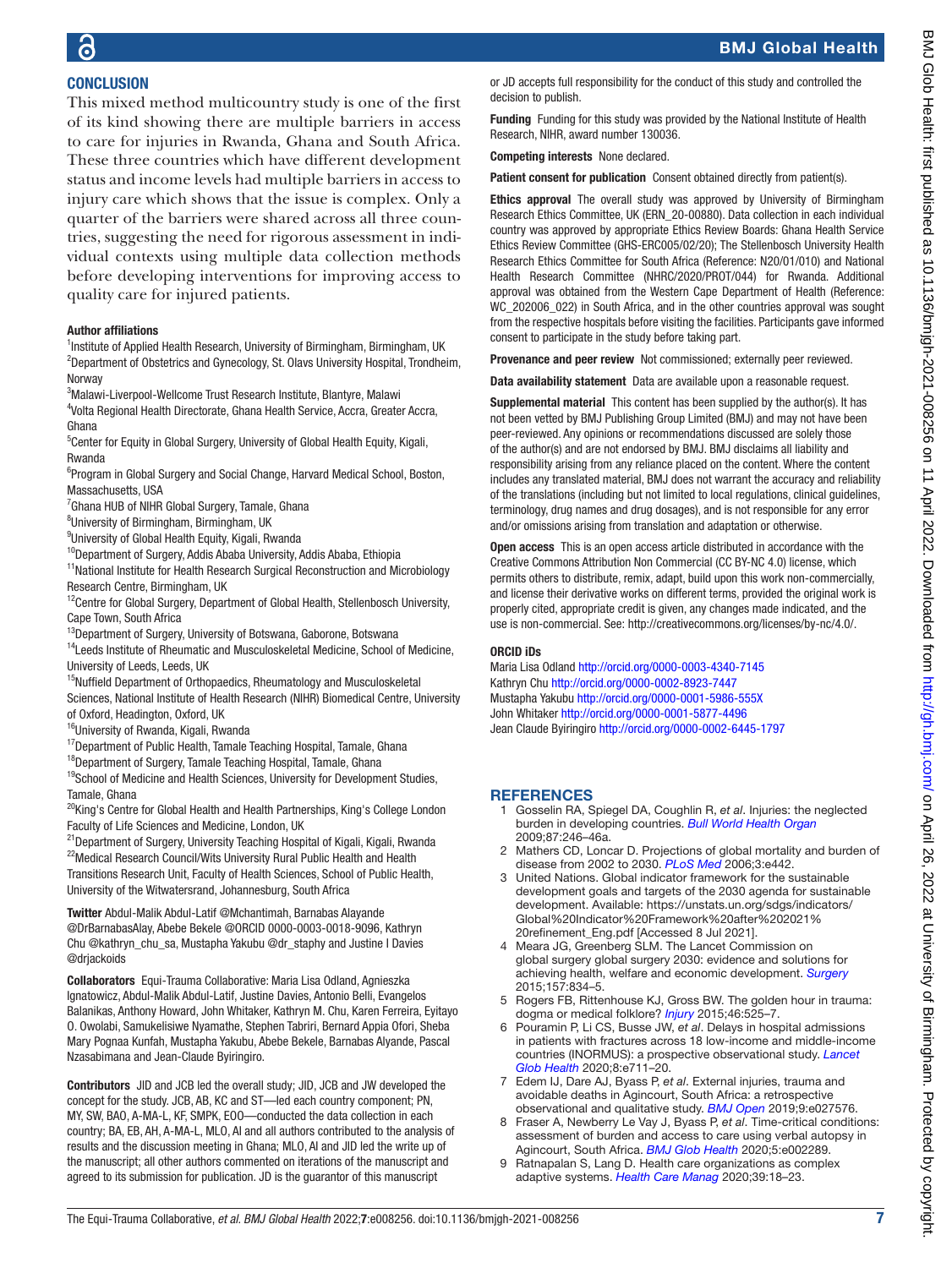# BMJ Global Health

- <span id="page-8-0"></span>10 Pawson R, Greenhalgh J, Brennan C, *et al*. Do reviews of healthcare interventions teach us how to improve healthcare systems? *[Soc Sci](http://dx.doi.org/10.1016/j.socscimed.2014.05.032)  [Med](http://dx.doi.org/10.1016/j.socscimed.2014.05.032)* 2014;114:129–37.
- <span id="page-8-14"></span>11 Kruk ME, Gage AD, Arsenault C, *et al*. High-Quality health systems in the sustainable development goals era: time for a revolution. *[Lancet Glob Health](http://dx.doi.org/10.1016/S2214-109X(18)30386-3)* 2018;6:e1196–252.
- <span id="page-8-1"></span>12 Whitaker J, O'Donohoe N, Denning M, *et al*. Assessing trauma care systems in low-income and middle-income countries: a systematic review and evidence synthesis mapping the three delays framework to injury health system assessments. *[BMJ Glob Health](http://dx.doi.org/10.1136/bmjgh-2020-004324)* 2021;6:e004324.
- <span id="page-8-2"></span>13 Roder-DeWan S, Gupta N, Kagabo DM, *et al*. Four delays of child mortality in Rwanda: a mixed methods analysis of verbal social autopsies. *[BMJ Open](http://dx.doi.org/10.1136/bmjopen-2018-027435)* 2019;9:e027435.
- <span id="page-8-8"></span>14 Thaddeus S, Maine D. Too far to walk: maternal mortality in context. *[Newsl Womens Glob Netw Reprod Rights](http://www.ncbi.nlm.nih.gov/pubmed/12284530)* 1991;36:22–4.
- <span id="page-8-3"></span>15 The World Bank. World bank open data, 2021. Available: [https://](https://data.worldbank.org/) [data.worldbank.org/](https://data.worldbank.org/)
- <span id="page-8-4"></span>16 Nyandekwe M, Nzayirambaho M, Kakoma JB. Universal health insurance in Rwanda: major challenges and solutions for financial sustainability case study of Rwanda community-based health insurance Part I. *[Pan Afr Med J](http://dx.doi.org/10.11604/pamj.2020.37.55.20376)* 2020;37:55.
- <span id="page-8-5"></span>17 Ntakiyiruta G, Wong EG, Rousseau MC, *et al*. Trauma care and referral patterns in Rwanda: implications for trauma system development. *[Can J Surg](http://dx.doi.org/10.1503/cjs.008115)* 2016;59:35–41.
- <span id="page-8-6"></span>18 Stats SA. Department: statistics South Africa, 2021. Republic of South Africa. Available: <http://www.statssa.gov.za/>
- <span id="page-8-7"></span>19 Stats SA. General household survey, 2019. Available: [http://www.](http://www.statssa.gov.za/publications/P0318/P03182019.pdf) [statssa.gov.za/publications/P0318/P03182019.pdf](http://www.statssa.gov.za/publications/P0318/P03182019.pdf)
- <span id="page-8-11"></span>20 Odland ML, Whitaker J, Nepogodiev D, *et al*. Identifying, prioritizing and visually mapping barriers to injury care in Rwanda: a multidisciplinary Stakeholder exercise. *[World J Surg](http://dx.doi.org/10.1007/s00268-020-05571-6)* 2020;44:2903–18.
- <span id="page-8-9"></span>21 Institute of Medicine. Six domains of health care quality. Available: <https://www.ahrq.gov/talkingquality/measures/six-domains.html> [Accessed 8 Jul 2021].
- <span id="page-8-10"></span>22 World Health Organisation. Monitoring the building blocks of health systems: a Handbook of indicators and their measurement strategies, 2010. Available: [https://www.who.int/healthinfo/systems/](https://www.who.int/healthinfo/systems/WHO_MBHSS_2010_full_web.pdf) [WHO\\_MBHSS\\_2010\\_full\\_web.pdf](https://www.who.int/healthinfo/systems/WHO_MBHSS_2010_full_web.pdf)
- 23 Malterud K, Siersma VD, Guassora AD. Sample size in qualitative interview studies: guided by information power. *[Qual Health Res](http://dx.doi.org/10.1177/1049732315617444)* 2016;26:1753–60.
- <span id="page-8-12"></span>24 Webster TR, Mantopoulos J, Jackson E, *et al*. A brief questionnaire for assessing patient healthcare experiences in low-income settings. *[Int J Qual Health Care](http://dx.doi.org/10.1093/intqhc/mzr019)* 2011;23:258–68.
- <span id="page-8-13"></span>25 Siddiqi S, Masud TI, Nishtar S, *et al*. Framework for assessing governance of the health system in developing countries: gateway to good governance. *[Health Policy](http://dx.doi.org/10.1016/j.healthpol.2008.08.005)* 2009;90:13–25.
- <span id="page-8-15"></span>26 Tapia-Conyer R, Gallardo-Rincón H, Saucedo-Martinez R. CASALUD: an innovative health-care system to control and prevent non-communicable diseases in Mexico. *[Perspect Public Health](http://dx.doi.org/10.1177/1757913913511423)* 2015;135:180–90.
- World Health Organisation. Systems thinking for health systems strengthening, 2009. Available: [https://apps.who.int/iris/bitstream/](https://apps.who.int/iris/bitstream/handle/10665/44204/9789241563895_eng.pdf;jsessionid=CE7C31FE990445C45152DA9F521E2CDF?sequence=1) [handle/10665/44204/9789241563895\\_eng.pdf;jsessionid=CE7C](https://apps.who.int/iris/bitstream/handle/10665/44204/9789241563895_eng.pdf;jsessionid=CE7C31FE990445C45152DA9F521E2CDF?sequence=1) [31FE990445C45152DA9F521E2CDF?sequence=1](https://apps.who.int/iris/bitstream/handle/10665/44204/9789241563895_eng.pdf;jsessionid=CE7C31FE990445C45152DA9F521E2CDF?sequence=1) [Accessed 25t Aug 2021].
- <span id="page-8-16"></span>28 Shawar YR, Shiffman J, Spiegel DA. Generation of political priority for global surgery: a qualitative policy analysis. *[Lancet Glob Health](http://dx.doi.org/10.1016/S2214-109X(15)00098-4)* 2015;3:e487–95.
- <span id="page-8-17"></span>29 Republic of Rwanda MoH. Emergency medical services strategic plan (2018-2024), 2018. Available: [https://moh.prod.risa.rw/](https://moh.prod.risa.rw/fileadmin/user_upload/Moh/Publications/Strategic_Plan/EMS_Strategic_Plan_2018-min.pdf) [fileadmin/user\\_upload/Moh/Publications/Strategic\\_Plan/EMS\\_](https://moh.prod.risa.rw/fileadmin/user_upload/Moh/Publications/Strategic_Plan/EMS_Strategic_Plan_2018-min.pdf) [Strategic\\_Plan\\_2018-min.pdf](https://moh.prod.risa.rw/fileadmin/user_upload/Moh/Publications/Strategic_Plan/EMS_Strategic_Plan_2018-min.pdf)
- <span id="page-8-18"></span>30 Rosenberg A, Ntirenganya F, Bagahirwa I, *et al*. First Rwanda national trauma symposium 2019: challenges and priorities. *[J Glob](http://dx.doi.org/10.7189/jogh.10.010201)  [Health](http://dx.doi.org/10.7189/jogh.10.010201)* 2020;10:010201.
- 31 Kearney AS, Kabeja LM, George N, *et al*. Development of a trauma and emergency database in Kigali, Rwanda. *[Afr J Emerg Med](http://dx.doi.org/10.1016/j.afjem.2016.10.002)* 2016;6:185–90.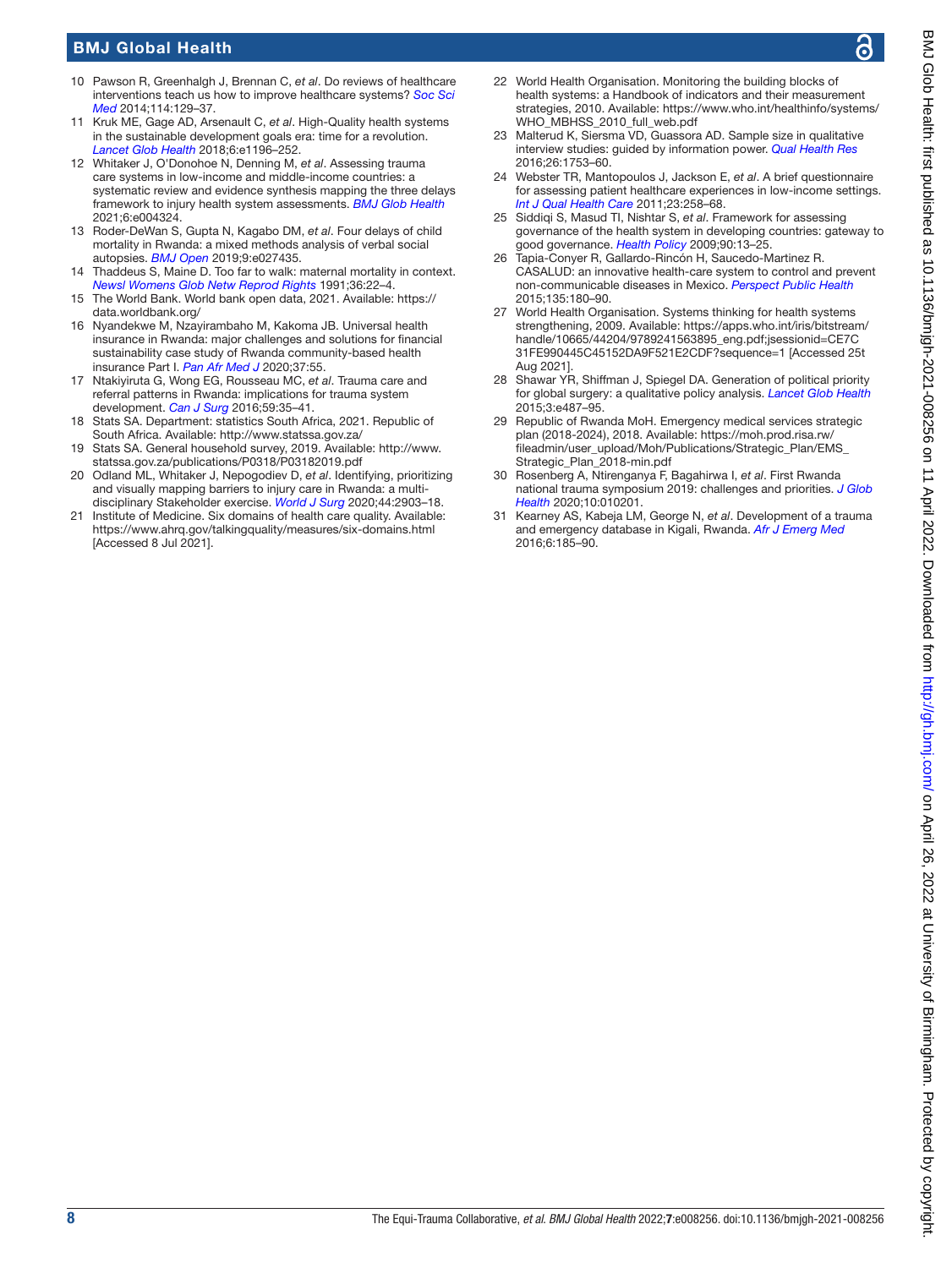# **Appendix 1.** Detailed methods

### **Setting**

The study was conducted in Ghana, Rwanda and South Africa. One rural and one urban area in each country was purposively selected to allow feasibility whilst being as representative of the general population as possible.

Ghana is a lower middle income country, it has an estimated population of 30.4 million people (2019), life expectancy is 63.8 years, and 7.56% of deaths and 7.24% of disability-adjusted life years (DALYs) are estimated to be due to trauma.<sup>15</sup> While health service delivery is largely provided by government, private institutions provide substantial health services to the population.<sup>16</sup> The National Ambulance Service (NAS) provides 24-hour prehospital care for accidents and emergencies. <sup>16</sup> Until 2020, the NAS had only 55 active ambulances serving the entire nation. Recently, 307 new ambulances and a new hotline for emergency services to support the operations of the NAS have been added.<sup>17</sup> Inequality in Ghana is high,<sup>15</sup> as is out of pocket (OOP) health expenditure (37.69% of total health expenditure is OOP).<sup>15</sup> Tamale Metropolitan Area and Yendi Municipal District were the urban and rural study areas chosen; both are in the north of Ghana.

Rwanda is a low income country of 12.6 million people, with a life expectancy of 68.7 years; 9% of all deaths are due to trauma.<sup>15</sup> Community-Based Health Insurance (CBHI) was introduced in 1999/2000 to enable citizens in rural populations and the informal sector to access healthcare.<sup>18</sup> Despite this, the health system is still challenged with deficiencies and inequalities.<sup>19</sup> In Rwanda's national plan, the government has recognised the need to strengthen health systems to reduce the burden of avoidable mortality and morbidity after trauma.<sup>20</sup> The ambulance system has an emergency free call number and over 300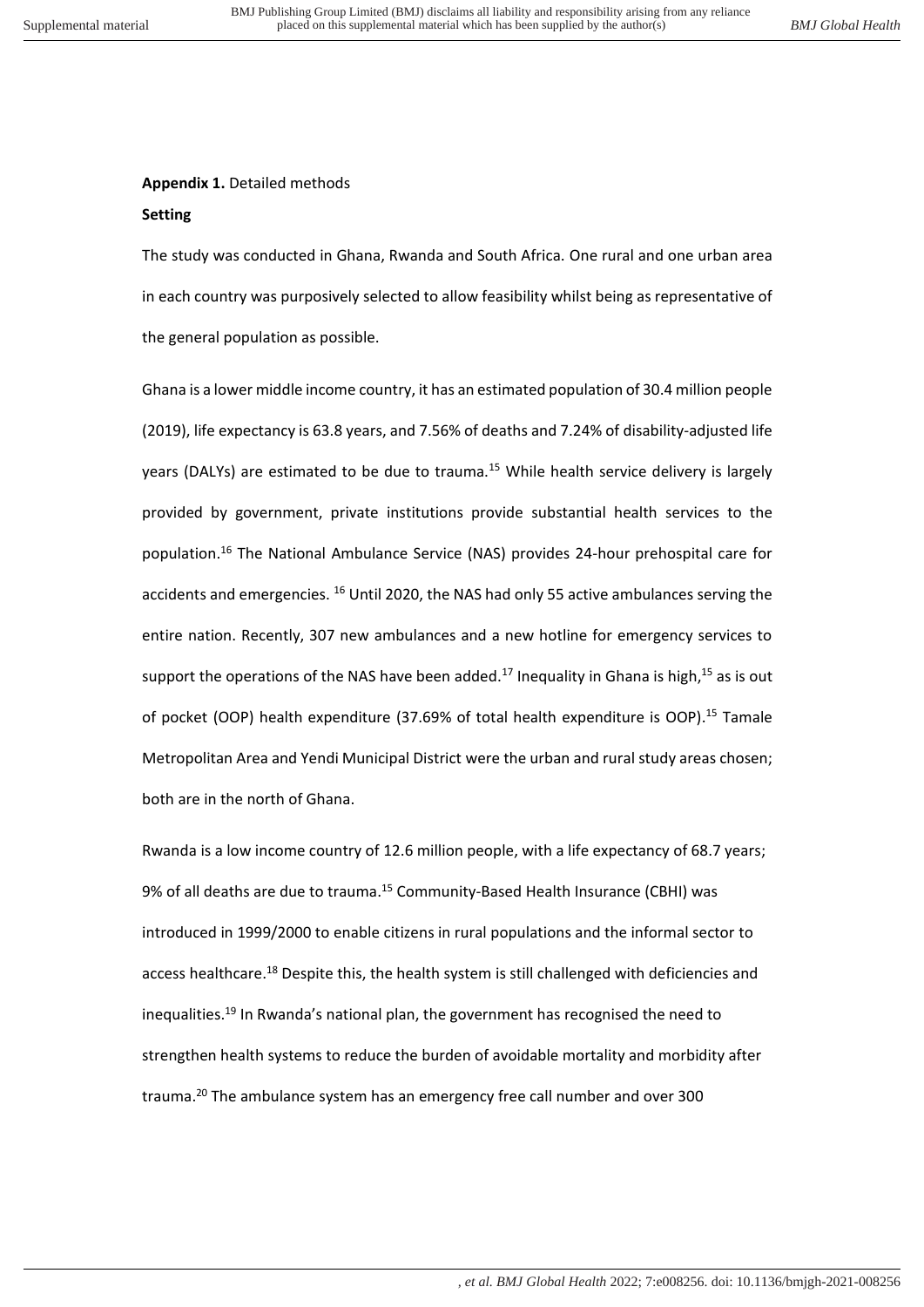ambulances are in operation throughout the country. This study was conducted in the metropolitan area of the capital, Kigali, and the rural area of Burera.

South Africa is an upper middle-income country, with a population of 60.1 million and a life expectancy of 62.0 years. Injuries are estimated to be responsible for 10% of deaths and 11% of DALYs.<sup>21</sup> Interpersonal violence is seven times higher and road traffic collisions are double the global rate. South Africa has the third biggest economy in Africa, although it is one of the most unequal societies in the world.<sup>15</sup> Access to health care is also inequitable with 86% of the population served by the public sector which has a disproportionately low proportion of the human resources for health.<sup>22</sup> Prehospital emergency care is delivered by both government-funded and private emergency medical services (EMS). Government-funded EMS service is available to everyone, reached via a toll-free national emergency number, and free of charge to all those earning below a threshold.<sup>23</sup> An air medical service with helicopter evacuation is available if needed. $24$  This study was conducted in the urban township of Khayelitsha and the rural area of Worcester, both located in the Western Cape province.

#### **Conceptual frameworks**

On appraising the literature on frameworks for conceptualising access to quality healthcare, we did not find a developed framework that suited our aims exhaustively. However, three we considered would, in combination, comprehensively cover the dimensions of access to quality healthcare for injured people in LMICs. These were the four-delay framework to access to care as described above, $1425$  the IoM framework for quality healthcare, $26$  and the WHO health systems building blocks.<sup>27</sup> The IoM's framework for quality healthcare conceptualises quality of care as effective, safe, efficient, timely, patient centred, and equitable. The WHO building blocks include leadership/governance, financing, medicines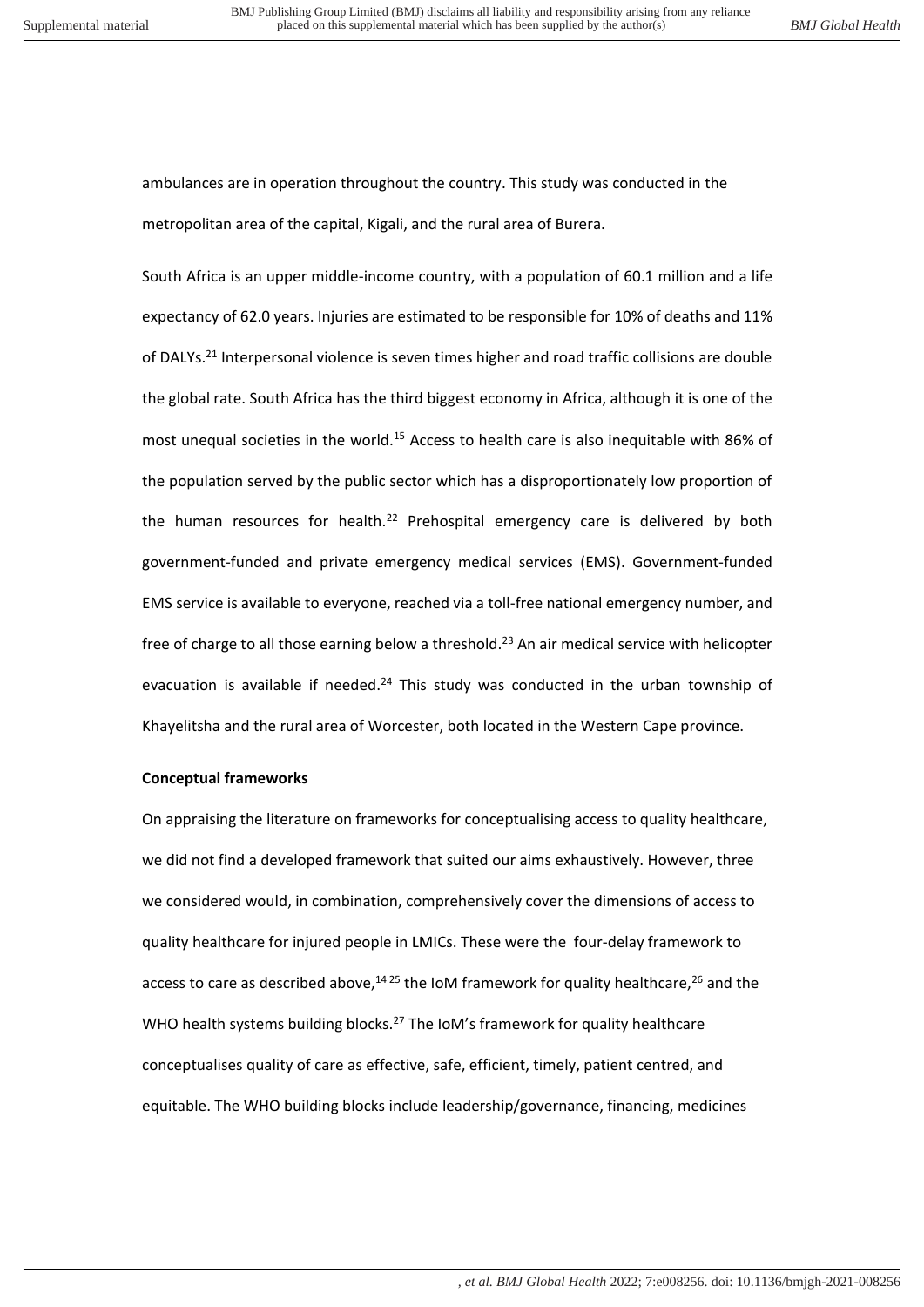and equipment, information, human resources, and service delivery. Data collection and analysis were based on the domains in these frameworks.

#### **Study design**

The same methodologies were employed in each country. Data on barriers to equitable access of quality care were collected between June 2020 and May 2021 by trained local researchers. Data were analysed separately by in-country research teams, with support from the central investigator team (JC, JD, MLO, AI, AMAL). The results were then discussed, compared and integrated during a two-day investigator meeting held in Tamale, Ghana in May 2021. A summary of the methods for this study is presented in Table 1.

#### Data sources

1) Workshops with policy makers, infrastructure providers, service users, and healthcare workers to identify barriers to access to quality injury care and prioritise solutions to overcome these barriers.

We conducted a two-day workshop in each of the study countries. The workshops were designed as round table workshops (5-8 people per table) and plenary discussions. Methods are described for the Rwanda workshop in more detail elsewhere.<sup>25</sup> In brief, the process was informed by the four-delay framework with small working groups discussing and listing barriers occurring at each delay stage before presenting and discussing results in plenary and agreeing on the barriers. Working groups were formed of participants of similar backgrounds to prevent hierarchies limiting expression of opinions; participants were seated at tables relevant to their delay. Discussions were facilitated by study team members and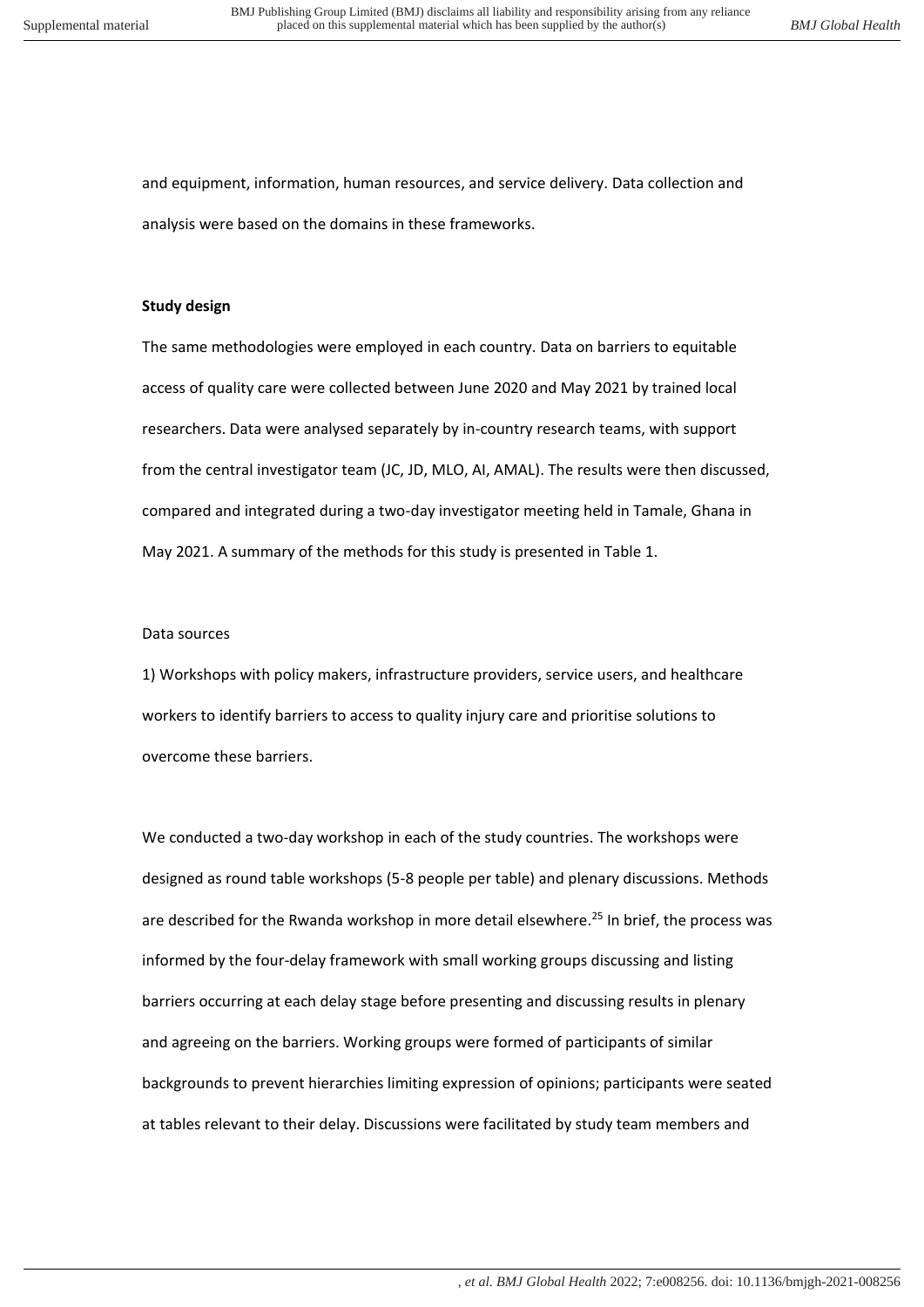translators were used when needed. Outputs were captured as listed barriers. At the end of each workshop, barriers were prioritised by participant voting to identify the top prioritised barriers in each country.

2) Qualitative interviews and focus groups discussions with injured patients and community leaders

In each country, individual interviews (IDIs) and focus groups discussions (FGDs) were undertaken each with rural and urban residents who had accessed injury care for themselves in the past 6 months. Numbers of interviews continued until saturation of themes occurred. Two focus group discussions with community leaders and prominent members of the communities, one in urban and one in rural area, were also undertaken.

The IDIs and FGDs were undertaken by trained bilingual researchers in the appropriate languages. A topic guide was developed in English with questions structured around the four-delay framework, and open questions were asked with prompts given when necessary to explore replies of interest. Interviews and FGDs were audio recorded, transcribed and translated into English for analysis.

Data from each country were analysed thematically using Nvivo qualitative data analysis Software (2015, QSR International Pty Ltd). Coding was done deductively focusing on the domains of the four delays, IoM, and WHO building block frameworks and inductively, allowing additional themes to emerge from the data. A sample of interview transcripts was first read to identify the initial set of codes by local investigators and investigators from the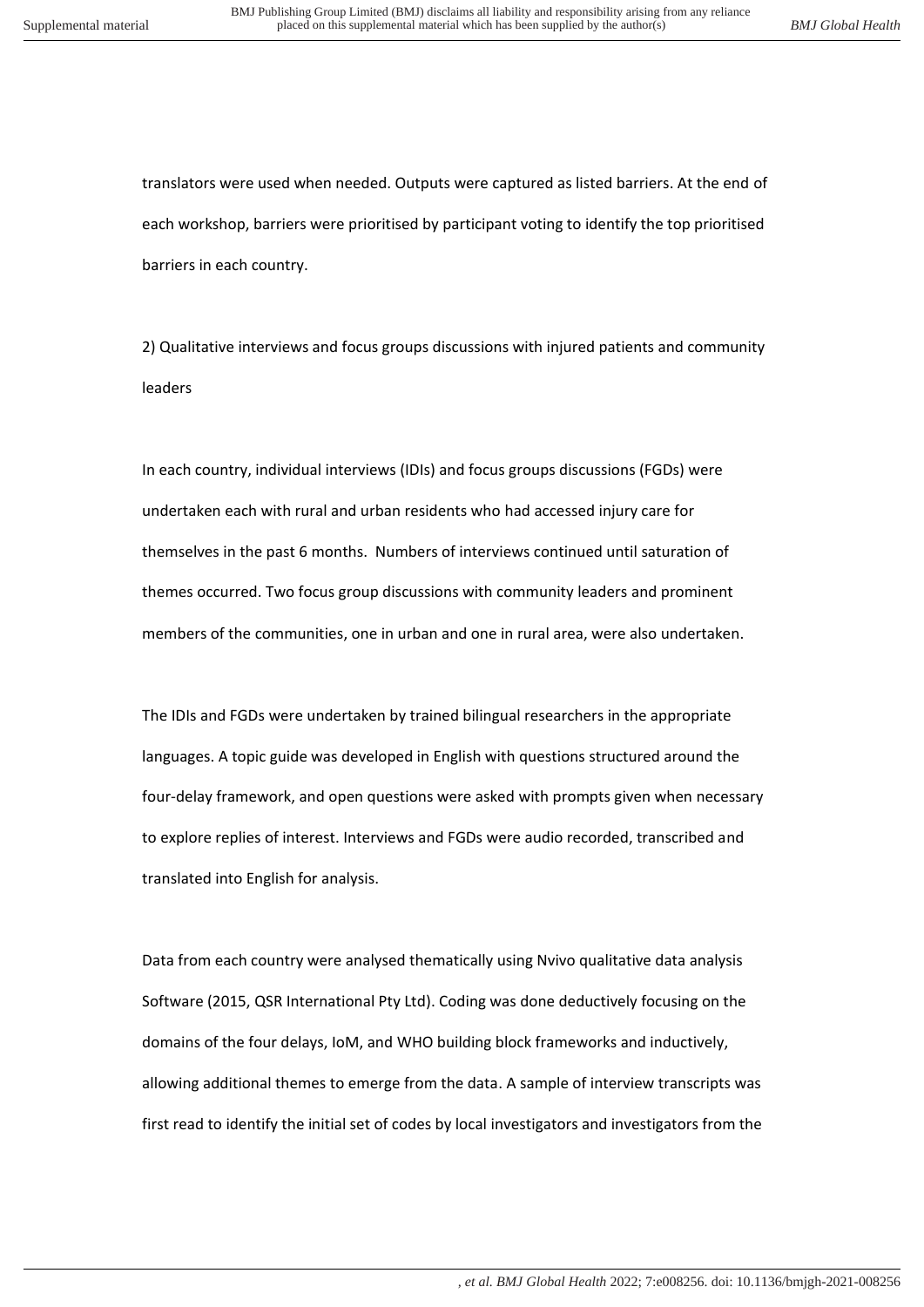UK team. This generated a coding framework that was discussed between the data collectors, relevant country team members and investigators, and then used to code all remaining interview and focus group transcripts. Codes were gradually built into broader categories and themes through comparison across transcripts. The same process was repeated for all countries, generating three coding frameworks. Findings were written as a narrative summary. From that, an overall list of barriers across three countries was created. Key themes for each country can be found in appendices.

3) Surveys about experiences with the healthcare services, either as inpatients (the Inpatient Assessment of Health Care (I-PAHC)) or outpatients (the Outpatient Users Assessment of Health Care (O-PAHC)).

The I-PAHC and O-PAHC are brief (25 or 23 question, respectively) survey tools that have been developed and validated to explore experiences of care in low-income settings.<sup>28</sup> They were administered in each country to the persons who took part in the interviews or focus group discussions with the choice of tool dependent on whether participants had been in or outpatient users, or both. Surveys were administered in the local language by trained bilingual investigators after ensuring that the surveys were contextually appropriate. Most responses were captured as a four-part Likert scale from strongly agree (4 points) to strongly disagree (1 point), others were captured as a binary response, yes (2 points) or no, with each response given a score (1 point). We categorised questions into the following domains, based upon previous research and investigator discussions:<sup>28</sup> respectful care, communication, patients would recommend services, cleanliness of facilities, and pain control (captured in the I-PAHC survey only). Scores for each category were created by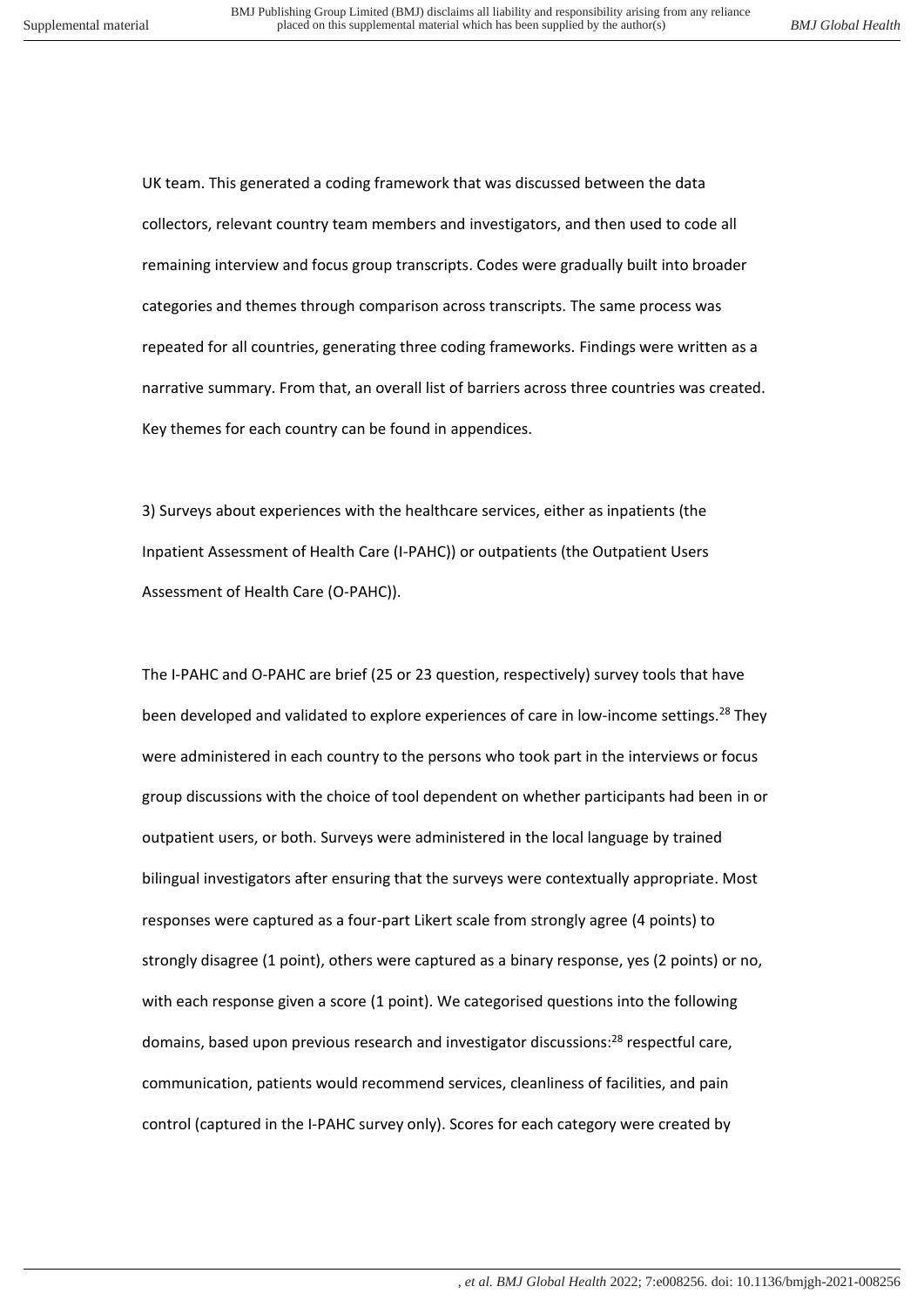dividing the total score achieved for all questions in each category by the total possible score for that category, and presented as a percentage. We selected a threshold of below 80% to indicate presence of a barrier to quality injury care, based upon the median score for the survey responses.

4) Survey for assessing the governance of the health system, based on the framework for healthcare governance developed by Siddiqi et al.<sup>29</sup>

We adapted Siddiqi et al's survey for the injury care context on discussion between authors. The resultant survey contained 37 questions about presence or absence of a structure or function within 10 domains that reflect the health system context for injury care (Appendix 5). Domains were: strategic vision; participation and consensus orientation; rule of law; transparency; responsiveness; equity and inclusiveness; effectiveness and efficiency; accountability; intelligence and information; and ethics.

The survey was sent to policy makers, trauma opinion leaders, and lead trauma care providers. Initial participants were selected based upon investigator contacts and snowball sampling used to identify further participants. Questions from each domain were scored based on a pre-agreed scoring system, deriving an investigator assessed score calculated independently by two investigators (AMAL, MLO) and considering the participant's original score, their background, investigator knowledge, and evidence available. For example, if a trauma care provider stated that a policy was not available, but a policymaker stated that it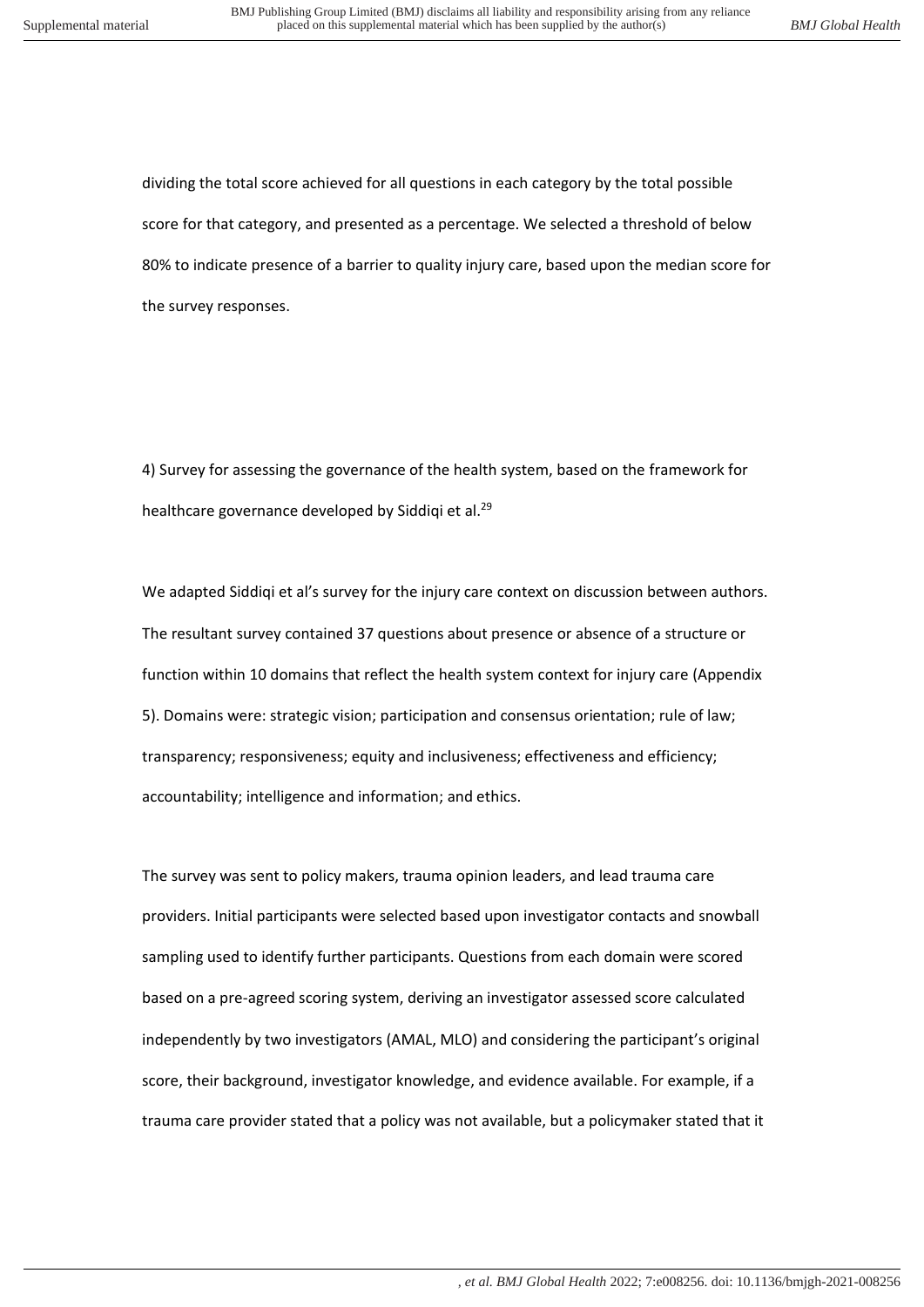was, or the investigators had seen a copy of the policy, we prioritised the policymaker's

response. Where investigators disagreed, cases were arbitrated by a third investigator (AI).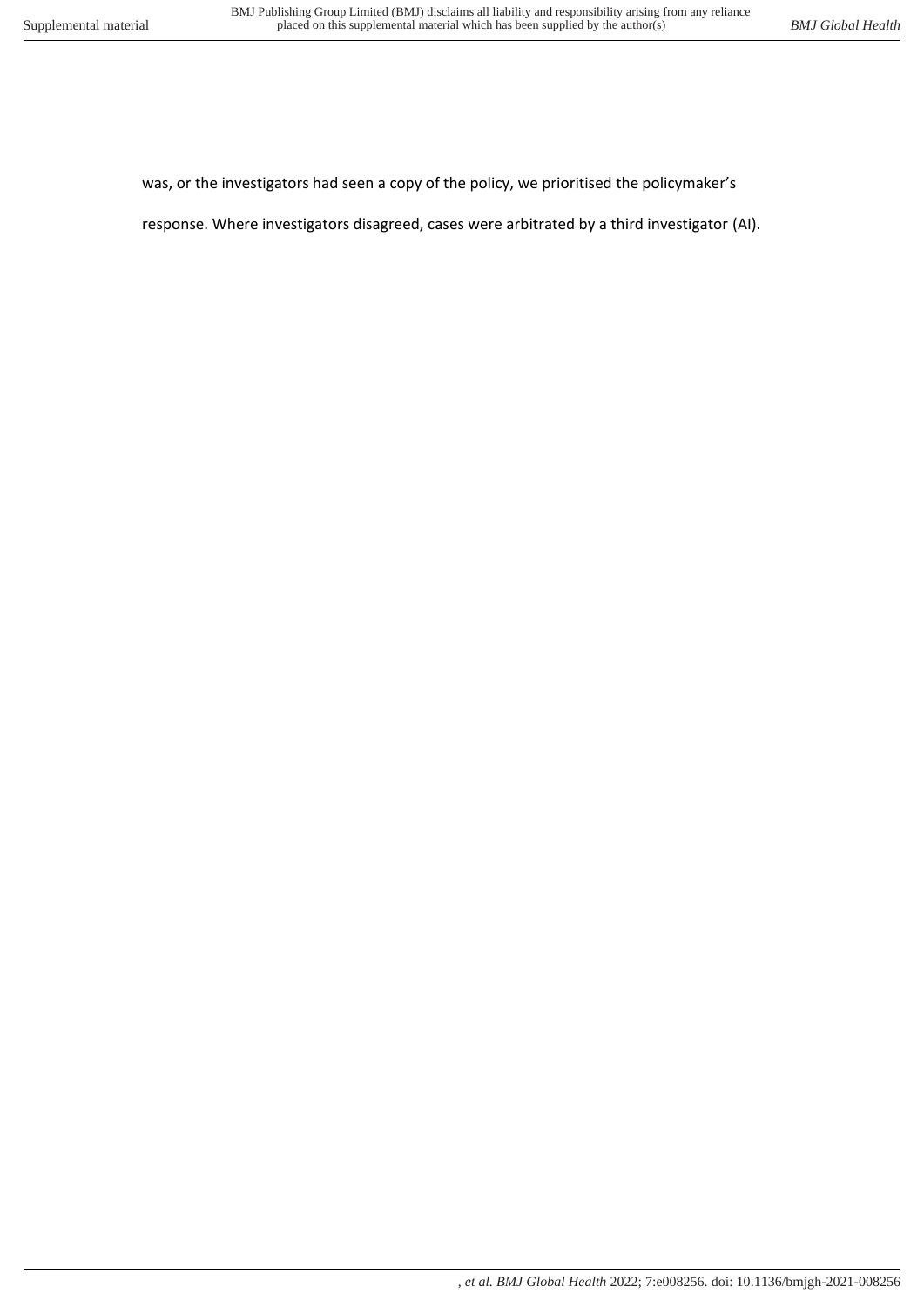|  | Appendix 2. List of the 121 barriers identified in Ghana, Rwanda and South Africa, and the number of methods used to identify them |  |
|--|------------------------------------------------------------------------------------------------------------------------------------|--|
|--|------------------------------------------------------------------------------------------------------------------------------------|--|

| Original<br>framework                   | Category<br>of barrier   | Institute<br>of<br><b>Medicine</b><br>Domain if<br>relevant | <b>Barrier</b>                                                                                    | Ghana        |                         | <b>South Africa</b> |                         | Rwanda                  |                         |
|-----------------------------------------|--------------------------|-------------------------------------------------------------|---------------------------------------------------------------------------------------------------|--------------|-------------------------|---------------------|-------------------------|-------------------------|-------------------------|
|                                         |                          |                                                             |                                                                                                   | Present      | Number<br>of<br>methods | Present             | Number<br>of<br>methods | Present                 | Number<br>of<br>methods |
|                                         |                          |                                                             | Health policy or<br>department in MoH<br>for trauma                                               | $\mathsf{n}$ | $\mathbf{1}$            | n                   | $\mathbf{1}$            | $\overline{\mathsf{n}}$ | 1                       |
| <b>WHO</b><br><b>Building</b><br>blocks |                          |                                                             | Implementation of<br>health policy for<br>trauma                                                  | y            | 1                       | y                   | $\mathbf{1}$            | n                       | $\mathbf{1}$            |
|                                         | Leadership<br>Governance |                                                             | Transparency of<br>information on<br>financial<br>commitments/assess<br>ment of care<br>provision | y            | $\mathbf{1}$            | y                   | $\mathbf 1$             | $\overline{\mathsf{n}}$ | $\mathbf{1}$            |
|                                         |                          |                                                             | Use of data on<br>injuries to inform<br>service provision or<br>policy                            | $\mathsf{n}$ | $\mathbf{1}$            | $\mathsf{n}$        | $\mathbf{1}$            | $\overline{\mathsf{n}}$ | $\mathbf{1}$            |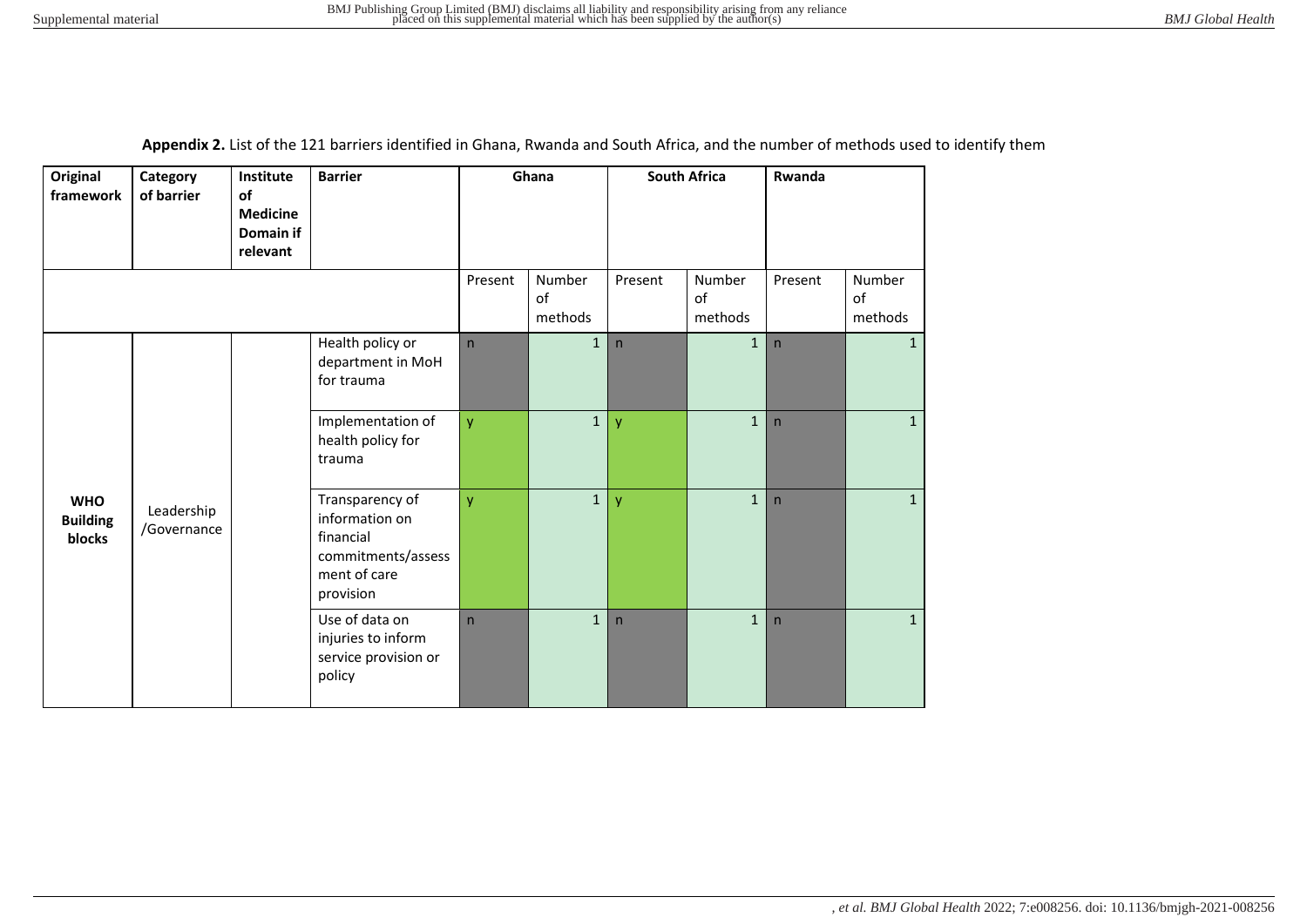| Information on<br>equitable access to<br>trauma care<br>collected                         | y       | $\mathbf 1$    | $\overline{y}$ | $\mathbf{1}$ | y            | $\mathbf{1}$   |
|-------------------------------------------------------------------------------------------|---------|----------------|----------------|--------------|--------------|----------------|
| Mechanisms to<br>report failing<br>services                                               | n       | $\mathbf{1}$   | n              | $\mathbf 1$  | y            | $\mathbf{1}$   |
| Regulations to<br>enforce high ethical<br>standards in<br>treatment of trauma<br>patients | n       | $\mathbf{1}$   | $\mathsf{n}$   | $\mathbf{1}$ | $\mathsf{n}$ | $\mathbf{1}$   |
| Leader awareness of<br>trauma issues                                                      | $\sf S$ | $\pmb{0}$      | $\sf S$        | $\pmb{0}$    | y            | $\mathbf{1}$   |
| Laws for bystanders<br>(protecting them<br>from costs or<br>blame/arrest).                | ÿ       | $\overline{2}$ | $\mathsf S$    | $\mathbf 0$  | y            | $\mathbf{1}$   |
| Road infrastructure.                                                                      | ÿ       | $\overline{2}$ | y              | $\mathbf 1$  | y            | $\overline{2}$ |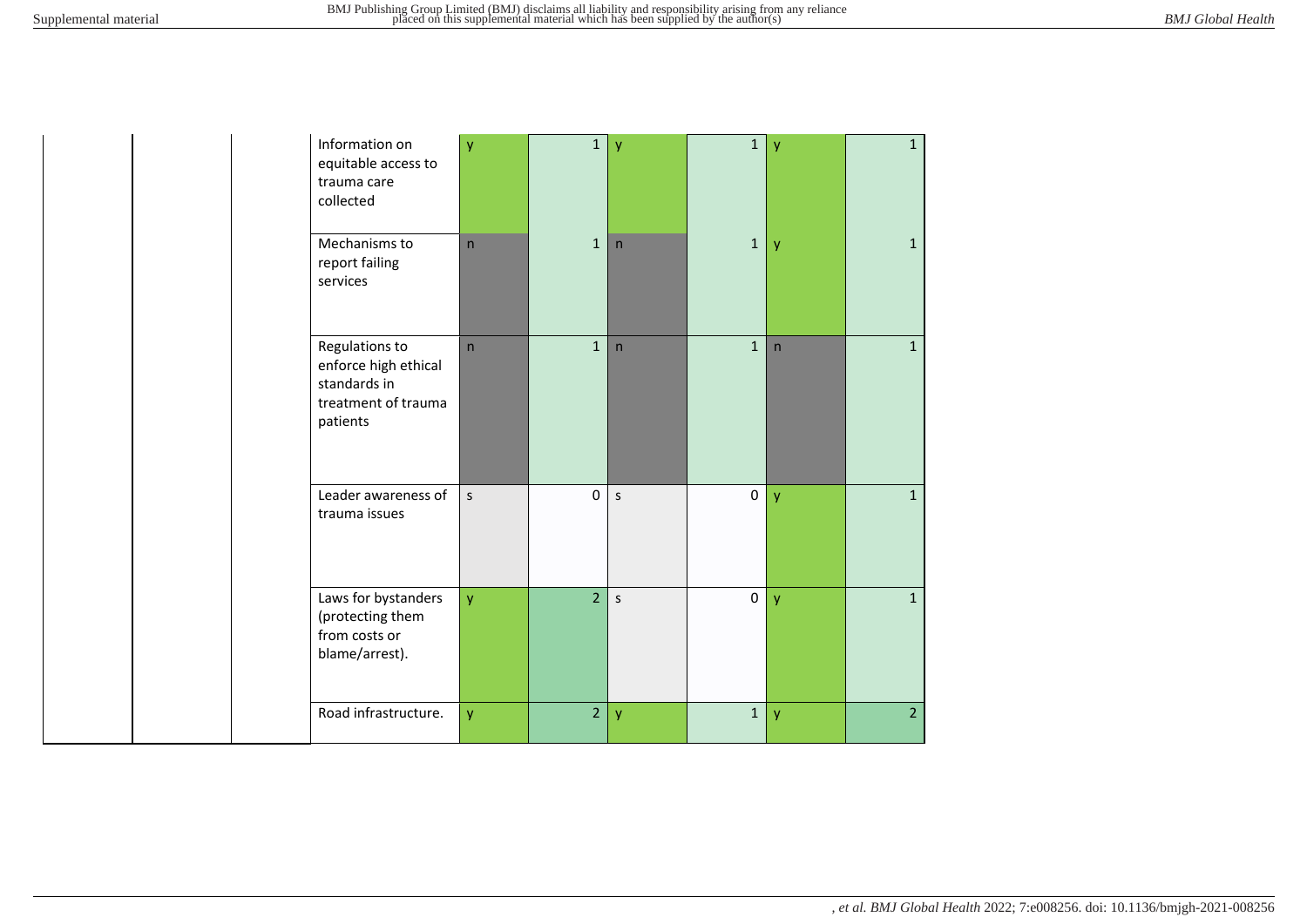| Traffic density.                                                                                        | y            | $\mathbf{1}$   | S            | 0              | y            | $\overline{2}$ |
|---------------------------------------------------------------------------------------------------------|--------------|----------------|--------------|----------------|--------------|----------------|
| Ambulance given<br>priority                                                                             | y            | $\mathbf{1}$   | $\mathsf{s}$ | $\pmb{0}$      | y            | $\mathbf{1}$   |
| The "right" hospital<br>location. The "right"<br>acute care facility<br>location - near to<br>patients. | y            | $\overline{2}$ | $\mathsf{y}$ | $\overline{2}$ | $\mathsf{y}$ | $\overline{2}$ |
| Rehabilitation<br>services - available<br>and near to patients.                                         | y            | $\mathbf{1}$   | y            | $\mathbf{1}$   | y and n      | 2y and 1n      |
| Ambulance transport<br>availability                                                                     | y            | $\overline{2}$ | y            | $\overline{2}$ | y and n      | 2y and 1n      |
| Private investment in<br>ambulances                                                                     | $\mathsf{S}$ | 0              | $\mathsf{s}$ | $\pmb{0}$      | y            | $\mathbf{1}$   |
| Ambulance fleet<br>maintenance                                                                          | y            | $\mathbf{1}$   | $\mathsf{s}$ | 0              | $\mathsf{y}$ | $\mathbf{1}$   |
| Geographical<br>coverage of<br>ambulance services                                                       | y            | $\mathbf{1}$   | y            | $\overline{2}$ | y            | $\overline{2}$ |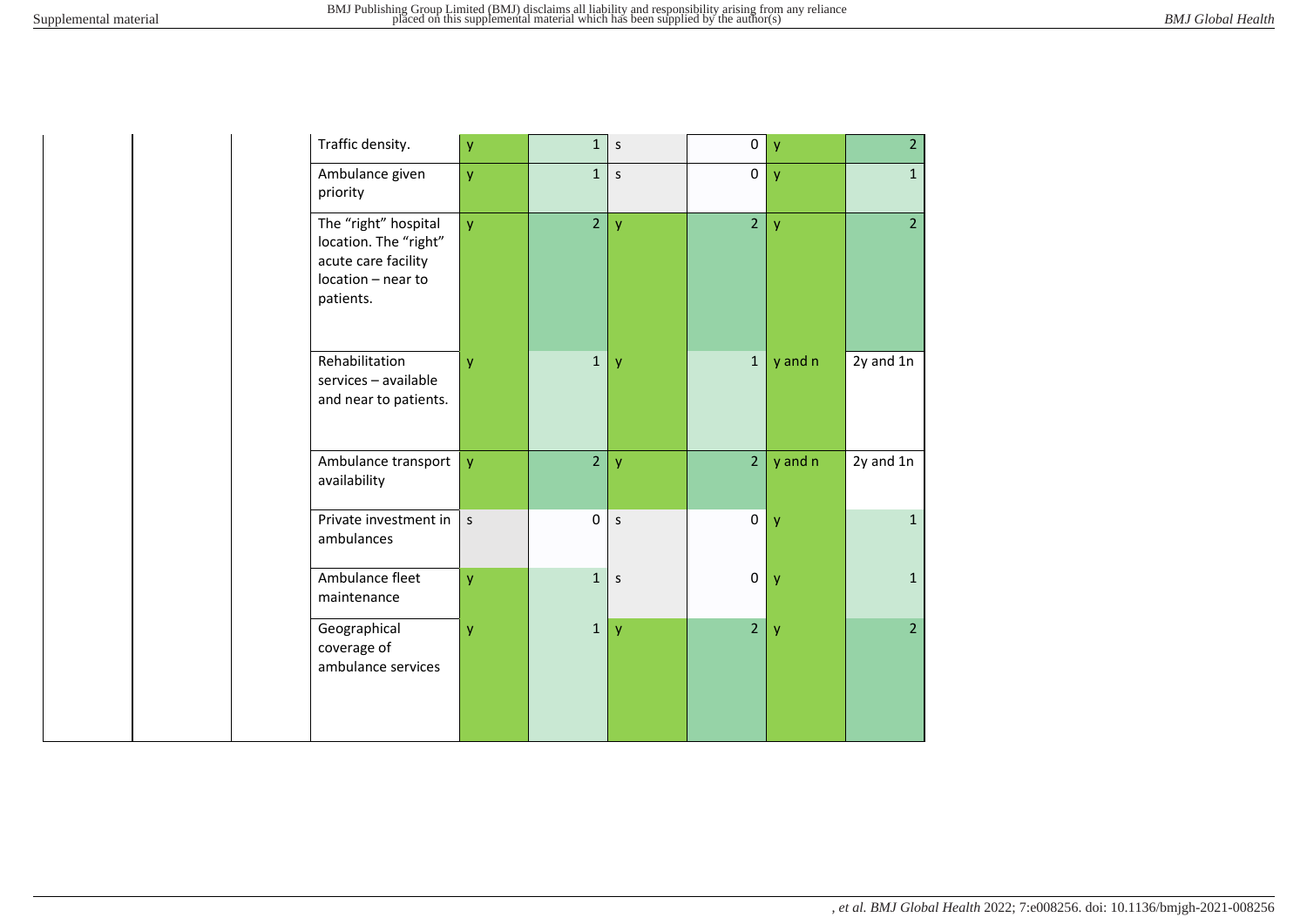|                  | Network for<br>Ambulance<br>deployment     | y            | $\mathbf{1}$   | $\sf S$      | $\pmb{0}$      | S              | $\mathbf 0$  |
|------------------|--------------------------------------------|--------------|----------------|--------------|----------------|----------------|--------------|
|                  | Facility infrastructure                    | $\mathbf{y}$ | 1              | y            | 1              | $\mathsf{y}$   | $\mathbf{1}$ |
|                  | Safety en route to<br>the facility         | $\mathsf{s}$ | $\pmb{0}$      | y            | $\overline{2}$ | $\mathsf{s}$   | $\mathbf 0$  |
|                  | <b>Budget equitably</b><br>allocated       | ÿ            | $\mathbf 1$    | y            | $\mathbf{1}$   | $\mathsf{y}$   | $\mathbf{1}$ |
|                  | Funding for trauma<br>in the health budget | y.           | $\mathbf{1}$   | $\mathsf{n}$ | $\mathbf{1}$   | y              | $\mathbf{1}$ |
|                  | Free trauma care or<br>pro poor policies   | <b>y</b>     | $\mathbf{1}$   | n            | $\mathbf{1}$   | n              | $\mathbf 0$  |
| Health<br>system | Out of pocket<br>payments                  | ÿ            | $\overline{2}$ | n            | $\mathbf 1$    | y and n        | 1y and 1n    |
| finance          | Absence of personal<br>insurance           | y            | $\overline{2}$ | $\mathsf S$  | $\pmb{0}$      | $\overline{y}$ | $\mathbf{1}$ |
|                  | Insurance system<br>availability per se    | y            | $\mathbf{1}$   | y            | $\mathbf 1$    | y and n        | 1y and 2n    |
|                  | Presence of<br>mandatory insurance         | y            | $\mathbf{1}$   | $\sf S$      | $\pmb{0}$      | y              | $\mathbf 1$  |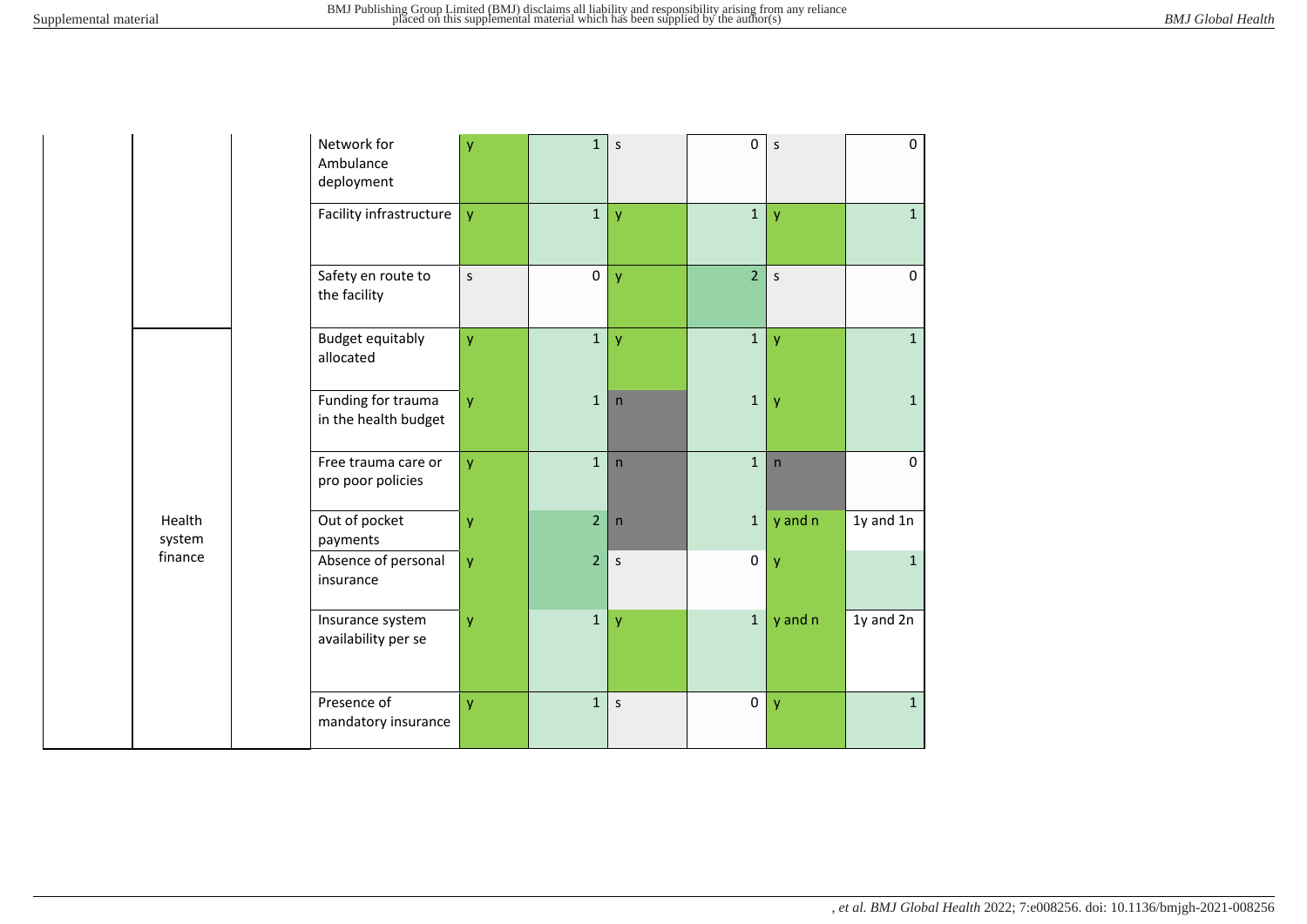|                     |        | Costs of insurance                                                                                                                                   | S            | $\pmb{0}$      | $\mathsf S$  | $\overline{0}$ | y            | $\mathbf{1}$   |
|---------------------|--------|------------------------------------------------------------------------------------------------------------------------------------------------------|--------------|----------------|--------------|----------------|--------------|----------------|
|                     |        | Comprehensiveness<br>of insurance system<br>(persons covered,<br>diseases covered,<br>treatment items<br>covered, and health<br>facilities covered). | y.           | $\overline{2}$ | $\mathsf{s}$ | $\pmb{0}$      | $\mathbf{V}$ | $\overline{2}$ |
|                     |        | Insurance renewal<br>reminders                                                                                                                       | y.           | $\mathbf{1}$   | $\mathsf S$  | $\overline{0}$ | $\mathsf{s}$ |                |
|                     |        | <b>Traditional healers</b><br>and their interface<br>with the health<br>system.                                                                      | y.           | $\overline{2}$ | y            | $\overline{2}$ | y            | 2y             |
| Service<br>delivery |        | Available health<br>facility targets for<br>trauma care                                                                                              | y.           | $\mathbf 1$    | y            | $\overline{2}$ | n            | $\mathbf{1}$   |
|                     |        | Opening hours of<br>facilities.                                                                                                                      | $\mathsf{S}$ | $\pmb{0}$      | y            | $\overline{2}$ | y            | $\mathbf{1}$   |
|                     | Timely | Organisation of<br>facilities                                                                                                                        | Ÿ.           | $\mathbf{1}$   | y            | $\mathbf 1$    | y            | $\mathbf{1}$   |
|                     |        | Wait time at facilities                                                                                                                              | Ÿ.           | $\overline{2}$ | y            | $\overline{2}$ | y            | $\mathbf{1}$   |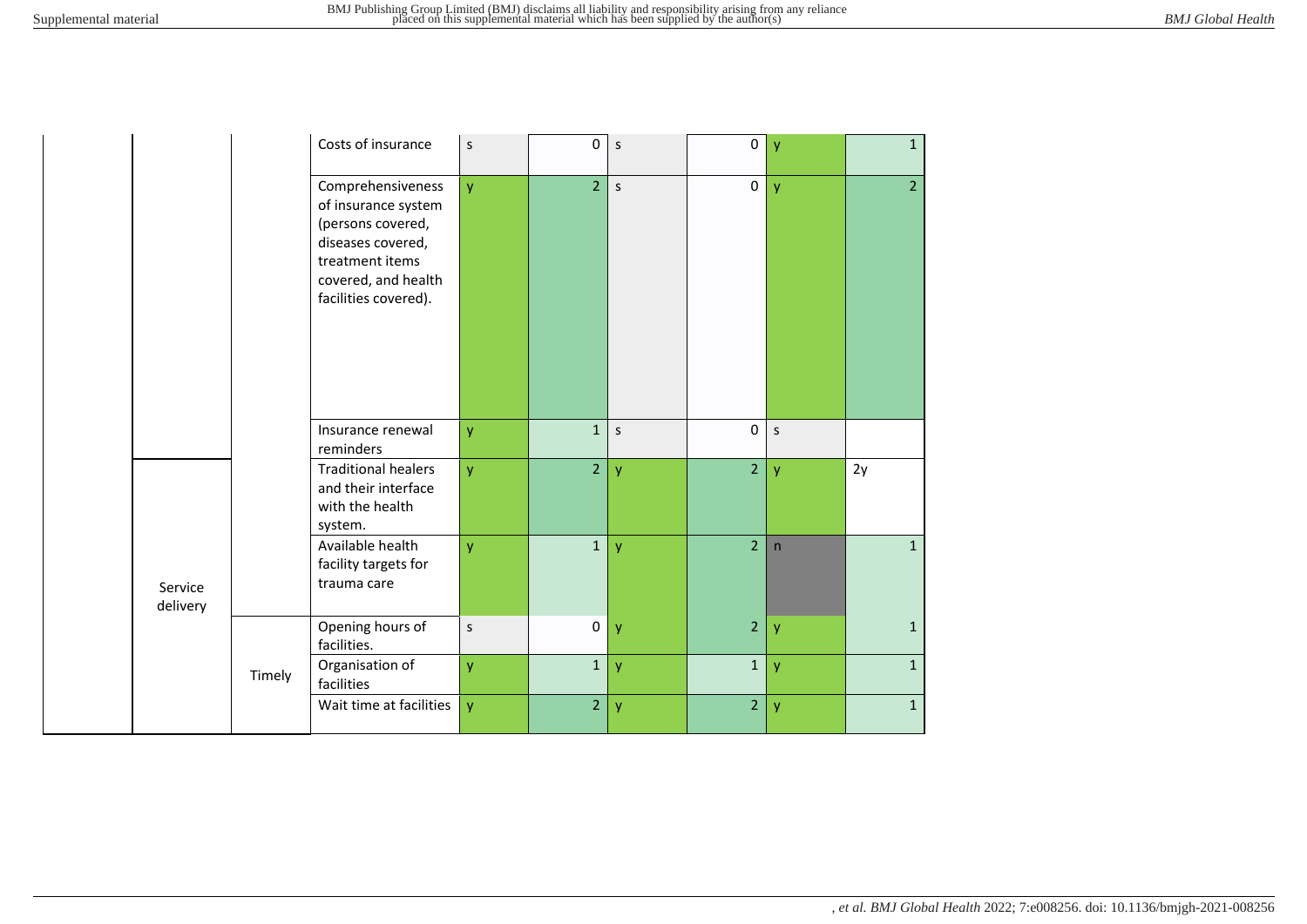| Clear referral<br>processes (within<br>facilities, between<br>facilities and<br>including discharge) | ÿ | 1              | $\mathbf{y}$ | $\overline{2}$ | $\mathsf{y}$ | $\mathbf{1}$   |
|------------------------------------------------------------------------------------------------------|---|----------------|--------------|----------------|--------------|----------------|
| Triage at tertiary<br>facilities                                                                     | S | $\pmb{0}$      | $\mathsf{y}$ | $\overline{1}$ | $\mathsf{s}$ | $\Omega$       |
| <b>Bureaucracy ie Paper</b><br>work                                                                  | ÿ | $\mathbf{1}$   | S            | 0              | $\mathsf{s}$ | $\Omega$       |
| Necessity to provide<br>insurance<br>documentation.                                                  | ÿ | $\overline{2}$ | $\sf S$      | 0              | y            | $\mathbf{1}$   |
| Follow up system                                                                                     | y | $\mathbf{1}$   | $\mathsf{y}$ | $\mathbf 1$    | $\mathsf{y}$ | $\mathbf{1}$   |
| Appropriate<br>provision of services<br>for the level of<br>demand.                                  | y | $\overline{2}$ | y            | $\overline{3}$ | $\mathsf{y}$ | $\overline{3}$ |
| Time taken for<br>ambulance to reach<br>trauma victim                                                | ÿ | $\mathbf{1}$   | s            | $\mathbf 0$    | $\mathsf{s}$ | 0              |
| Reporting results                                                                                    | ÿ | $\mathbf 1$    | S            | $\mathbf 0$    | <b>S</b>     | 0              |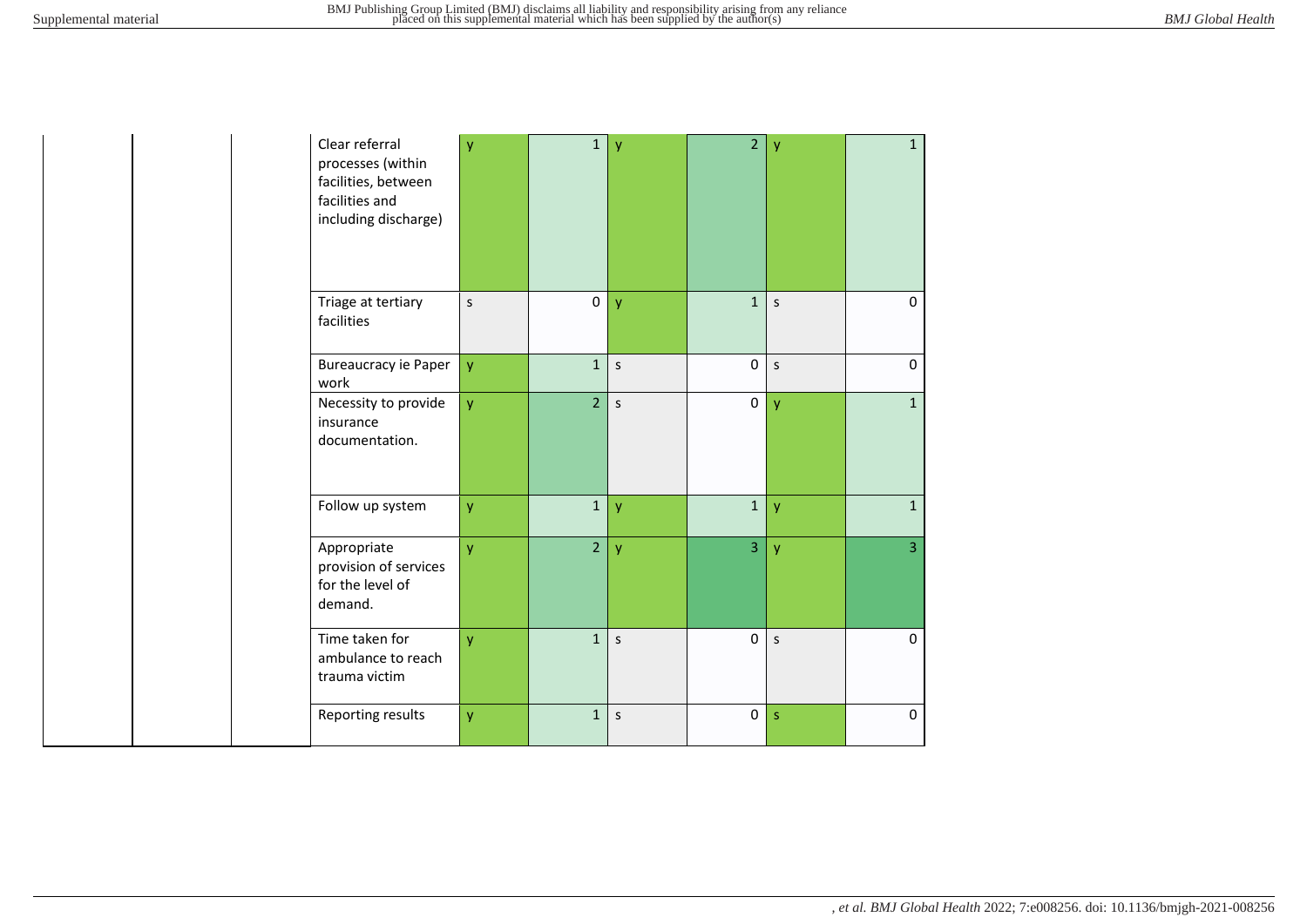|         | Wait times for care<br>post discharge for<br>initial episode              | ÿ        | 1            | y            | $\mathbf{1}$   | S            | $\Omega$     |
|---------|---------------------------------------------------------------------------|----------|--------------|--------------|----------------|--------------|--------------|
|         | Availability of<br>guidelines/SOPs                                        | y        | $\mathbf 1$  | y            | $\overline{2}$ | $\mathsf{n}$ | $\mathbf{1}$ |
|         | Definitive care at<br>health centres and<br>district hospitals            | $\sf S$  | $\mathsf 0$  | y            | $\mathbf{1}$   | S            | $\mathbf 0$  |
|         | Resources (beds,<br>equipment, ICU)                                       | y        | $\mathbf{1}$ | y            | $\mathbf{1}$   | y            | $\mathbf{1}$ |
| Patient | Theatre availability                                                      | y        | $\mathbf{1}$ | $\mathsf S$  | $\mathbf 0$    | $\mathsf{s}$ | 0            |
| centred | ICU function                                                              | <b>V</b> | $\mathbf{1}$ | $\mathsf S$  | 0              | $\mathsf{s}$ | 0            |
|         | Pain control                                                              | <b>V</b> | $\mathbf{1}$ | $\mathsf{V}$ | $\mathbf{1}$   | n            | $\mathbf 1$  |
|         | Patient would<br>recommend services                                       | S        | $\mathbf 0$  | y            | $\mathbf{1}$   | n            | $\mathbf{1}$ |
|         | Ambulance call<br>centre coordination                                     | y        | $\mathbf{1}$ | $\sf S$      | $\mathbf 0$    | $\sf S$      | $\mathbf 0$  |
|         | <b>Health services</b><br>respond to non-<br>medical needs of<br>patients | S        | $\pmb{0}$    | n            | $\mathbf{1}$   | n            | $\mathbf{1}$ |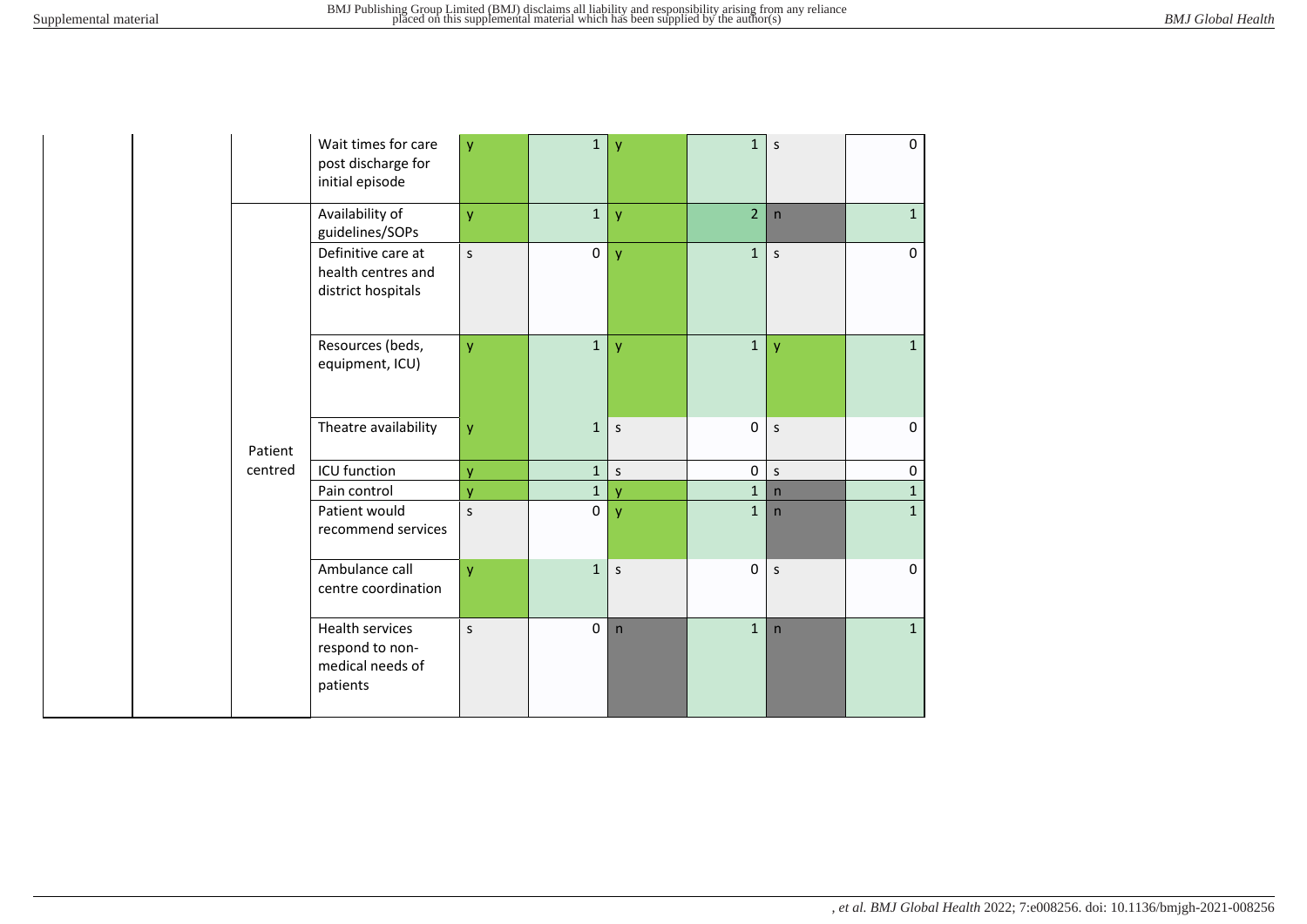| Health system are<br>patient focussed                                                | S            | $\pmb{0}$      | y | $\mathbf{1}$   | S            | 0            |
|--------------------------------------------------------------------------------------|--------------|----------------|---|----------------|--------------|--------------|
| Data collected on<br>patient outcomes or<br>satisfaction                             | <b>y</b>     | $1\,$          | y | $\mathbf 1$    | y            | $\mathbf{1}$ |
| Respectful<br>care/attitudes of<br>staff towards<br>patients                         | y            | $\overline{2}$ | y | $\overline{2}$ | n            | $\mathbf{1}$ |
| Perceptions of<br>health workers<br>attitude                                         | S            | $\mathsf 0$    | y | $\mathbf{1}$   | $\mathsf S$  | $\mathbf{0}$ |
| Cleanliness of<br>facilities                                                         | y            | $\mathbf{1}$   | y | $\mathbf{1}$   | $\mathsf{n}$ | $\mathbf{1}$ |
| Trust in services                                                                    | y and n      | $\overline{2}$ | y | $\overline{2}$ | y            | $\mathbf 0$  |
| Power dynamics<br>between patients<br>and providers                                  | $\mathsf{s}$ | $\pmb{0}$      | y | $\mathbf{1}$   | $\mathsf{s}$ | $\mathbf 0$  |
| Communication<br>including<br>explanation)<br>between health<br>workers and patients | <b>V</b>     | $\overline{2}$ | y | $\overline{2}$ | $\mathsf S$  | $\mathbf{1}$ |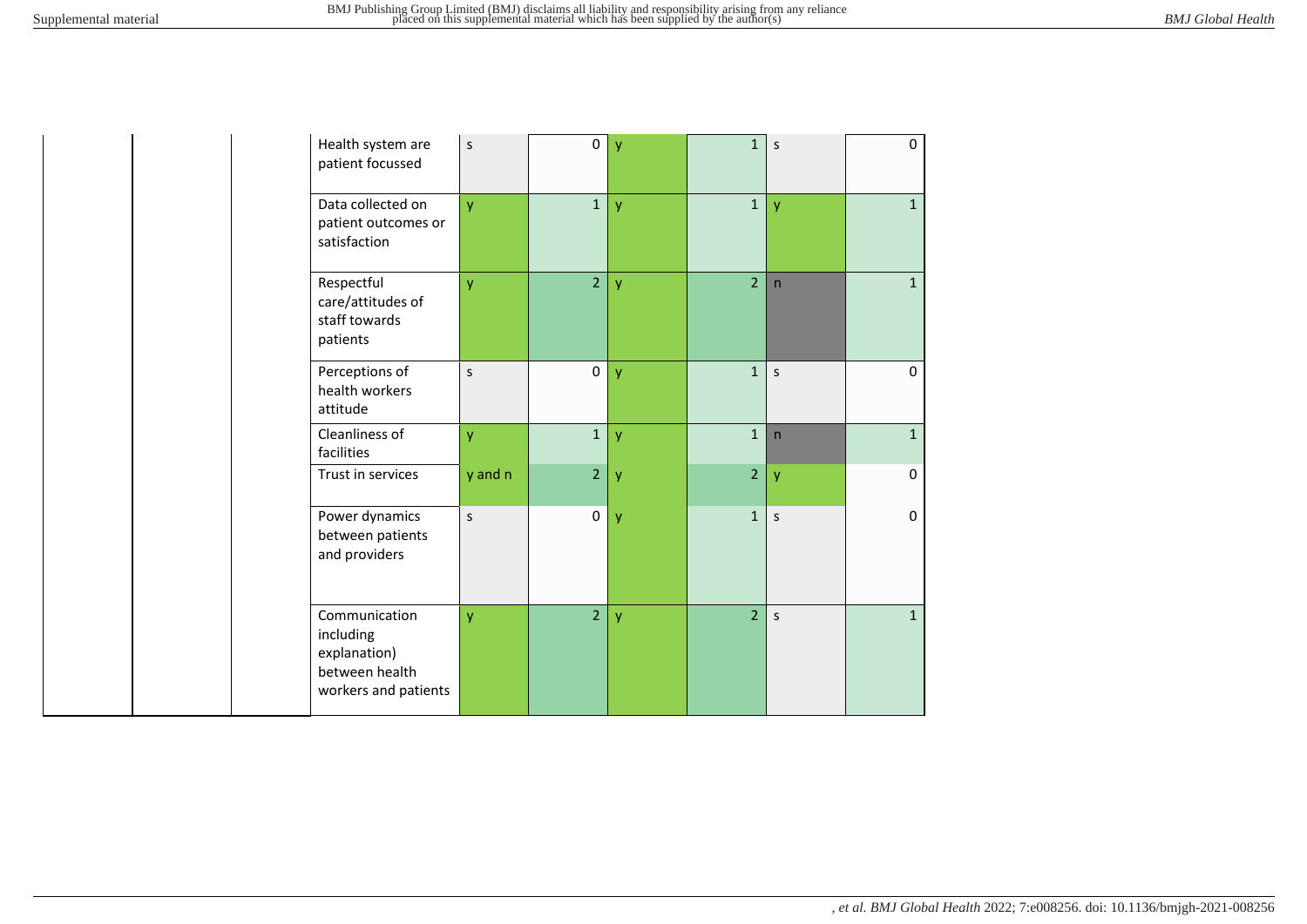|  |                                     | Health issues related<br>to injury are still<br>present a long time<br>after the injury. | y            | $\mathbf{1}$        | $\mathsf S$  | $\pmb{0}$      | $\mathbf{V}$ | $\mathbf{1}$   |
|--|-------------------------------------|------------------------------------------------------------------------------------------|--------------|---------------------|--------------|----------------|--------------|----------------|
|  |                                     | Complications after<br>injuries                                                          | $\mathsf{S}$ | $\mathsf{O}\xspace$ | $\mathbf{y}$ | $\overline{2}$ | y            | $\pmb{0}$      |
|  |                                     | Laws to enforce a<br>duty of care                                                        | $\mathsf{S}$ | $\pmb{0}$           | n            | $\mathbf{1}$   | y            | $\overline{2}$ |
|  |                                     | Distance to facility                                                                     | <b>y</b>     | $\mathbf 1$         | $\mathsf{y}$ | 1              | $\mathsf S$  | $\pmb{0}$      |
|  | Effective<br>Information<br>systems | Interfacility transfer                                                                   | y.           | $\overline{3}$      | y            | $\overline{3}$ | y            | $\overline{2}$ |
|  |                                     | Non-ambulance<br>transport                                                               | ÿ            | $\mathbf{1}$        | $\mathsf{y}$ | $\mathbf{1}$   | $\mathsf{S}$ | $\mathbf 0$    |
|  |                                     | Patient education -<br>when to seek care.                                                | <b>y</b>     | $\overline{2}$      | $\mathbf{y}$ | $\overline{2}$ | y            | $\mathbf{1}$   |
|  |                                     | Patient education -<br>where to seek care.                                               | y.           | $\overline{2}$      | y            | 2 <sup>1</sup> | y            | $\overline{2}$ |
|  |                                     | Patient education<br>costs of care                                                       | S            | $\mathsf{O}\xspace$ | y            | $\mathbf{1}$   | $\mathsf S$  | $\pmb{0}$      |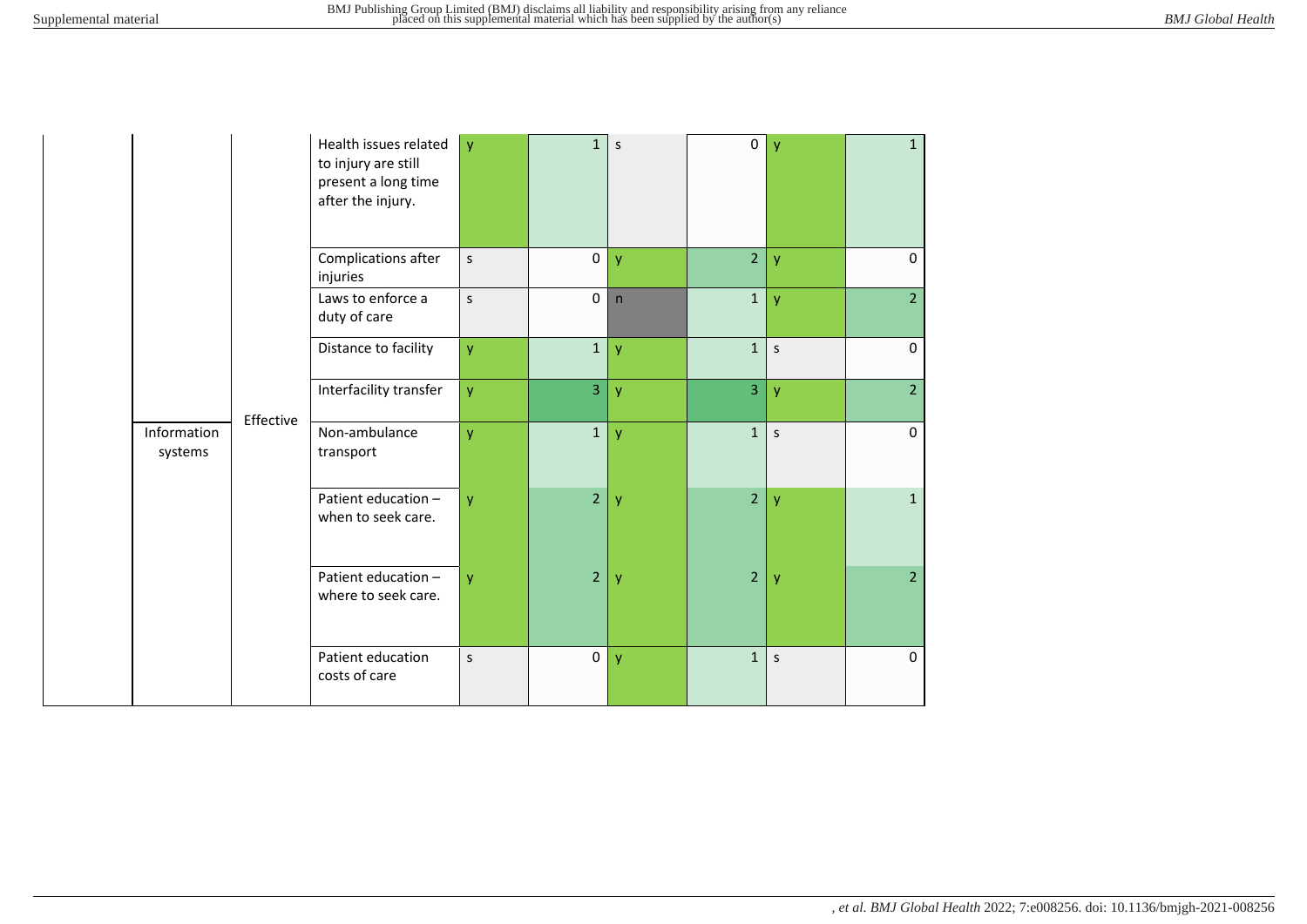| Awareness of on<br>how to access<br>ambulance                           | y            | $\mathbf{1}$ | $\mathsf S$ | $\mathbf 0$  | $\mathsf{y}$            | $\mathbf{1}$ |  |
|-------------------------------------------------------------------------|--------------|--------------|-------------|--------------|-------------------------|--------------|--|
| Information on<br>follow up care                                        | S            | $\pmb{0}$    | y           | $\mathbf 1$  | y                       | $\mathbf{1}$ |  |
| Existence of a<br>national trauma<br>registry                           | y            | $\mathbf{1}$ | y           | $\mathbf{1}$ | n                       | $\mathbf{1}$ |  |
| Data on injuries<br>collected in facilities                             | <b>V</b>     | $\mathbf{1}$ | <b>V</b>    | $\mathbf{1}$ | $\overline{\mathsf{n}}$ | $\mathbf{1}$ |  |
| Data on injury<br>outcomes collected<br>in facilities                   | ÿ            | $\mathbf{1}$ | y           | $\mathbf 1$  | n                       | $\mathbf{1}$ |  |
| Staff understanding<br>of data to be<br>collected and tools<br>to do so | <b>y</b>     | $\mathbf{1}$ | y           | $\mathbf{1}$ | $\mathbf{V}$            | $\mathbf{1}$ |  |
| Availability of a<br>functioning e-health<br>system                     | $\mathsf{s}$ | $\mathbf 0$  | $\mathsf S$ | $\pmb{0}$    | y                       | $\mathbf{1}$ |  |
| Ambulance divert<br>systems                                             | y            | $\mathbf 1$  | y           | $\mathbf{1}$ | y                       | $\mathbf{1}$ |  |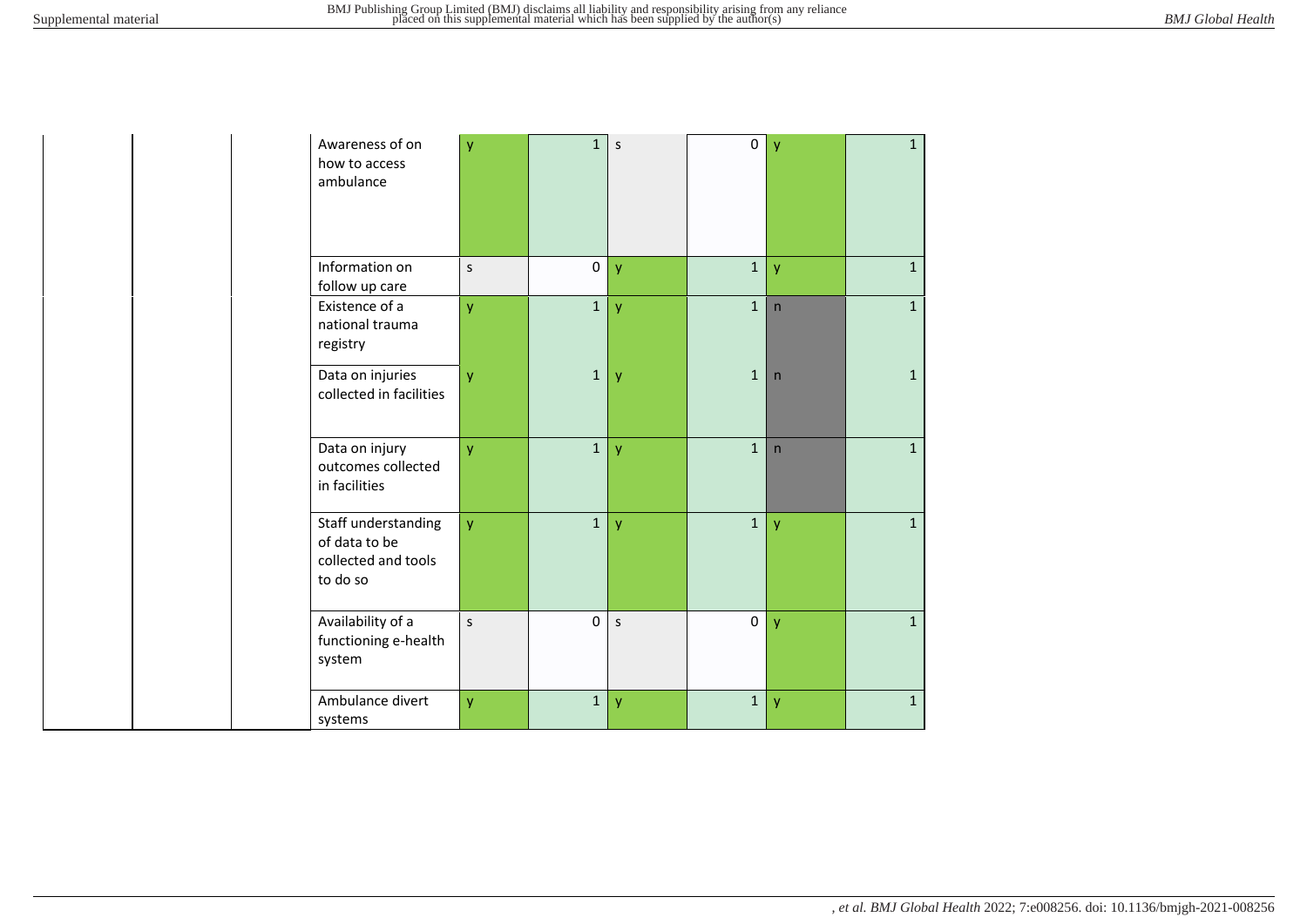|                 | Available specialist<br>staff.                                          | y       | $\overline{2}$      | S            | $\mathbf 0$    | y            | $\overline{2}$ |
|-----------------|-------------------------------------------------------------------------|---------|---------------------|--------------|----------------|--------------|----------------|
|                 | Outpatient<br>personnel                                                 | $\sf S$ | $\mathbf 0$         | y            | $\mathbf 1$    | $\mathsf S$  | 0              |
|                 | Effective<br>communication<br>between EMS and<br>hospital               | ÿ       | $\mathbf{1}$        | ÿ            | $\mathbf{1}$   | $\sf S$      | $\mathbf 0$    |
|                 | Accreditation of<br>providers                                           | n       | $\mathbf{1}$        | y            | $\mathbf 1$    | $\mathsf{n}$ | $\mathbf{1}$   |
|                 | <b>Trained staff</b>                                                    | y and n | $\overline{2}$      | V            | $\overline{3}$ | v            | $\overline{2}$ |
| Workforce       | Staff supervision                                                       | y       | $\mathbf{1}$        | $\sf S$      | $\mathsf 0$    | $\mathsf{y}$ | $\mathbf{1}$   |
|                 | Professionalism                                                         | ÿ       | $\mathbf{1}$        | $\mathsf{s}$ | $\pmb{0}$      | $\sf S$      | $\pmb{0}$      |
|                 | Cost of capacity<br>building (both health<br>service and<br>individual) | S       | $\mathsf{O}\xspace$ | S            | $\pmb{0}$      | y            | $\mathbf{1}$   |
| Medicine<br>and | Available<br>medications/other<br>treatment                             | y       | $\overline{2}$      | y            | $\mathbf 1$    | y            | $1\,$          |
| equipment       | Maintenance of<br>medical equipment                                     | y       | $\mathbf{1}$        | S            | $\pmb{0}$      | y            | $\mathbf{1}$   |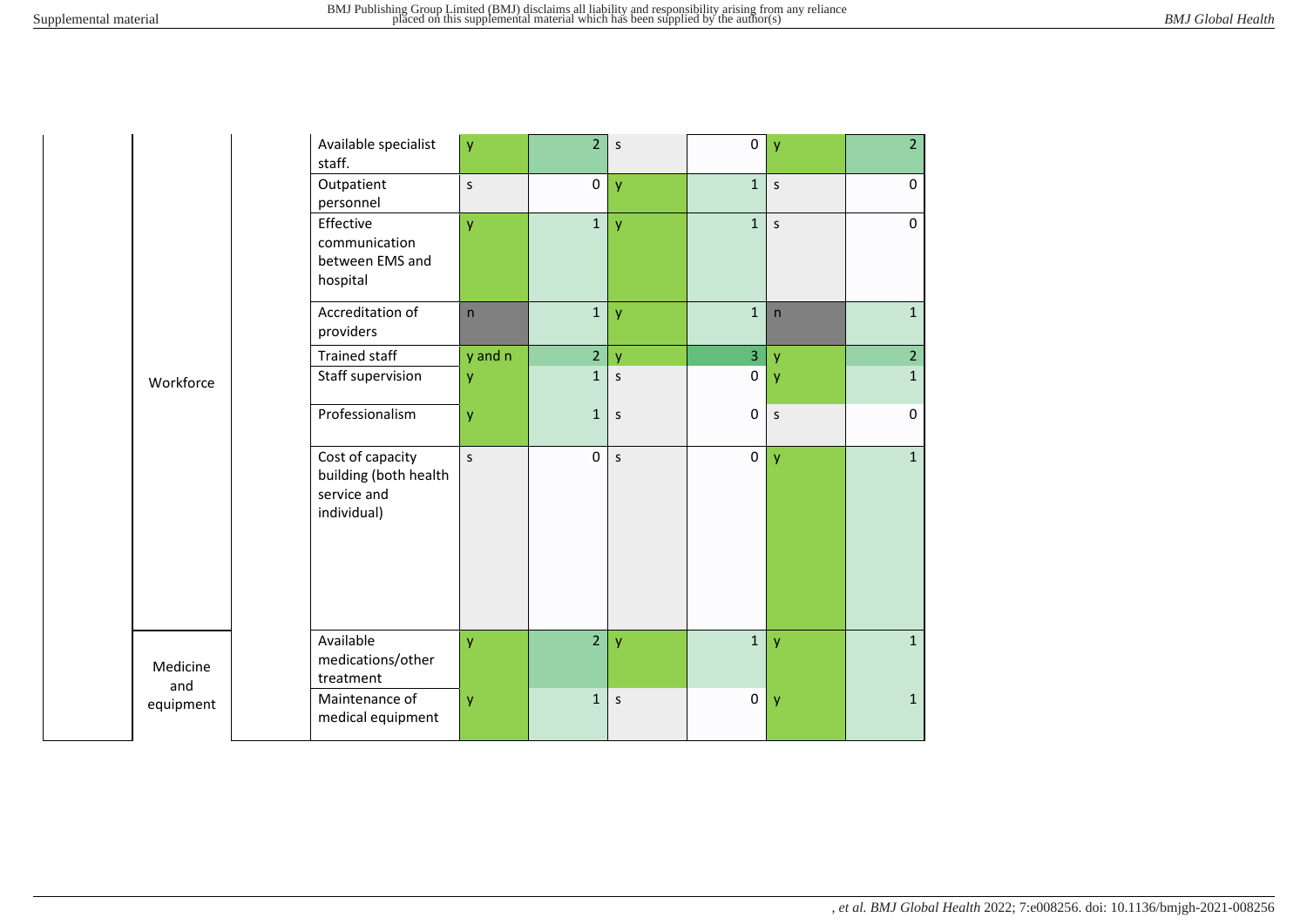|                                                              |                | Available equipment.                                                                                   | y            | $\overline{2}$ | y       | $\overline{2}$      | ٧            | 2 <sup>1</sup>      |
|--------------------------------------------------------------|----------------|--------------------------------------------------------------------------------------------------------|--------------|----------------|---------|---------------------|--------------|---------------------|
|                                                              |                | Cost of transport to<br>get to hospital and<br>between hospitals.<br>(Cost of accessing<br>ambulances) | ÿ            | 2 <sup>7</sup> | y       | $\overline{2}$      | y            | $\mathbf{1}$        |
|                                                              |                | Costs of getting to<br>and receiving care at<br>follow up                                              | <b>y</b>     | $\overline{2}$ | y       | $\mathbf{1}$        | y            | 2 <sup>1</sup>      |
| Institute of<br><b>Medicine</b><br><b>Quality of</b><br>Care | Equity         | Loss of earnings due<br>to entering or<br>remaining in care<br>(indirect costs).                       | y            | $\overline{2}$ | n       | $\mathbf{1}$        | y            | $\mathbf{1}$        |
|                                                              |                | Poverty                                                                                                | y            | 1              | $\sf S$ | $\mathsf{O}\xspace$ | $\mathsf{S}$ | $\mathsf{O}\xspace$ |
|                                                              |                | Timely<br>communication with<br>those who are<br>marginalised                                          | $\mathsf{s}$ | 0              | S       | $\mathbf 0$         | y            | $\mathbf{1}$        |
|                                                              |                | Ability to call for help<br>(phones)                                                                   | $\sf S$      | $\mathbf 0$    | y       | $\overline{2}$      | y            | $\mathbf 1$         |
|                                                              |                | Gender                                                                                                 | y            | $1\vert$       | $\sf S$ | $\mathbf 0$         | $\sf S$      | $\pmb{0}$           |
| Other                                                        | Time<br>of day | Injuries at night                                                                                      | $\sf S$      | 1              | y       | $\overline{2}$      | y            | $\mathbf{1}$        |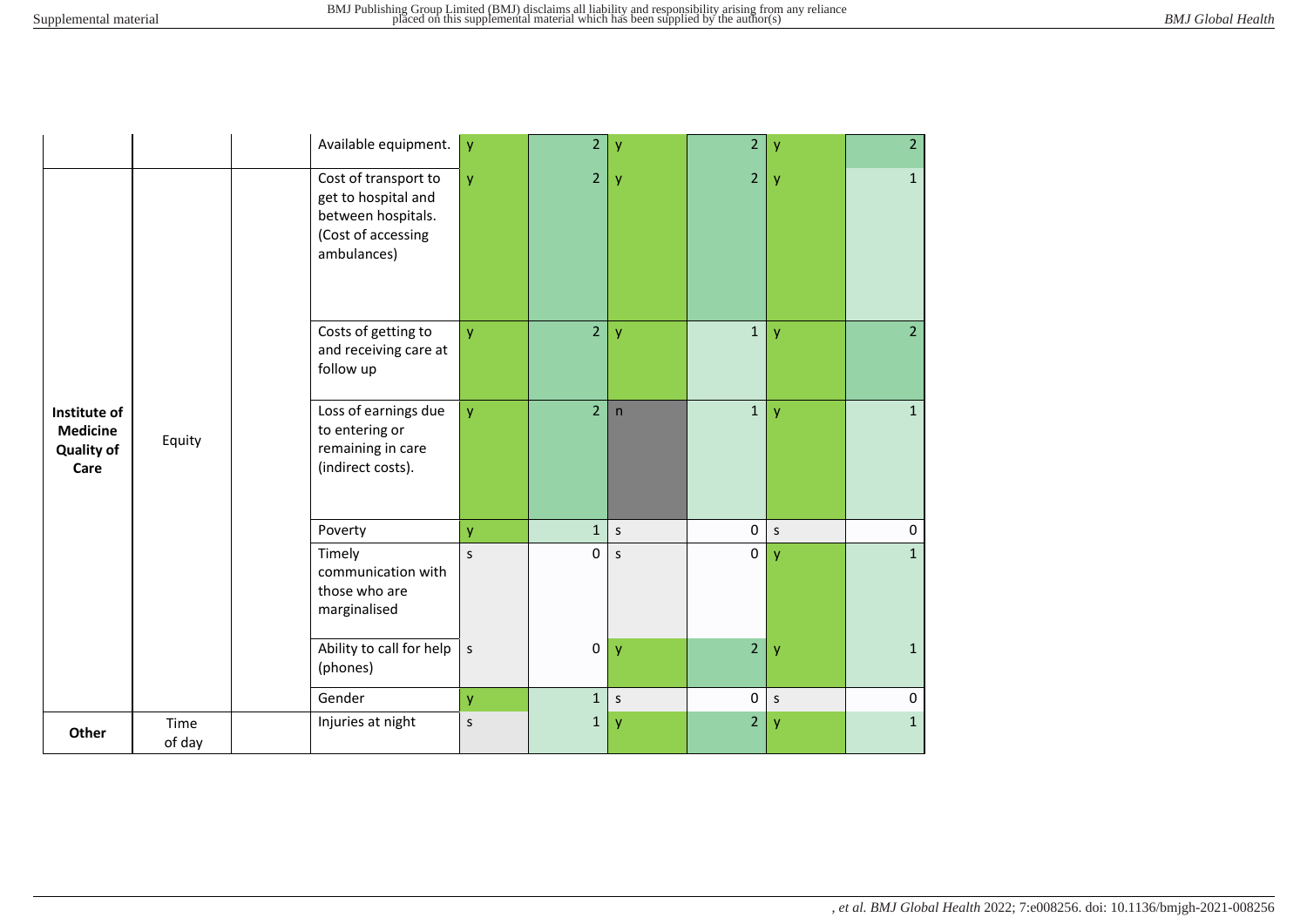|                       | Timing of injury<br>occurrence                                                                                                                              | S        | $\mathbf{1}$ | y | $\mathbf{1}$ | S            | 0           |
|-----------------------|-------------------------------------------------------------------------------------------------------------------------------------------------------------|----------|--------------|---|--------------|--------------|-------------|
| Location<br>of injury | Geographical<br>location (isolation in<br>some areas, difficult<br>to reach some area<br>due to rivers and bad<br>roads)                                    | <b>y</b> | $\mathbf{1}$ | y | $\mathbf{1}$ | S            | 0           |
|                       | Hot spots, red<br>zones*                                                                                                                                    | <b>y</b> | $\mathbf{1}$ | y | $\mathbf{1}$ | $\mathsf{s}$ | $\mathbf 0$ |
| Socio<br>-Cultural    | Necessity to ask<br>community<br>leaders/head of<br>family if care can be<br>taken (pertains to<br>going to care, having<br>treatment, and<br>having rehab) | <b>y</b> | $\mathbf{1}$ | S | $\mathbf 0$  | $\mathsf S$  | $\mathbf 0$ |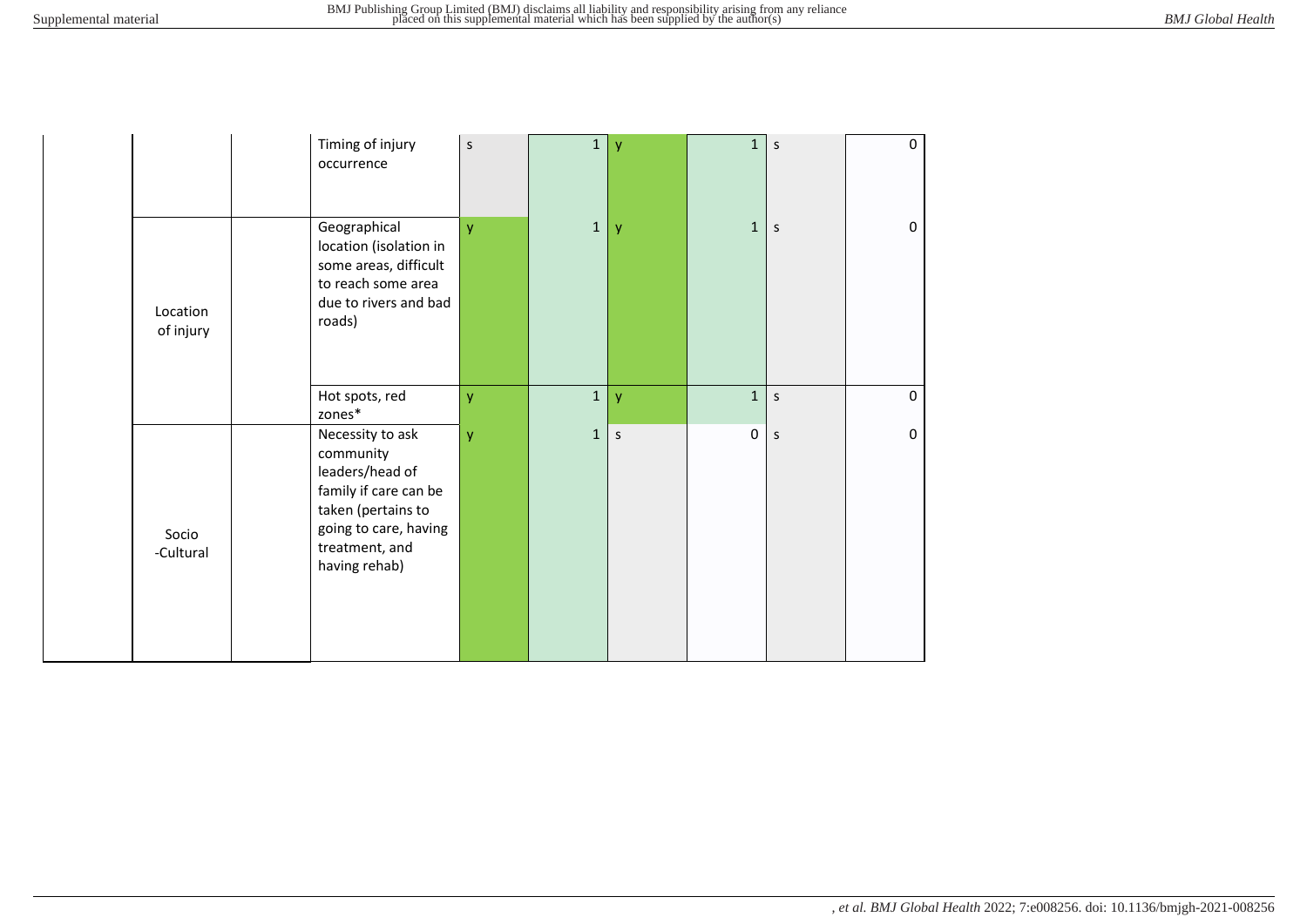|                   | non medical<br>expenses i.e. | Prioritisation of<br>community and of<br>Wedding/Funeral       | y       | 1              | S       | $\mathbf 0$  | s           | 0            |
|-------------------|------------------------------|----------------------------------------------------------------|---------|----------------|---------|--------------|-------------|--------------|
|                   |                              | Religious beliefs                                              | y       | $\mathbf{1}$   | $\sf S$ | $\mathbf 0$  | $\sf S$     | 0            |
| Poor<br>attitudes |                              | Patient compliance                                             | y       | $\mathbf{1}$   | y       | $\mathbf{1}$ | $\mathsf S$ | $\mathbf 0$  |
| to care           | up                           | Attitudes to follow                                            | y       | $\overline{2}$ | y       | $\mathbf 1$  | $\sf S$     | $\mathbf 0$  |
|                   | Inadequate<br>bystander      | awareness of<br>responsibilities                               | $\sf S$ | $\pmb{0}$      | y       | $\mathbf 1$  | y           | $\mathbf{1}$ |
| Bystander<br>help | help                         | Bystander concern of<br>having to pay for<br>treatment if they | y       | $\mathbf{1}$   | $\sf S$ | $\mathbf 0$  | S           | $\mathbf 0$  |
|                   | <b>Bystanders</b>            | influencing choice of<br>facility to attend                    | y       | $\mathbf{1}$   | $\sf S$ | $\mathbf 0$  | $\sf S$     | $\mathbf 0$  |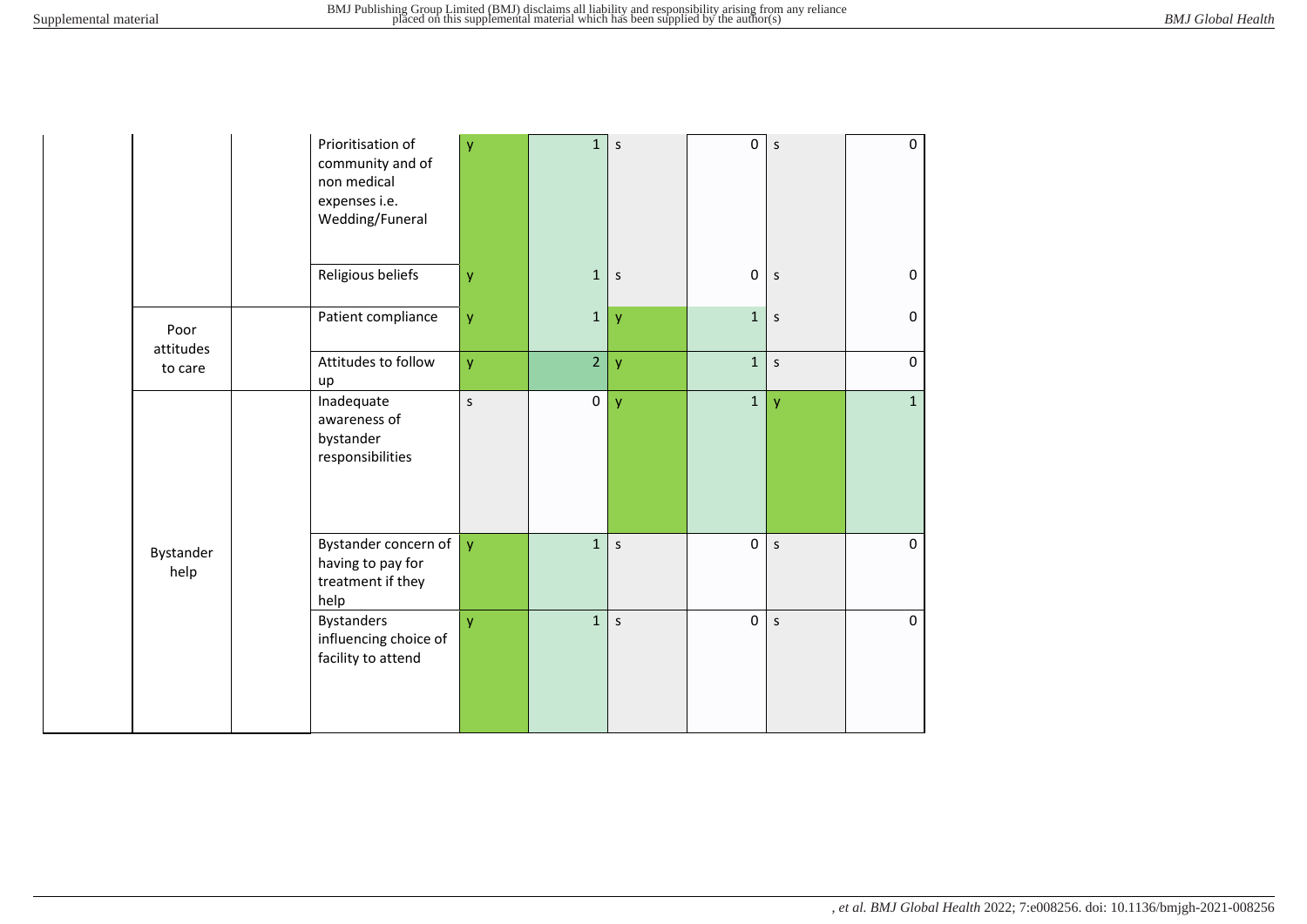|                   | Bystander fear of<br>injury                                                   | S            | $\mathsf{O}\xspace$ | $\mathbf{V}$ | $\mathbf{1}$ | y       | $\mathbf{1}$ |
|-------------------|-------------------------------------------------------------------------------|--------------|---------------------|--------------|--------------|---------|--------------|
|                   | bystanders providing<br>help per se                                           | $\mathsf{s}$ | 0                   | $\mathsf{y}$ | $\mathbf{1}$ | y and n | 1y and 1n    |
| COVID             | COVID related delays                                                          | $\sf S$      | $\pmb{0}$           | $\mathsf{y}$ | $\mathbf{1}$ | y       | $\mathbf{1}$ |
|                   | Stigma around<br>rehabilitation and<br>mental health**                        | S            | $\pmb{0}$           | $\mathsf{y}$ | $\mathbf{1}$ | S       | 0            |
| Stigma            | Community<br>understanding of<br>mental health issues<br>in regards to injury | S            | $\pmb{0}$           | y            | $\mathbf{1}$ | S       | $\mathbf{0}$ |
|                   | Fear of ambulance<br>and unfamiliar<br>surrounding                            | y            | $\mathbf{1}$        | S            | 0            | $\sf S$ | $\Omega$     |
| Miscellaniou<br>S | Community/family<br>members to<br>encourage health<br>seeking                 | y            | $\mathbf 1$         | y            | $\mathbf{1}$ | $\sf S$ | $\mathbf 0$  |
|                   | Patient agency to<br>take ownership of<br>continued care                      | S            | $\pmb{0}$           | $\mathsf{y}$ | $\mathbf{1}$ | S       | $\Omega$     |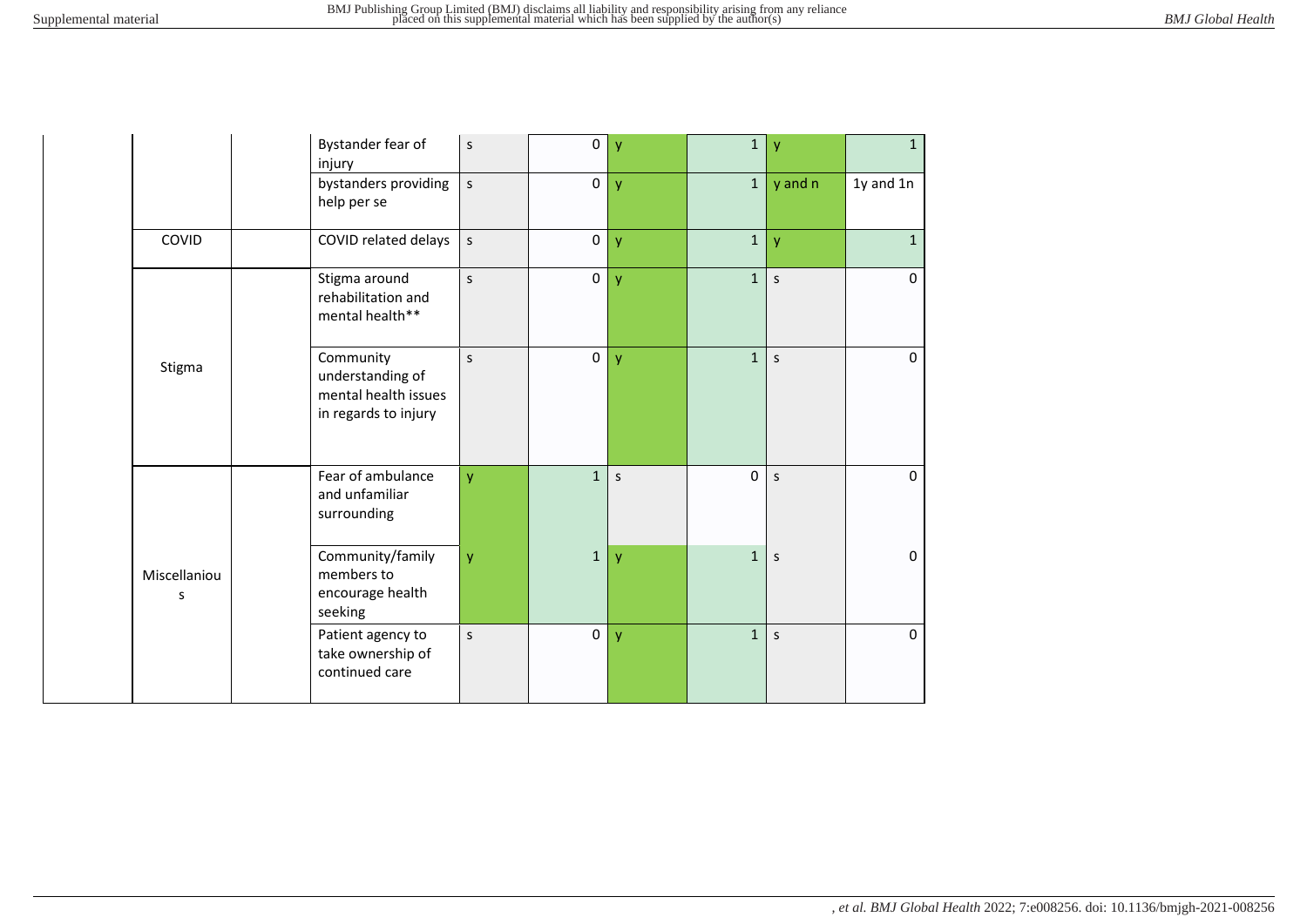|                       | Violence (Gang<br>violence,<br>interpersonal<br>violence) | y            | ÷.           |   | Ŧ            | S            | 0            |
|-----------------------|-----------------------------------------------------------|--------------|--------------|---|--------------|--------------|--------------|
|                       | Personal security at<br>certain time/places               | S            | 0            | v | $\mathbf{1}$ | v            |              |
| Trauma<br>prevention  | Trauma prevention<br>laws                                 | v            | $\mathbf{1}$ | n | $\mathbf{1}$ | $\mathsf{n}$ |              |
| Mitigating<br>factors | Alcohol/substance<br>abuse                                | $\mathsf{v}$ | 1            |   | $\mathbf{1}$ | S            | $\mathbf{0}$ |

\*Areas too dangerous to enter without police because of crime

\*\*Stigma around rehabilitation and mental health (I think this should read "stigma around rehabilitation for mental health". The barrier is related to those who require mental health services following injury. They may be reluctant to go for this follow-up due to the fear of being stigmatised)

Green indicates that the barrier is present in a country and the shade of green indicates using how many methods Dark grey indicates that the barrier is not present in the country and shade of green indicates using how many methods

Light grey indicates the barrier has not been mentioned using any of the data collection methods in the country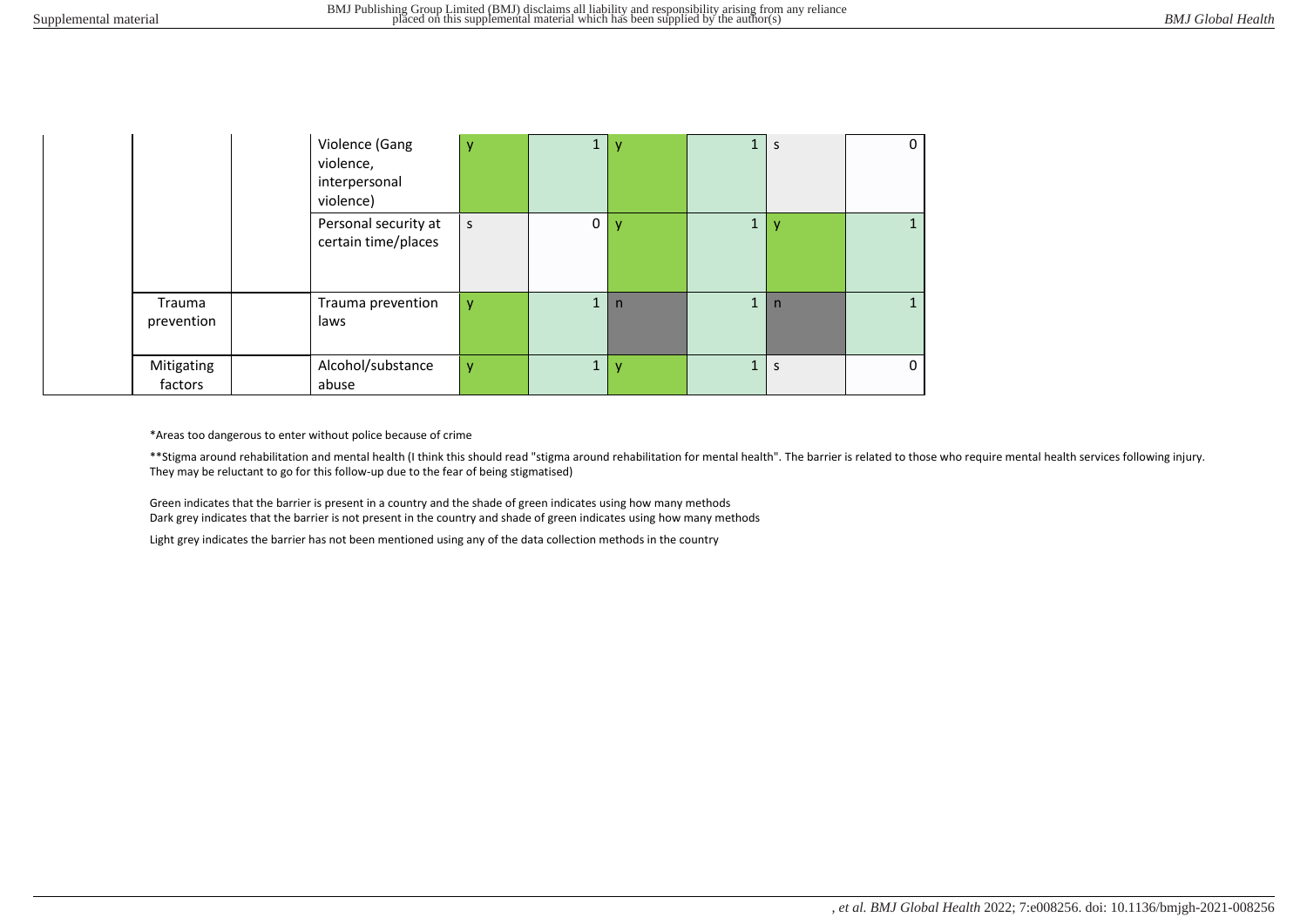**Appendix 3** List of all the 121 barriers identified in all three study countries and the methods used to identify them

|                    |         |        |                                        |              |                |              |            |              |              | South        |                |              |              |       |        |              |                |                 |            |              |              |
|--------------------|---------|--------|----------------------------------------|--------------|----------------|--------------|------------|--------------|--------------|--------------|----------------|--------------|--------------|-------|--------|--------------|----------------|-----------------|------------|--------------|--------------|
|                    |         |        | <b>Methods</b><br>Ghana<br>Barr<br>gov |              |                |              |            |              | Africa       |              | <b>Methods</b> |              |              |       | Rwanda |              | <b>Methods</b> |                 |            |              |              |
| Bas                | catego  | IoM    |                                        |              |                |              |            |              |              |              |                |              |              |       |        |              |                |                 |            |              |              |
| is                 | ry      | domai  |                                        |              | <b>Number</b>  | iers         |            | erna         |              |              |                | Barri        |              | gover |        |              | <b>Number</b>  |                 |            |              |              |
|                    |         | n if   |                                        |              | of             | wor          | IDI        | nce          |              |              | <b>Number</b>  | ers          |              | nance | quant  |              | of             | <b>Barriers</b> | IDI        | governa      |              |
|                    |         | releva | Barrier/com                            | Repor<br>ted | method         | ksh          | or         | surv         | quant        | Repor        | of             | work         | IDI or       | surve | surve  | Reporte<br>d | method         | worksh          | or         | nce          | quant        |
|                    |         | nt     | ponent<br>Health                       |              | $\mathsf{s}$   | op           | <b>FGD</b> | ey           | survey       | ted          | methods        | shop         | FGD          | v     | v)     |              | s              | op              | <b>FGD</b> | survey       | survey)      |
|                    |         |        | policy or                              |              |                |              |            |              |              |              |                |              |              |       |        |              |                |                 |            |              |              |
|                    |         |        | department                             |              |                |              |            |              |              |              |                |              |              |       |        |              |                |                 |            |              |              |
|                    |         |        | in MoH for                             |              |                |              |            |              |              |              |                |              |              |       |        |              |                |                 |            |              |              |
|                    |         |        | trauma                                 | ${\sf N}$    | $\mathbf{1}$   | $\mathsf{s}$ | s          | n            | S            | n            | $\mathbf{1}$   | $\mathsf{s}$ | $\mathsf{s}$ | n     | S.     | n            | 1              | $\mathsf{s}$    | s          | n            | s            |
|                    |         |        | Implementa                             |              |                |              |            |              |              |              |                |              |              |       |        |              |                |                 |            |              |              |
|                    |         |        | tion of                                |              |                |              |            |              |              |              |                |              |              |       |        |              |                |                 |            |              |              |
|                    |         |        | health                                 |              |                |              |            |              |              |              |                |              |              |       |        |              |                |                 |            |              |              |
|                    |         |        | policy for                             |              |                |              |            |              |              |              |                |              |              |       |        |              |                |                 |            |              |              |
|                    |         |        | trauma                                 | Y.           | $\overline{2}$ | Y            | s          | $\mathsf{v}$ | $\mathsf{s}$ | <b>V</b>     | $\mathbf{1}$   | $\mathsf S$  | $\mathsf{s}$ | y     | S      | n            | 1              | $\mathsf{s}$    | s          | n            | $\mathsf{s}$ |
|                    |         |        | Transparenc<br>y of                    |              |                |              |            |              |              |              |                |              |              |       |        |              |                |                 |            |              |              |
|                    | Leader  |        | information                            |              |                |              |            |              |              |              |                |              |              |       |        |              |                |                 |            |              |              |
|                    | ship/g  |        | on financial                           |              |                |              |            |              |              |              |                |              |              |       |        |              |                |                 |            |              |              |
| WH                 | overna  |        | commitmen                              |              |                |              |            |              |              |              |                |              |              |       |        |              |                |                 |            |              |              |
| $\mathbf{o}$<br>BB | nce/inf |        | ts/assessme                            |              |                |              |            |              |              |              |                |              |              |       |        |              |                |                 |            |              |              |
|                    | rastruc |        | nt of care                             |              |                |              |            |              |              |              |                |              |              |       |        |              |                |                 |            |              |              |
|                    | ture    |        | provision                              | Y            | $\mathbf{1}$   | $\mathsf{s}$ | s          | $\mathsf{v}$ | <sub>S</sub> | $\mathbf{V}$ | $\mathbf{1}$   | $\mathsf S$  | s            | y     | S.     | n            | 1              | $\mathbf{s}$    | s          | n            | s            |
|                    |         |        | Use of data                            |              |                |              |            |              |              |              |                |              |              |       |        |              |                |                 |            |              |              |
|                    |         |        | on injuries                            |              |                |              |            |              |              |              |                |              |              |       |        |              |                |                 |            |              |              |
|                    |         |        | to inform                              |              |                |              |            |              |              |              |                |              |              |       |        |              |                |                 |            |              |              |
|                    |         |        | service                                |              |                |              |            |              |              |              |                |              |              |       |        |              |                |                 |            |              |              |
|                    |         |        | provision or<br>policy                 | ${\sf N}$    | $\mathbf{1}$   | S            | S          | n            | S.           | n            | $\mathbf{1}$   | $\mathsf S$  | s            | n     | S      | n            | 1              | $\mathsf{S}$    | s          | $\mathsf{n}$ | S            |
|                    |         |        | Information                            |              |                |              |            |              |              |              |                |              |              |       |        |              |                |                 |            |              |              |
|                    |         |        | on                                     |              |                |              |            |              |              |              |                |              |              |       |        |              |                |                 |            |              |              |
|                    |         |        | equitable                              |              |                |              |            |              |              |              |                |              |              |       |        |              |                |                 |            |              |              |
|                    |         |        | access to                              |              |                |              |            |              |              |              |                |              |              |       |        |              |                |                 |            |              |              |
|                    |         |        | trauma care                            |              |                |              |            |              |              |              |                |              |              |       |        |              |                |                 |            |              |              |
|                    |         |        | collected                              | Y            | 1              | l s          | S          | y            | $\mathsf{s}$ | y            | 1              | $\mathsf S$  | S            | y     | S.     | $\mathbf{y}$ | 1              | S               | s.         | y            | $\mathsf S$  |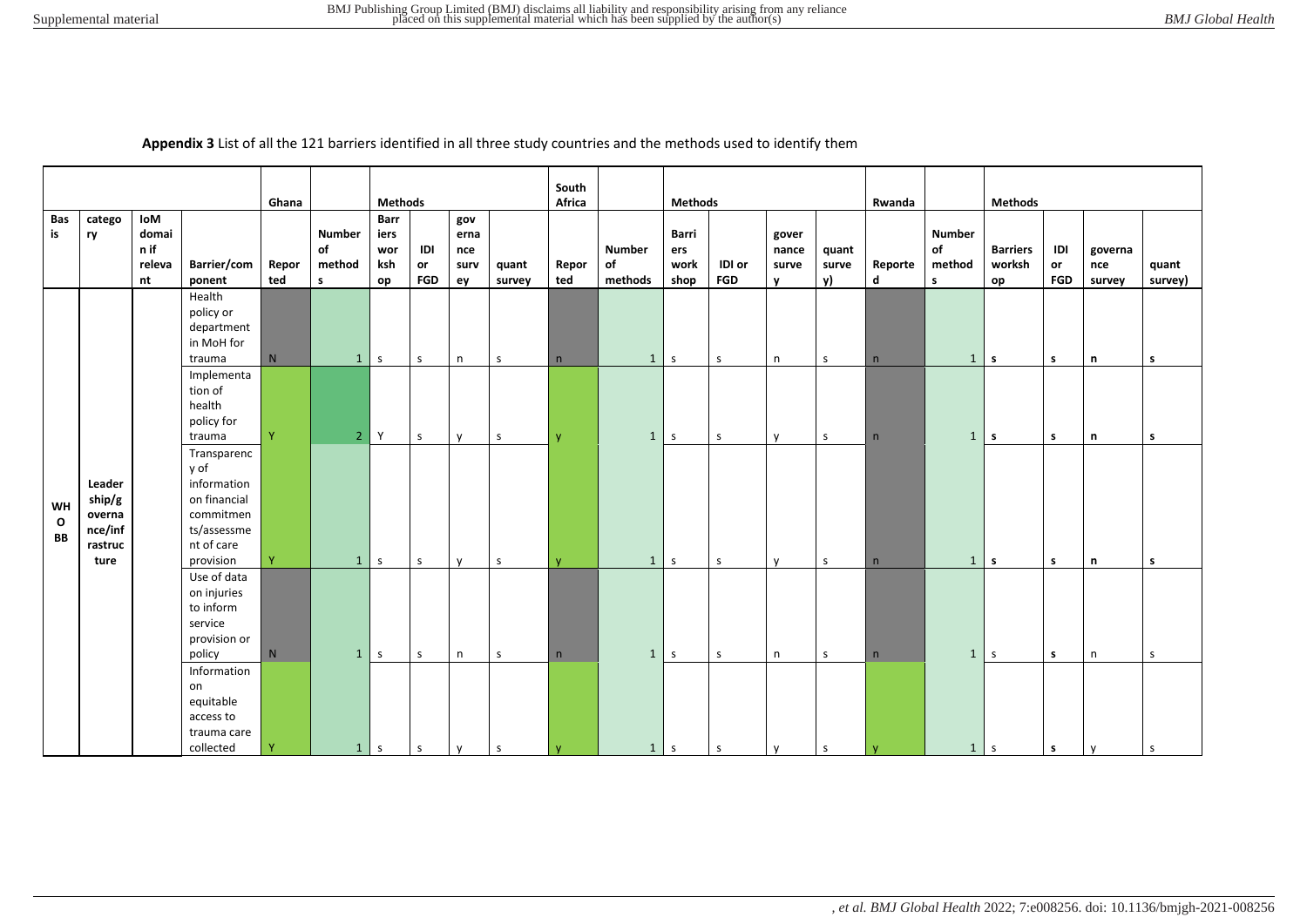| Mechanism<br>s to report<br>failing                                                                                     |                |              |              |              |              |              |                |              |              |              |              |              |                |              |              |             |              |
|-------------------------------------------------------------------------------------------------------------------------|----------------|--------------|--------------|--------------|--------------|--------------|----------------|--------------|--------------|--------------|--------------|--------------|----------------|--------------|--------------|-------------|--------------|
| ${\sf N}$<br>services                                                                                                   | $\mathbf{1}$   | $\mathsf{s}$ | $\mathsf{s}$ | n            | $\mathsf{s}$ | n            | $\mathbf{1}$   | $\mathsf{s}$ | $\mathsf{s}$ | n            | $\mathsf{s}$ | <b>y</b>     | $1 \mid s$     |              | $\mathsf{s}$ | y           | s            |
| Regulations<br>to enforce<br>high ethical<br>standards in<br>treatment<br>of trauma<br>patients<br>N                    | $\mathbf{1}$   | $\mathsf{s}$ | $\sf S$      | n            | $\mathsf S$  | n            | $\mathbf{1}$   | $\mathsf{s}$ | $\mathsf{s}$ | n            | $\mathsf S$  | n            | 1              | $\mathsf{s}$ | s            | n           | s            |
| Leader lack<br>of<br>awareness<br>of trauma<br>issues<br>$\mathsf S$                                                    | $\overline{0}$ | $\mathsf{s}$ | $\mathsf{s}$ | $\mathsf S$  | S            | $\mathsf S$  | 0 <sub>s</sub> |              | $\mathsf{s}$ | $\mathsf{S}$ | $\mathsf S$  | $\mathsf{V}$ | $\mathbf{1}$   | $\mathbf{v}$ | s            | s           | s            |
| Laws for<br>bystanders<br>(protecting<br>them from<br>costs or<br>blame/arres<br>t)<br>$\mathbf{v}$                     | 2 <sup>1</sup> | Y            | y            | $\mathsf S$  | $\mathsf S$  | $\mathsf S$  | $0 \mid s$     |              | $\mathsf S$  | S            | $\mathsf S$  | v            | $\mathbf{1}$   | $\mathsf{v}$ | s            | S           | $\mathsf S$  |
| Road<br>infrastructu<br>re<br><b>y</b>                                                                                  | 2 <sup>1</sup> | Y            | $\mathsf{v}$ | $\mathsf S$  | $\sf S$      | $\mathbf{y}$ | $\mathbf{1}$   | $\mathsf{v}$ | $\mathsf{s}$ | $\mathsf{s}$ | $\mathsf{s}$ | <b>y</b>     | $2^{\circ}$    | $\mathsf{v}$ | y            | $\sf S$     | $\mathsf{s}$ |
| Traffic<br>density<br>$\mathsf{V}$                                                                                      | $\mathbf{1}$   | $\mathsf{s}$ | y            | $\mathsf S$  | S            | S            | $\overline{0}$ | s            | $\mathsf{S}$ | $\mathsf{S}$ | $\mathsf{s}$ | <b>y</b>     | 2 <sup>1</sup> | y            | y            | S           | $\mathsf{s}$ |
| Ambulance<br>Y<br>priority                                                                                              | $\mathbf{1}$   | Y            | $\mathsf{S}$ | $\mathsf{s}$ | $\sf S$      | $\mathsf{s}$ | $0 \mid s$     |              | $\mathsf{s}$ | $\mathsf{S}$ | $\mathsf S$  | <b>V</b>     | 1              | $\mathsf{v}$ | $\mathsf S$  | S           | $\mathsf S$  |
| The "right"<br>hospital<br>location.<br>The "right"<br>acute care<br>facility<br>location-<br>near to<br>patients.<br>y | 2 <sup>7</sup> | $\mathsf Y$  | $\mathsf{y}$ | $\mathsf S$  | $\sf S$      | y            | 2 <sup>1</sup> | y            | y            | $\mathsf S$  | $\mathsf{s}$ | y            | 2 <sup>1</sup> | $\mathsf{y}$ | y            | $\mathsf S$ | $\mathsf S$  |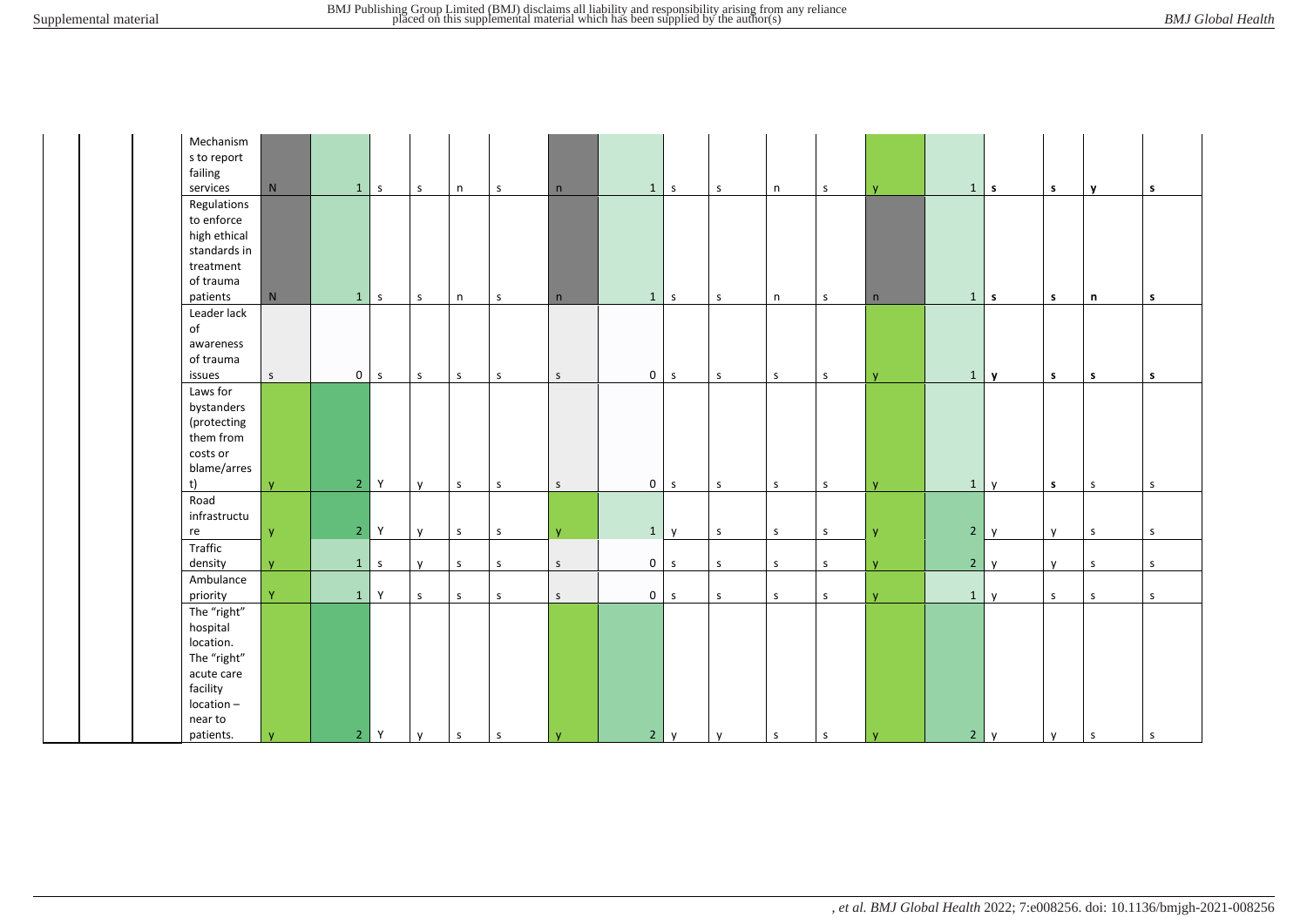|                                                              | Rehabilitati<br>on services<br>- available<br>and near to<br>patients. | Y           | 1              | Y            | $\mathsf{s}$ | $\mathsf S$  | S               | V.           | $\mathbf{1}$   | <b>V</b>     | $\mathsf S$  | $\mathsf S$  | $\mathsf{s}$ | 2y and n     | 3 <sup>7</sup> | y            | $\mathsf{v}$ | n            | $\mathsf{s}$ |
|--------------------------------------------------------------|------------------------------------------------------------------------|-------------|----------------|--------------|--------------|--------------|-----------------|--------------|----------------|--------------|--------------|--------------|--------------|--------------|----------------|--------------|--------------|--------------|--------------|
|                                                              | Ambulance<br>transport<br>availability                                 | <b>y</b>    | $\overline{3}$ | Y            | $\mathsf{y}$ | n            | $\mathsf{s}$    | y.           | $2^{\circ}$    | y            | y            | n            | S            | 2y and n     | 3 <sup>7</sup> | $\mathsf{y}$ | y            | n            | $\mathsf S$  |
|                                                              | Lack of<br>private<br>investment<br>in<br>ambulances                   | $\mathsf S$ | $\overline{0}$ | $\mathsf{s}$ | $\mathsf{s}$ | $\mathsf{s}$ | S               | $\mathsf{S}$ | $\mathsf{O}$   | $\mathsf{s}$ | $\mathsf{s}$ | $\mathsf{s}$ | S            | v.           | $\mathbf{1}$   | $\mathsf{v}$ | $\mathsf{s}$ | $\mathsf{s}$ | $\mathsf{S}$ |
|                                                              | Ambulance<br>fleet<br>maintenanc<br>e                                  | Y           | 1              | Y            | $\mathsf S$  | $\mathsf S$  | $\mathsf{s}$    | $\mathsf S$  | $\mathsf{O}$   | $\mathsf{s}$ | $\mathsf S$  | $\mathsf S$  | $\mathsf{s}$ | <b>V</b>     | $\mathbf{1}$   | $\mathsf{v}$ | $\mathsf{s}$ | $\mathsf{s}$ | $\mathsf S$  |
|                                                              | Geographic<br>al coverage<br>of<br>ambulance<br>services               | Y           | 1              | Y            | $\mathsf S$  | $\mathsf S$  | $\mathsf{s}$    | $\mathbf{V}$ | 2 <sup>7</sup> | $\mathsf{v}$ | $\mathsf{v}$ | $\mathsf S$  | $\mathsf{s}$ | <b>V</b>     | 2 <sup>7</sup> | V            | y            | $\mathsf{s}$ | s            |
|                                                              | Network for<br>Ambulance<br>deployment                                 | Y           | 1              | Y            | $\mathsf S$  | $\mathsf S$  | S               | $\mathsf S$  | $\mathbf 0$    | $\mathsf{s}$ | $\mathsf S$  | $\mathsf S$  | $\mathsf{s}$ | $\mathsf{S}$ | 0              | $\mathsf{s}$ | $\mathsf{s}$ | $\mathsf{s}$ | $\mathsf{s}$ |
|                                                              | Facility<br>infrastructu<br>re                                         | Y.          | 1              | Y            | $\mathsf S$  | $\mathsf S$  | $\mathsf{s}$    | <b>y</b>     | $\mathbf{1}$   | y            | $\mathsf S$  | $\mathsf S$  | S            | <b>y</b>     | $\mathbf{1}$   | y            | $\mathsf{s}$ | $\mathsf{s}$ | $\mathsf{s}$ |
|                                                              | Safety en<br>route to the<br>facility                                  | $\mathsf S$ | $\overline{0}$ | $\mathsf{s}$ | $\mathsf S$  | $\mathsf S$  | $\mathsf{s}$    | <b>V</b>     | 2 <sup>7</sup> | $\mathsf{v}$ | $\mathsf{v}$ | $\mathsf S$  | $\mathsf{S}$ | $\mathsf{S}$ |                | <sub>S</sub> | $\mathsf{s}$ | s            | s            |
| Health<br>system<br>financ<br>e<br>(covers<br>fundin<br>g of | <b>Budget</b><br>equitably<br>allocated                                | y           | 1              | $\mathsf{s}$ | S            | y            | $\vert s \vert$ | $\mathbf{y}$ | $1\phantom{.}$ | $\mathsf S$  | $\mathsf{s}$ | y            | $\mathsf{s}$ | y            | $1 \vert s$    |              | $\mathsf{S}$ | y            | $\mathsf{s}$ |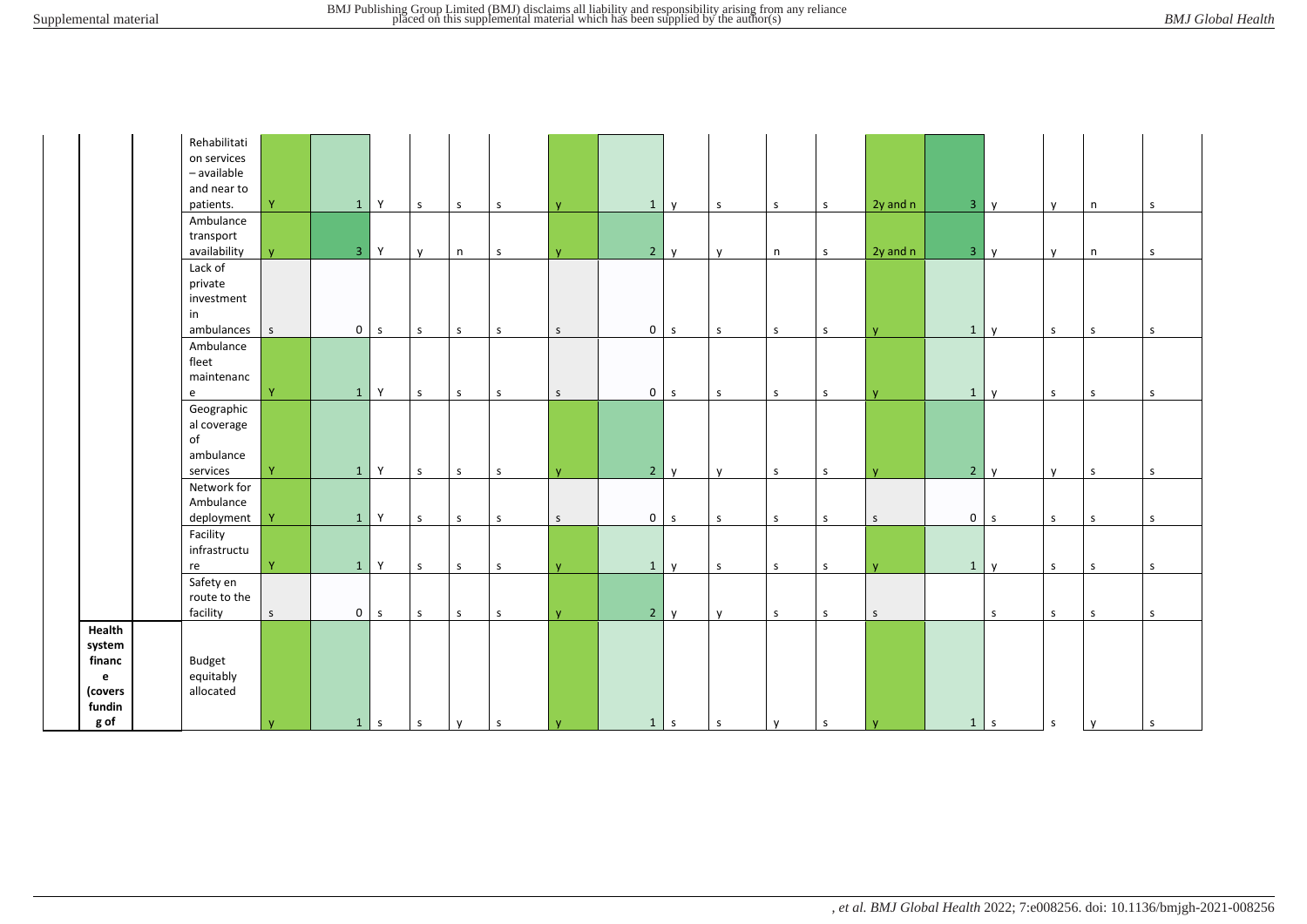facilities

Insurance renewal

| health<br>service<br>s, i.e: | Funding for<br>trauma in<br>budget                                                                                                              | V            |                | $1 \vert s$ | $\mathsf S$  |              |              |              | 1              | $\mathsf{s}$ |              |              | S            |              |                | $1 \mid s$   | $\mathsf{s}$ |              | S.           |
|------------------------------|-------------------------------------------------------------------------------------------------------------------------------------------------|--------------|----------------|-------------|--------------|--------------|--------------|--------------|----------------|--------------|--------------|--------------|--------------|--------------|----------------|--------------|--------------|--------------|--------------|
| medic<br>al<br>direct        | Free trauma<br>care or pro<br>poor                                                                                                              |              |                |             |              | y            | $\mathsf{S}$ | n            |                |              | s.           | n            |              | <b>y</b>     |                |              |              | $\mathbf{y}$ |              |
| costs)                       | policies                                                                                                                                        | V            | $\mathbf{1}$   | $\mathsf S$ | $\mathsf{s}$ | $\mathsf{v}$ | $\mathsf{s}$ | n            | 1              | $\mathsf{s}$ | $\mathsf{s}$ | $\mathsf{n}$ | $\mathsf S$  | n            | 0 <sup>1</sup> | S.           | $\mathsf{s}$ | n            | $\mathsf{s}$ |
|                              | Out of<br>pocket<br>payments                                                                                                                    | $\mathbf{V}$ |                | 2 s         | y            | $\mathsf{v}$ | S            | n            | 1              | $\mathsf{s}$ | $\mathsf{s}$ | $\mathsf{n}$ | $\mathsf{s}$ | y and n      |                | $2 \mid s$   | $\mathsf{v}$ | $\mathsf n$  | $\mathsf{s}$ |
|                              | Absence of<br>personal<br>insurance                                                                                                             | <b>y</b>     | 2 <sup>7</sup> | Y           | y            | $\mathsf S$  | $\mathsf{s}$ | $\mathsf{S}$ | $\overline{0}$ | $\mathsf{s}$ | S            | S            | S            | $\mathsf{V}$ |                | $1 \mid s$   | $\mathsf{v}$ | l s          | $\mathsf{s}$ |
|                              | Insurance<br>system<br>availability<br>per se.                                                                                                  | $\mathbf{V}$ | $\mathbf{1}$   | $\mathsf S$ | $\mathsf{s}$ | $\mathsf{v}$ | $\mathsf{s}$ | <b>y</b>     | 1              | S            | $\mathsf{s}$ | y            | $\mathsf{S}$ | y and 2n     | 3 <sup>1</sup> | n            | $\mathsf{v}$ | n            | $\mathsf{s}$ |
|                              | Mandatory<br>insurance                                                                                                                          | V.           | $\mathbf{1}$   | $\mathsf S$ | y            | $\mathsf S$  | s            | $\mathsf S$  | 0              | $\mathsf S$  | $\mathsf{s}$ | S            | $\mathsf S$  | $\mathbf{V}$ | $\mathbf{1}$   | $\mathsf{v}$ | S            | s            | s            |
|                              | Costs of<br>insurance                                                                                                                           | $\mathsf{S}$ | $\overline{0}$ | $\mathsf S$ | s            | $\mathsf{s}$ | $\mathsf{s}$ | $\mathsf{S}$ | $\mathbf 0$    | S            | $\mathsf{s}$ | $\mathsf{S}$ | s            | $\mathsf{V}$ | $\mathbf{1}$   | n            | y            |              | $\mathsf{s}$ |
|                              | Comprehen<br>siveness of<br>insurance<br>system<br>(persons<br>covered,<br>diseases<br>covered,<br>treatment<br>items<br>covered,<br>and health |              |                |             |              |              |              |              |                |              |              |              |              |              |                |              |              |              |              |

covered). |y | 2 |Y |y |s |s |s | 0 |s |s |s |s |y | 2 |y |y |s |s

reminders y | 1 s |y |s |s |s | o|s |s |s |s |s |s |s |s |s |s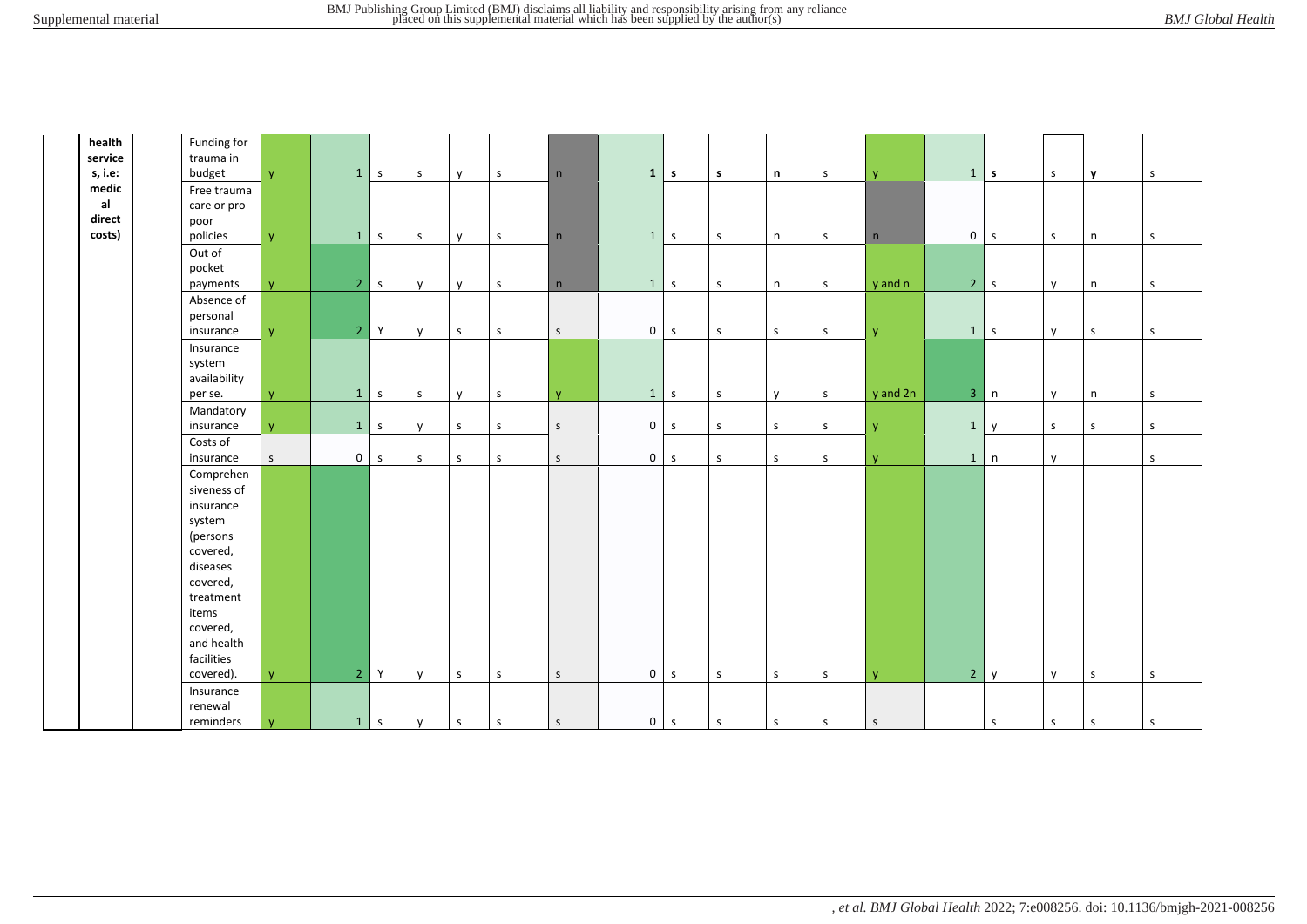|                                              | Traditional<br>healers and<br>their<br>interface<br>with the<br>health<br>system.                                   | v.           |                | $2$ Y        | $\mathsf{v}$ | $\mathsf S$  | S            | $\mathbf{V}$                | 2 <sup>1</sup>      | $\mathsf{v}$ | $\mathsf{v}$ | $\mathsf S$  | $\mathsf S$  | $\mathbf{V}$                 | $2^{\circ}$         | $\mathsf{v}$ | y            | $\mathsf S$  | S            |
|----------------------------------------------|---------------------------------------------------------------------------------------------------------------------|--------------|----------------|--------------|--------------|--------------|--------------|-----------------------------|---------------------|--------------|--------------|--------------|--------------|------------------------------|---------------------|--------------|--------------|--------------|--------------|
|                                              | Available<br>health<br>facility<br>targets for<br>trauma care                                                       | v.           | $\mathbf{1}$   | $\mathsf{s}$ | $\mathsf S$  | y            | S            | $\mathbf{V}$                | 2 <sup>1</sup>      | $\mathsf{v}$ | S            | $\mathsf{v}$ | $\mathsf S$  | n                            | $\mathbf{1}$        | S            | $\mathsf S$  | $\mathsf{n}$ | $\mathsf{S}$ |
| Service                                      | Opening<br>hours of<br>facilities.                                                                                  | $\mathsf S$  | 0 <sup>1</sup> | $\mathsf{s}$ | $\mathsf{s}$ | $\mathsf S$  | S            | $\mathsf{V}$                | 2 <sup>1</sup>      | $\mathsf{v}$ | $\mathbf{v}$ | $\mathsf S$  | $\mathsf S$  | $\mathbf{V}$                 | $\mathbf{1}$        | l s          | $\mathsf{v}$ | $\mathsf{s}$ | $\mathsf{s}$ |
| deliver<br>y (is<br>care                     | Organisatio<br>n of<br>facilities                                                                                   | v.           | 1              | Y            | $\sf S$      | $\mathsf S$  | $\mathsf{s}$ | <b>y</b>                    | 1                   | $\mathsf{v}$ | $\mathsf{s}$ | $\mathsf{s}$ | $\mathsf S$  | V                            |                     | $1 \vert s$  | $\mathsf{v}$ |              | $\mathsf{s}$ |
| deliver<br>ed                                | Wait time at<br>facilities                                                                                          | V.           | $\overline{2}$ | $\mathsf Y$  | $\mathsf{v}$ | $\mathsf S$  | $\mathsf{s}$ | <b>y</b>                    | 2 <sup>1</sup>      | $\mathsf{v}$ | y            | $\mathsf{S}$ | $\mathsf S$  | <b>y</b>                     | $\mathbf{1}$        | l s          | <b>y</b>     | $\mathsf S$  | $\mathsf{s}$ |
| well/a<br>ccordi<br>ng to<br>guideli<br>nes) | Clear<br>referral<br>processes<br>(within<br>facilities,<br>between<br>facilities<br>and<br>including<br>discharge) | V            |                | $1 \mid s$   | $\mathsf{V}$ | $\mathsf{s}$ | S            | $\mathbf{V}$                | 2 <sup>1</sup>      | $\mathsf{v}$ | $\mathbf{v}$ | $\mathsf{S}$ | $\mathsf{s}$ | $\mathbf{V}$                 | $\mathbf{1}$        | Ιs           | V            | $\mathsf{s}$ | $\mathsf{s}$ |
|                                              | Triage at<br>tertiary<br>facilities                                                                                 | S            |                | $0 \quad s$  | $\mathsf{S}$ | $\mathsf{s}$ | $\mathsf{s}$ |                             |                     | $\mathbf{v}$ | $\mathsf{s}$ | $\mathsf{S}$ | $\mathsf{s}$ |                              | $\mathbf 0$         | $\mathsf{S}$ | $\mathsf S$  | $\mathsf{s}$ | $\mathsf{s}$ |
|                                              | Bureaucracy<br>ie Paper<br>work                                                                                     | <b>y</b>     | $\mathbf{1}$   | Y            | $\mathsf S$  | $\mathsf S$  | S            | $\mathsf{V}$<br>$\mathsf S$ | 1<br>$\overline{0}$ | $\mathsf{s}$ | $\mathsf S$  | $\mathsf S$  | $\mathsf{s}$ | $\mathsf{S}$<br>$\mathsf{S}$ | $\mathsf{O}\xspace$ | S            | $\mathsf S$  | $\mathsf{s}$ | $\mathsf{s}$ |
|                                              | Necessity to<br>provide<br>insurance                                                                                | $\mathbf{y}$ |                | $2$ Y        | y            | $\mathsf S$  | $\mathsf S$  | $\mathsf S$                 | $\overline{0}$      | $\mathsf{s}$ | S            | $\mathsf S$  | $\mathsf S$  | $\mathbf{y}$                 |                     | $1 \mid s$   | y            | $\mathsf{s}$ | $\mathsf S$  |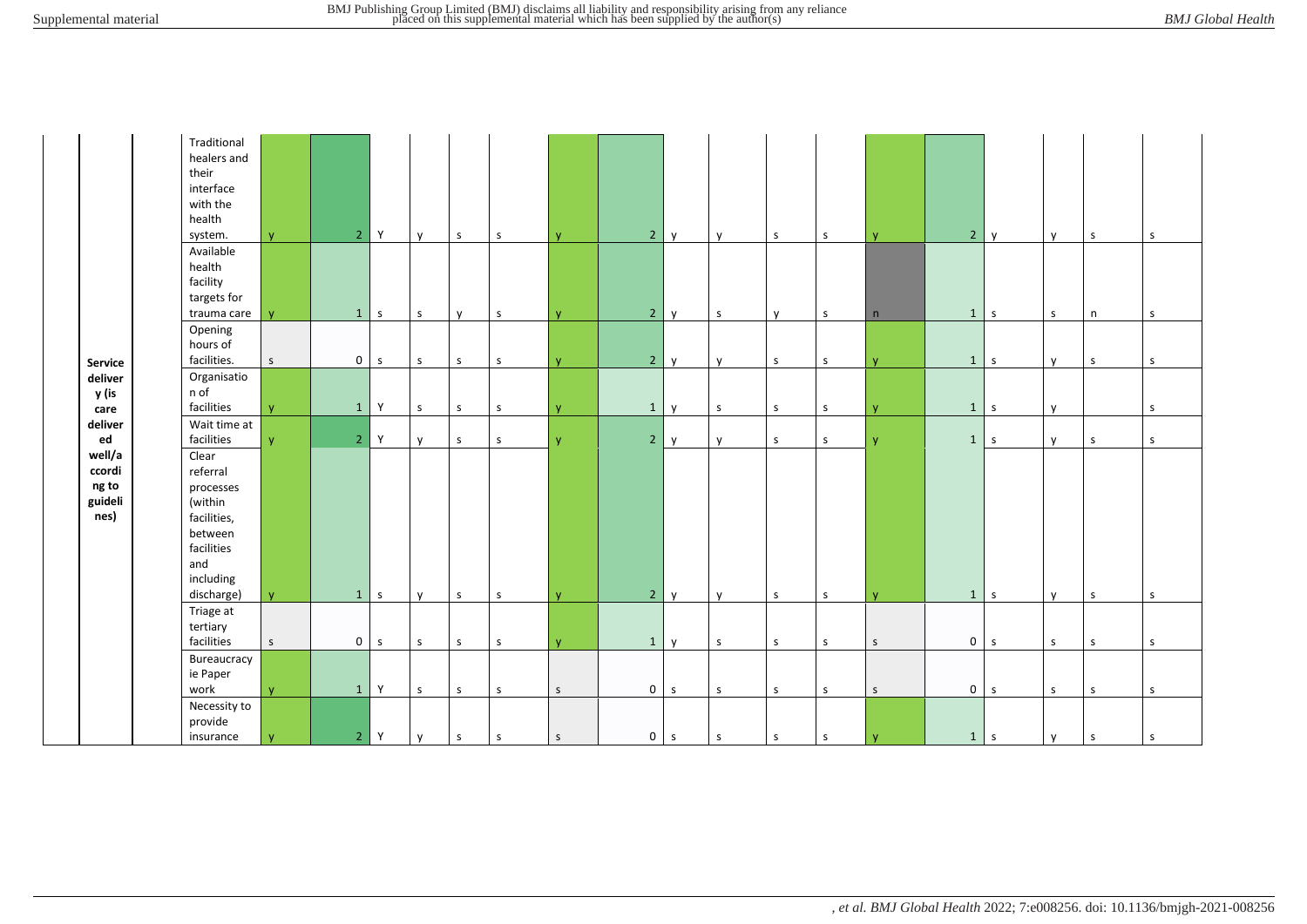| documentat<br>ion.                                                      |              |                |             |              |              |              |              |                |              |              |             |              |              |                |              |              |              |              |
|-------------------------------------------------------------------------|--------------|----------------|-------------|--------------|--------------|--------------|--------------|----------------|--------------|--------------|-------------|--------------|--------------|----------------|--------------|--------------|--------------|--------------|
| Follow up<br>system                                                     | <b>V</b>     | $\mathbf{1}$   | Y           | $\sf S$      | $\mathsf S$  | s            | $\mathbf{V}$ | $\mathbf{1}$   | $\mathsf{v}$ | $\sf S$      | s           | $\mathsf S$  | <b>V</b>     | $\mathbf{1}$   | $\mathsf{v}$ | $\sf S$      | $\mathsf S$  | $\mathsf S$  |
| Appropriate<br>provision of<br>services for<br>the level of<br>demand.  | <b>y</b>     | $\overline{2}$ | Y           | $\mathsf{s}$ | y            | $\mathsf S$  | $\mathbf{y}$ | 3 <sup>7</sup> | y            | y            | y           | $\mathsf S$  | y            | 3 <sup>7</sup> | y            | y            | y            | $\mathsf{s}$ |
| Reporting<br>results                                                    | <b>V</b>     | $\mathbf{1}$   | Y           | $\mathsf{S}$ | $\mathsf S$  | s            | $\mathsf S$  | $\mathsf{O}$   | $\mathsf{s}$ | $\mathsf{s}$ | s           | $\mathsf{s}$ | $\mathsf S$  | $\mathbf 0$    | $\mathsf S$  | $\mathsf{s}$ | s            | $\mathsf S$  |
| Availability<br>of<br>guidelines/S<br><b>OPs</b>                        | <b>y</b>     | $\mathbf{1}$   | Y           | S            | y            | $\mathsf S$  | $\mathbf{y}$ | $2^{\circ}$    | y            | y            | n           | $\mathsf S$  | n            | 1              | $\mathsf{s}$ | $\mathsf{s}$ | $\mathsf{n}$ | $\mathsf{s}$ |
| Definitive<br>care at<br>health<br>centres and<br>district<br>hospitals | $\mathsf{S}$ | $\overline{0}$ | $\mathsf S$ | $\mathsf{s}$ | $\mathsf S$  | $\mathsf{s}$ | $\mathbf{V}$ | $\mathbf{1}$   | $\mathsf{v}$ | S            | S           | $\mathsf{s}$ | $\mathsf{s}$ | $\mathsf{O}$   | $\mathsf{s}$ | $\mathsf{s}$ | $\mathsf{s}$ | $\mathsf{s}$ |
| Resources<br>(beds,<br>equipment,<br>ICU)                               | <b>V</b>     | $\mathbf{1}$   | Y           | $\mathsf{s}$ | $\mathsf S$  | $\mathsf S$  | <b>y</b>     | $\mathbf{1}$   | y            | $\mathsf{s}$ | $\mathsf S$ | $\mathsf S$  | <b>y</b>     | $\mathbf{1}$   | $\mathsf{v}$ | $\mathsf{s}$ | $\mathsf S$  | $\mathsf{s}$ |
| Theatre<br>availability                                                 | $\mathbf{V}$ | $\mathbf{1}$   | Y           | $\mathsf{S}$ | $\mathsf S$  | S            | $\mathsf{S}$ | $\mathbf 0$    | S            | $\mathsf{s}$ | s           | $\mathsf{s}$ | $\mathsf S$  | $\mathsf{O}$   | $\mathsf{s}$ | $\mathsf{s}$ | s            | s            |
| ICU function                                                            | $\mathbf{v}$ | $\mathbf{1}$   | Y           | $\mathsf{S}$ | $\mathsf{s}$ | s            | $\mathsf{S}$ | $\mathsf{O}$   | $\mathsf{s}$ | S            | s           | S            | $\mathsf{s}$ | $\mathbf 0$    | $\mathsf{s}$ | $\mathsf{s}$ | S            | s            |
| Pain control                                                            | v            | 1              | $\mathsf S$ | $\mathsf{S}$ | $\mathsf{s}$ | y            | <b>y</b>     | 1              | $\mathsf{s}$ | S            | $\mathsf S$ | y            | n            | 1              | $\mathsf{s}$ | $\mathsf{s}$ | $\mathsf{s}$ | n            |
| Patients<br>would<br>recommend<br>services                              | $\mathsf{S}$ | $\overline{0}$ | $\mathsf S$ | $\mathsf S$  | $\mathsf S$  | $\sf n$      | $\mathbf{y}$ | $\mathbf{1}$   | $\mathsf{s}$ | $\mathsf S$  | $\sf S$     | y            | n            | 1              | $\mathsf{s}$ | $\mathsf S$  | $\mathsf S$  | $\mathsf{n}$ |
| Ambulance<br>call centre<br>coordinatio<br>n                            | <b>y</b>     | $\mathbf{1}$   | Y           | $\mathsf S$  | $\mathsf S$  | s            | $\mathsf S$  | 0              | S            | $\mathsf S$  | s           | $\mathsf S$  | $\mathsf S$  | $\mathbf 0$    | $\mathsf{s}$ | $\mathsf S$  | $\mathsf S$  | $\mathsf S$  |
| Time taken<br>for                                                       | y            | $\mathbf{1}$   | Y           | $\mathsf{s}$ | $\mathsf S$  | $\sf S$      | $\mathsf S$  | 0              | $\mathsf{s}$ | $\mathsf S$  | $\mathsf S$ | $\mathsf S$  | $\mathsf S$  | $\mathbf 0$    | $\mathsf{s}$ | $\mathsf S$  | $\mathsf S$  | $\mathsf S$  |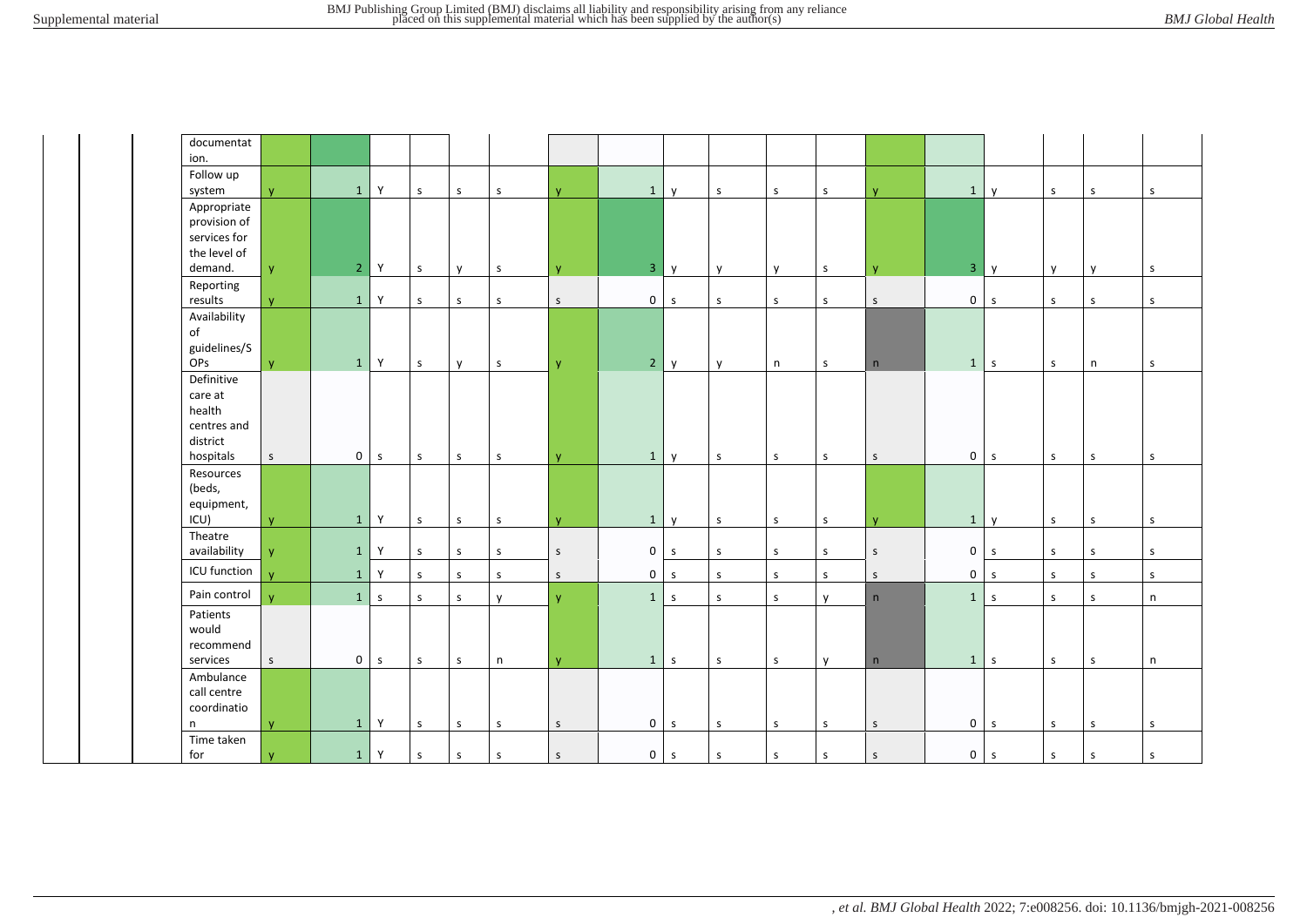|                       | ambulance<br>to reach<br>trauma<br>victim                               |              |                     |              |              |              |              |              |                |              |              |              |              |              |                |   |              |              |              |
|-----------------------|-------------------------------------------------------------------------|--------------|---------------------|--------------|--------------|--------------|--------------|--------------|----------------|--------------|--------------|--------------|--------------|--------------|----------------|---|--------------|--------------|--------------|
| Patien<br>t           | Health<br>services                                                      |              |                     |              |              |              |              |              |                |              |              |              |              |              |                |   |              |              |              |
| centre<br>$\mathbf d$ | respond to<br>non-medical<br>needs of<br>patients                       | S            | $\mathsf 0$         | $\mathsf{s}$ | $\mathsf S$  | $\mathsf{y}$ | $\mathsf{s}$ | n            | $\mathbf{1}$   | $\mathsf{s}$ | S            | n            | $\mathsf{S}$ | n            | $1 \mid s$     |   | $\mathsf S$  | n            | $\mathsf{s}$ |
|                       | Health<br>system are<br>patient<br>focussed                             | S            | $\mathsf 0$         | $\mathsf S$  | $\mathsf{S}$ | $\mathsf S$  | S            | <b>y</b>     | $\mathbf{1}$   | Y            | $\mathsf S$  | $\mathsf{s}$ | S            | $\mathsf{S}$ | 0              | s | $\mathsf S$  | $\mathsf{s}$ | <sub>S</sub> |
|                       | Data<br>collected on<br>patient<br>outcomes<br>or<br>satisfaction       | <b>V</b>     | $\mathbf{1}$        | $\mathsf{s}$ | S            | $\mathsf{v}$ | S            | $\mathsf{V}$ | $\mathbf{1}$   | S            | S            | $\mathsf{v}$ | S            | $\mathsf{V}$ | $1 \mid s$     |   | $\mathsf S$  | $\mathsf{v}$ | $\mathsf{s}$ |
|                       | Respectful<br>care/poor<br>attitudes of<br>staff<br>towards<br>patients | $\mathbf{V}$ | $\overline{2}$      | Y            | $\mathsf{v}$ | $\mathsf{s}$ | n            | $\mathbf{V}$ | 2 <sup>7</sup> | $\mathsf{v}$ | $\mathsf{s}$ | $\mathsf{s}$ | $\mathsf{V}$ | n            | $1 \vert s$    |   | $\mathsf{s}$ | $\mathsf{s}$ | n            |
|                       | Perceptions<br>of health<br>workers<br>attitude                         | $\mathsf{S}$ | $\mathsf{O}\xspace$ | $\mathsf S$  | $\mathsf S$  | $\mathsf{s}$ | $\mathsf{s}$ | <b>y</b>     | $\mathbf{1}$   | y            | $\mathsf{s}$ | S            | $\sf S$      | S            | $0 \mid s$     |   | $\mathsf S$  | $\mathsf{s}$ | $\mathsf S$  |
|                       | Cleanliness<br>of facilities                                            | <b>V</b>     | $\mathbf{1}$        | $\mathsf S$  | $\mathsf{s}$ | $\mathsf{s}$ | $\mathsf{v}$ | v.           | $\mathbf{1}$   | s            | $\mathsf{s}$ | $\mathsf{s}$ | $\mathsf{v}$ | n            | $1 \mid s$     |   | $\sf S$      | $\mathsf{s}$ | n            |
|                       | Trust in<br>services                                                    | Y            | $\overline{2}$      | Y            | n            | $\mathsf{s}$ | $\mathsf{s}$ | $\mathbf{V}$ | 2 <sup>1</sup> | $\mathsf{v}$ | $\mathsf{v}$ | $\mathsf{s}$ | $\mathsf{s}$ | $\mathbf{V}$ | $\overline{0}$ | y | $\sf S$      | $\mathsf{s}$ | $\mathsf{s}$ |
|                       | Power<br>dynamics<br>between<br>patients and<br>providers               | $\mathsf{s}$ | $\mathbf 0$         | $\mathsf S$  | $\mathsf{s}$ | ${\sf s}$    | s            | $\mathbf{v}$ | 1              | y            | $\mathsf{s}$ | $\mathsf S$  | $\mathsf S$  | $\mathsf S$  | $0 \mid s$     |   | $\mathsf S$  | ${\sf S}$    | $\mathsf{s}$ |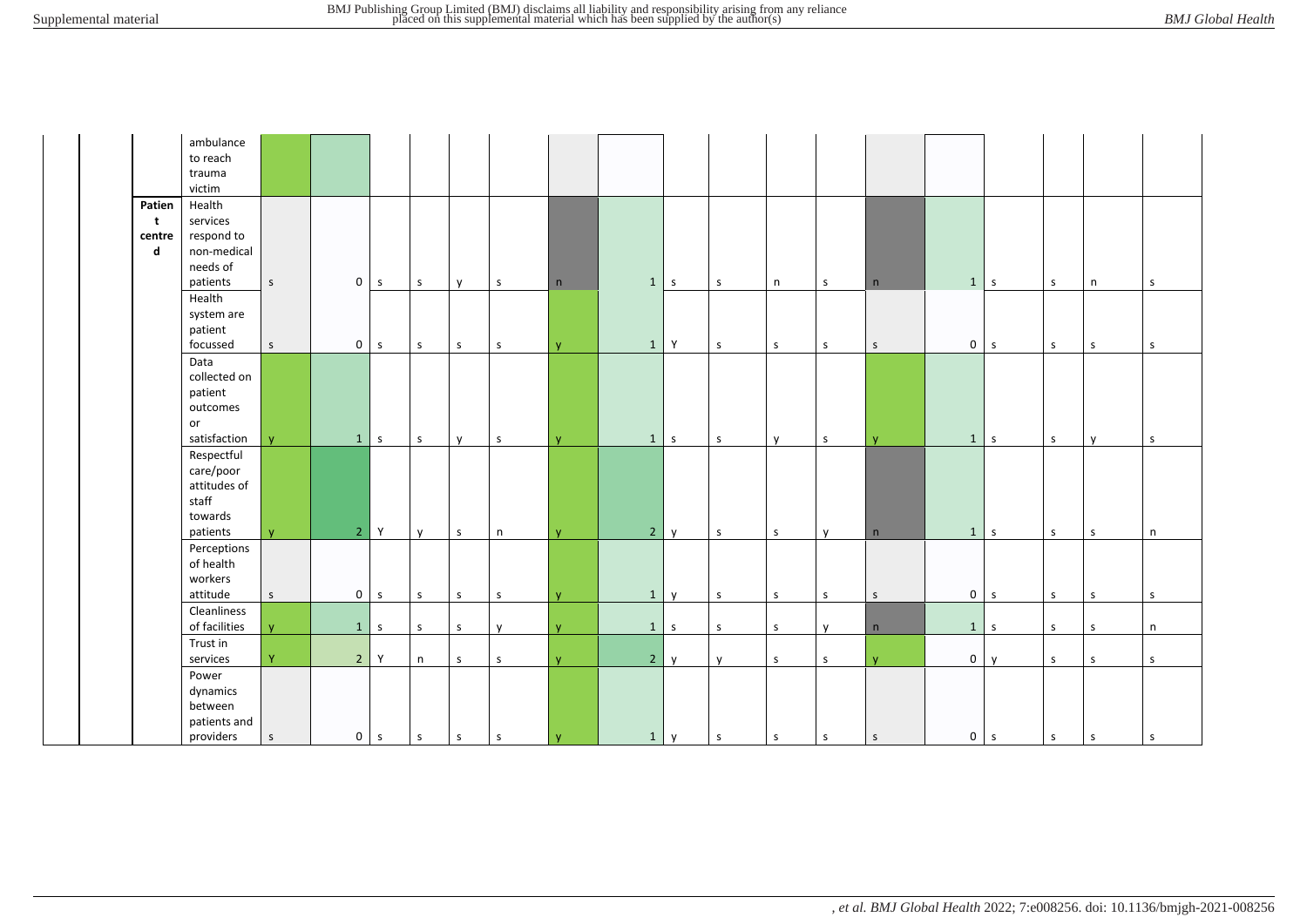|                                           |               | Communica<br>tion<br>including<br>explanation)<br>between<br>health<br>workers and<br>patients      | $\mathbf{V}$ | $\overline{2}$ | Y          | $\mathsf{s}$ | $\mathsf{s}$ | $\mathsf{v}$ | <b>y</b>     | $2^{\circ}$    | y            | S            | S           | <b>V</b>     | $\mathsf{S}$ | $1 \mid s$     |              | $\mathsf S$  | S            | $\mathsf{v}$ |
|-------------------------------------------|---------------|-----------------------------------------------------------------------------------------------------|--------------|----------------|------------|--------------|--------------|--------------|--------------|----------------|--------------|--------------|-------------|--------------|--------------|----------------|--------------|--------------|--------------|--------------|
|                                           | Effecti<br>ve | Health<br>issues<br>related to<br>injury are<br>still present<br>a long time<br>after the<br>injury | $\mathbf{v}$ |                | $1 \mid s$ | $\mathsf{v}$ | $\mathsf S$  | S            | $\mathsf S$  | $\mathbf 0$    | $\mathsf S$  | S            | $\mathsf S$ | $\mathsf{s}$ | $\mathbf{V}$ | $1 \mid s$     |              | $\mathsf{v}$ | S            | $\mathsf{s}$ |
|                                           |               | Complicatio<br>ns after<br>injuries                                                                 | $\mathsf{S}$ | $\mathbf{0}$   | s          | $\mathsf S$  | $\sf S$      | $\mathsf{S}$ | $\mathbf{V}$ | $2^{\circ}$    | $\mathsf{y}$ | y            | $\mathsf S$ | $\mathsf S$  | $\mathbf{V}$ | $\overline{0}$ | l s          | y            | $\mathsf{s}$ | $\sf S$      |
|                                           | Safe          | Laws to<br>enforce a<br>duty of care $\left  \right $ s                                             |              | $\overline{0}$ | s          | $\mathsf{s}$ | $\mathsf{v}$ | $\mathsf{s}$ | n            | 1              | $\mathsf{s}$ | $\mathsf S$  | $\sf n$     | $\mathsf{s}$ | $\mathbf{v}$ | $2^{\circ}$    | $\mathsf{v}$ | $\mathsf S$  | $\mathsf{V}$ | $\mathsf{s}$ |
|                                           |               | wait times<br>for care<br>post<br>discharge<br>for initial<br>episode                               | $\mathsf{y}$ | $1 \,$ s       |            | y            | $\mathsf S$  | S            | <b>y</b>     | $\mathbf{1}$   | $\mathsf{y}$ | $\mathsf{s}$ | $\mathsf S$ | $\mathsf{s}$ | $\mathsf{S}$ | $0 \mid s$     |              | $\mathsf{s}$ | $\mathsf{s}$ | $\mathsf{s}$ |
|                                           | Timel<br>y    | Distance to<br>facility                                                                             | Y            | 1              | Y          | $\mathsf S$  | $\mathsf{s}$ | $\mathsf{S}$ | y            | $\mathbf{1}$   | y            | $\mathsf{s}$ | $\mathsf S$ | S            | $\mathsf S$  | $\overline{0}$ | $\mathsf{s}$ | $\mathsf S$  | $\mathsf S$  | $\sf S$      |
|                                           |               | Non-<br>ambulance<br>transport                                                                      | Y            | 1              | Y          | $\mathsf{S}$ | $\sf S$      | S            | $\mathsf{V}$ | $\mathbf{1}$   | $\mathsf{v}$ | $\mathsf{s}$ | $\mathsf S$ | $\mathsf S$  | $\mathsf{S}$ | $\mathbf 0$    | $\mathsf{s}$ | $\mathsf S$  | $\mathsf S$  | $\mathsf{s}$ |
|                                           |               | Interfacility<br>transfers                                                                          | $\mathbf{y}$ | $\overline{2}$ | Y          | $\mathsf{v}$ | $\mathsf{s}$ | $\mathsf{s}$ | <b>y</b>     | 2 <sup>7</sup> | y            | y            | $\sf S$     | $\mathsf{S}$ | $\mathbf{v}$ | $2^{\circ}$    | $\mathbf{v}$ | $\mathsf{v}$ | $\mathsf{s}$ | $\sf S$      |
| Inform<br>ation<br>system<br>$\mathsf{s}$ |               | Patient<br>education-<br>when to<br>seek care.                                                      | $\mathbf{y}$ | 2 <sup>1</sup> | Y          | y            | $\mathsf S$  | $\mathsf S$  | $\mathbf{y}$ | $\overline{2}$ | y            | y            | $\mathsf S$ | S            | $\mathbf{y}$ | $1 \mid y$     |              | $\mathsf S$  | $\mathsf S$  | $\mathsf S$  |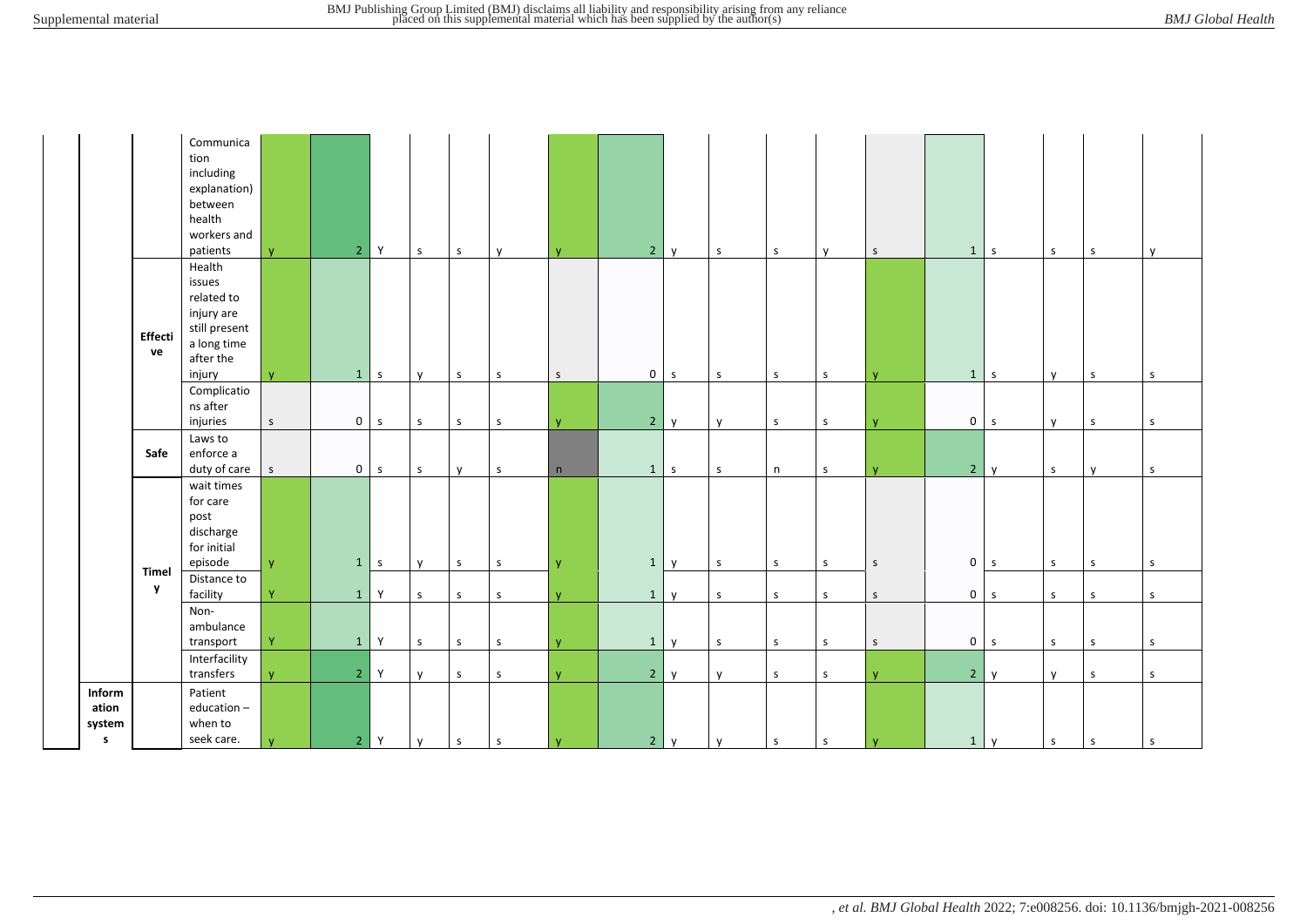| (health       |                        |                |                |              |              |              |              |              |                                |              |              |              |              |                |                 |              |              |              |
|---------------|------------------------|----------------|----------------|--------------|--------------|--------------|--------------|--------------|--------------------------------|--------------|--------------|--------------|--------------|----------------|-----------------|--------------|--------------|--------------|
|               | Patient                |                |                |              |              |              |              |              |                                |              |              |              |              |                |                 |              |              |              |
| system<br>and | education-<br>where to |                |                |              |              |              |              |              |                                |              |              |              |              |                |                 |              |              |              |
|               |                        |                |                |              |              |              |              |              |                                |              |              |              |              |                |                 |              |              |              |
| beyon         | seek care.             | $\mathbf{v}$   | 2 <sup>1</sup> | Y            | $\mathsf{v}$ | S            | $\mathsf{s}$ | $\mathsf{V}$ | 2 y                            | $\mathsf{v}$ | $\mathsf{s}$ | S            | $\mathbf{v}$ | $\overline{2}$ | $\mathsf{I}$ v  | $\mathsf{v}$ | S            | $\mathsf{s}$ |
| d)            | Patient                |                |                |              |              |              |              |              |                                |              |              |              |              |                |                 |              |              |              |
|               | education              |                |                |              |              |              |              |              |                                |              |              |              |              |                |                 |              |              |              |
|               | costs of               |                |                |              |              |              |              |              |                                |              |              |              |              |                |                 |              |              |              |
|               | care                   | $\mathsf S$    | $\mathbf 0$    | $\mathsf S$  | $\mathsf S$  | $\mathsf{s}$ | S            | V.           | $\mathbf{1}$<br>$\mathsf{v}$   | S            | S            | S            | $\mathsf S$  | 0              | S               | $\sf S$      | S            | S            |
|               | Awareness              |                |                |              |              |              |              |              |                                |              |              |              |              |                |                 |              |              |              |
|               | of on how              |                |                |              |              |              |              |              |                                |              |              |              |              |                |                 |              |              |              |
|               | to access              |                |                |              |              |              |              |              |                                |              |              |              |              |                |                 |              |              |              |
|               | ambulance              | $\overline{M}$ | $\mathbf{1}$   | Y            | s            | $\mathsf{s}$ | $\sf S$      | $\mathsf S$  | $\overline{0}$<br>$\mathsf{s}$ | S            | $\mathsf S$  | S            | $\mathbf v$  | $\mathbf{1}$   | $\mathsf{v}$    | $\sf S$      | $\mathsf{s}$ | $\mathsf{s}$ |
|               | Information            |                |                |              |              |              |              |              |                                |              |              |              |              |                |                 |              |              |              |
|               | on follow up           |                |                |              |              |              |              |              |                                |              |              |              |              |                |                 |              |              |              |
|               | care                   | $\mathsf S$    | $\mathbf 0$    | S            | $\sf S$      | S            | $\mathsf S$  | <b>y</b>     | $\mathbf{1}$<br>$\mathsf{v}$   | $\mathsf{s}$ | $\mathsf{s}$ | $\mathsf{s}$ | $\mathsf{V}$ | $\mathbf{1}$   | Y               | $\sf S$      | S            | $\mathsf{s}$ |
|               | Existence of           |                |                |              |              |              |              |              |                                |              |              |              |              |                |                 |              |              |              |
|               | a national             |                |                |              |              |              |              |              |                                |              |              |              |              |                |                 |              |              |              |
|               | trauma                 |                |                |              |              |              |              |              |                                |              |              |              |              |                |                 |              |              |              |
|               | registry               | $\mathbf{v}$   | 1              | S            | s            | $\mathsf{v}$ | S            | $\mathbf{V}$ | 1<br>S                         | S            | $\mathsf{V}$ | S            | n            |                | $1 \mid s$      | $\mathsf{s}$ | n            | $\mathsf{s}$ |
|               | Data on                |                |                |              |              |              |              |              |                                |              |              |              |              |                |                 |              |              |              |
|               | injuries               |                |                |              |              |              |              |              |                                |              |              |              |              |                |                 |              |              |              |
|               | collected in           |                |                |              |              |              |              |              |                                |              |              |              |              |                |                 |              |              |              |
|               | facilities             | $\mathbf{V}$   | $\mathbf{1}$   | $\mathsf{s}$ | $\sf S$      | $\mathsf{v}$ | $\sf S$      | <b>y</b>     | $\mathbf{1}$<br>$\mathsf S$    | S            | $\mathsf{v}$ | S            | n            | $\mathbf{1}$   | S               | $\sf S$      | n            | $\mathsf{s}$ |
|               | Data on                |                |                |              |              |              |              |              |                                |              |              |              |              |                |                 |              |              |              |
|               | injury                 |                |                |              |              |              |              |              |                                |              |              |              |              |                |                 |              |              |              |
|               | outcomes               |                |                |              |              |              |              |              |                                |              |              |              |              |                |                 |              |              |              |
|               | collected in           |                |                |              |              |              |              |              |                                |              |              |              |              |                |                 |              |              |              |
|               | facilities             | $\mathbf{V}$   | 1              | S            | $\sf S$      | $\mathsf{v}$ | $\sf S$      |              | 1<br>$\mathsf{s}$              | $\mathsf{s}$ | $\mathsf{v}$ | S.           | n            | $\mathbf{1}$   | $\vert s \vert$ | $\sf S$      |              | s            |
|               | Staff                  |                |                |              |              |              |              | <b>y</b>     |                                |              |              |              |              |                |                 |              | n            |              |
|               | understandi            |                |                |              |              |              |              |              |                                |              |              |              |              |                |                 |              |              |              |
|               |                        |                |                |              |              |              |              |              |                                |              |              |              |              |                |                 |              |              |              |
|               | ng of data             |                |                |              |              |              |              |              |                                |              |              |              |              |                |                 |              |              |              |
|               | to be                  |                |                |              |              |              |              |              |                                |              |              |              |              |                |                 |              |              |              |
|               | collected              |                |                |              |              |              |              |              |                                |              |              |              |              |                |                 |              |              |              |
|               | and tools to           |                |                |              |              |              |              |              |                                |              |              |              |              |                |                 |              |              |              |
|               | do so                  | $\mathbf{V}$   | 1              | S            | $\mathsf S$  | $\mathsf{v}$ | $\mathsf S$  | <b>y</b>     | 1<br>S                         | $\mathsf{s}$ | $\mathsf{y}$ | S            | $\mathbf{V}$ |                | $1 \mid s$      | $\sf S$      | $\mathsf{v}$ | $\mathsf S$  |
|               | Availability           |                |                |              |              |              |              |              |                                |              |              |              |              |                |                 |              |              |              |
|               | of a                   |                |                |              |              |              |              |              |                                |              |              |              |              |                |                 |              |              |              |
|               | functioning            |                |                |              |              |              |              |              |                                |              |              |              |              |                |                 |              |              |              |
|               | e-health               |                |                |              |              |              |              |              |                                |              |              |              |              |                |                 |              |              |              |
|               | system                 | $\mathsf S$    | $\overline{0}$ | $\mathsf{s}$ | $\mathsf{s}$ | S            | $\mathsf S$  | S            | 0 <sub>s</sub>                 | S            | $\mathsf S$  | S            | l y          |                | $1 \mid s$      | $\mathsf{y}$ | l s          | S            |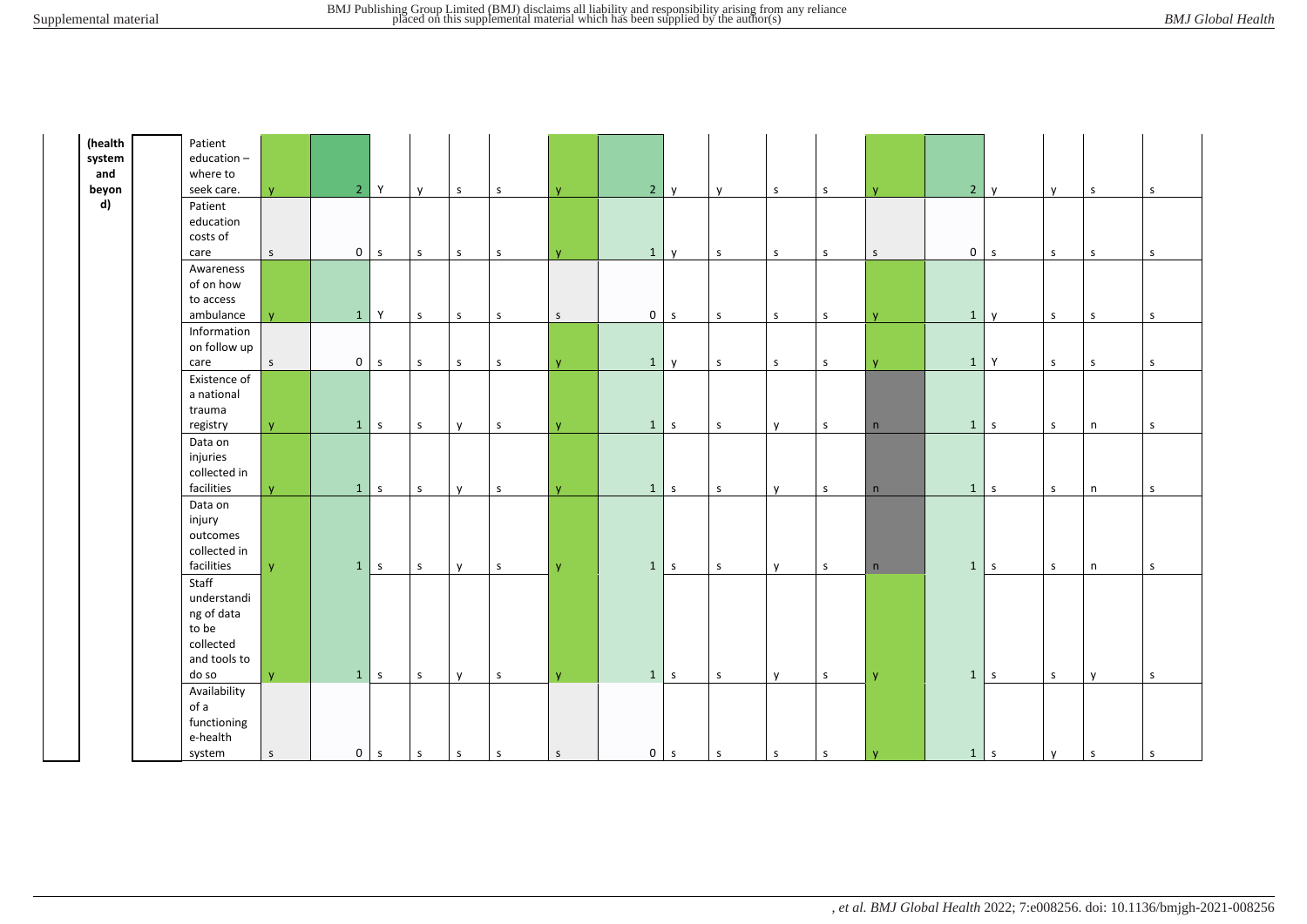|                                  | Ambulance<br>divert<br>systems                               | $\mathbf{V}$ | $\mathbf{1}$   | Y           | $\mathsf{s}$ | S            | $\mathsf{s}$ | <b>y</b>     | 1              | <b>V</b>     | S            | $\mathsf{s}$ | S            | $\mathbf{v}$ | $\mathbf{1}$   | <b>V</b>                 | $\mathsf S$  | $\mathsf{s}$ | $\mathsf{s}$ |
|----------------------------------|--------------------------------------------------------------|--------------|----------------|-------------|--------------|--------------|--------------|--------------|----------------|--------------|--------------|--------------|--------------|--------------|----------------|--------------------------|--------------|--------------|--------------|
|                                  | Available<br>specialist<br>staff.                            | $\mathbf{V}$ | 2 <sup>1</sup> | Y           | y            | <sub>S</sub> | S            | $\mathsf S$  | 0              | <sub>S</sub> | S.           | S.           | S.           | $\mathbf{v}$ | $\overline{2}$ | y                        | y            | S            | <sub>S</sub> |
|                                  | Outpatient<br>personnel                                      | $\mathsf S$  | $\mathbf 0$    | s           | s            | $\mathsf S$  | s            | v            | $\mathbf{1}$   | $\mathsf{v}$ | $\mathsf{s}$ | S            | $\mathsf S$  | $\mathsf S$  | 0              | s                        | s            | $\mathsf{s}$ | $\mathsf{s}$ |
| Workf<br>orce<br>(e.g.<br>traine | Interperson<br>al conflict<br>between<br>EMS and<br>hospital | $\mathbf{v}$ | $\mathbf{1}$   | Y           | $\sf S$      | $\mathsf{s}$ | $\sf S$      | $\mathbf{V}$ | $\mathbf{1}$   | $\mathsf{v}$ | $\mathsf{s}$ | $\mathsf{s}$ | $\mathsf{s}$ | S            | 0              | $\vert s \vert$          | $\sf S$      | S            | s            |
| d,<br>availab<br>le,             | Accreditatio<br>n of<br>providers                            | n            | $\mathbf{1}$   | $\mathsf S$ | s            | n            | S            | y            | $\mathbf{1}$   | $\mathsf{s}$ | S.           | y            | S            | n            | $\mathbf{1}$   | S.                       | $\mathsf S$  | n            | s            |
| compe<br>tent)                   | Trained<br>staff.                                            | Y and<br>N   | 2 <sup>1</sup> | Y           | s            | n            | S            | <b>y</b>     | $\overline{3}$ | <b>V</b>     | $\mathsf{v}$ | $\mathsf{v}$ | S            | $\mathbf{v}$ | $2^{\circ}$    | $\mathsf{v}$             | $\mathsf{V}$ | n            | s            |
|                                  | Staff<br>supervision                                         | $\mathbf{v}$ | $\mathbf{1}$   | Y           | s            | S            | S            | $\mathsf{S}$ | 0              | $\mathsf{s}$ | $\mathsf{s}$ | $\mathsf{s}$ | $\mathsf{S}$ | $\mathsf{V}$ | $\mathbf{1}$   | $\mathsf{S}$             | $\mathsf{v}$ |              | S            |
|                                  | Professional<br>ism                                          | $\mathbf{v}$ | $\mathbf{1}$   | Y           | S            | $\mathsf{s}$ | $\mathsf{s}$ | $\mathsf{S}$ | $\overline{0}$ | s            | s.           | $\mathsf{s}$ | <sub>S</sub> | S            | 0              | $\overline{\phantom{a}}$ | $\mathsf{s}$ | s.           | s            |
|                                  | Cost of<br>capacity<br>building                              | $\mathsf S$  | $\mathbf 0$    | $\mathsf S$ | s            | $\mathsf S$  | s            | $\mathsf{s}$ | 0              | <sub>S</sub> | $\mathsf{S}$ | $\mathsf S$  | S            | $\mathsf{v}$ | $\mathbf{1}$   | $\mathsf{v}$             | $\mathsf S$  | $\mathsf{s}$ | $\mathsf{s}$ |
| Medici<br>ne and<br>equip        | Available<br>medications<br>/other                           |              |                |             |              |              |              |              |                |              |              |              |              |              |                |                          |              |              |              |
| ment<br>(e.g.                    | treatment<br>Maintenanc                                      | $\mathbf{v}$ | 2 <sup>1</sup> | Y           | $\mathsf{v}$ | $\mathsf{s}$ | $\sf S$      | $\mathbf{y}$ | 1              | <b>V</b>     | $\mathsf{s}$ | $\mathsf S$  | $\mathsf S$  | $\mathbf{V}$ | $\mathbf{1}$   | $\vert s \vert$          | y            | $\mathsf{s}$ | s            |
| availab<br>le)                   | e of medical<br>equipment                                    | Y            | 1              | Y           | s            | S            | S            | $\mathsf{S}$ | $\overline{0}$ | S.           | S.           | S            | S.           | $\mathsf{V}$ | $\mathbf{1}$   | <sub>S</sub>             | Y            | <sub>S</sub> | s            |
|                                  | Available<br>equipment.                                      | v            | 2 <sup>1</sup> | Υ           | y            | $\mathsf{s}$ | ${\sf S}$    | $\mathbf{v}$ | $\overline{2}$ | y            | $\mathsf{V}$ | $\mathsf S$  | S            | $\mathbf v$  | $\overline{2}$ | $\mathsf{v}$             | $\mathsf{v}$ | $\mathsf{s}$ | $\mathsf S$  |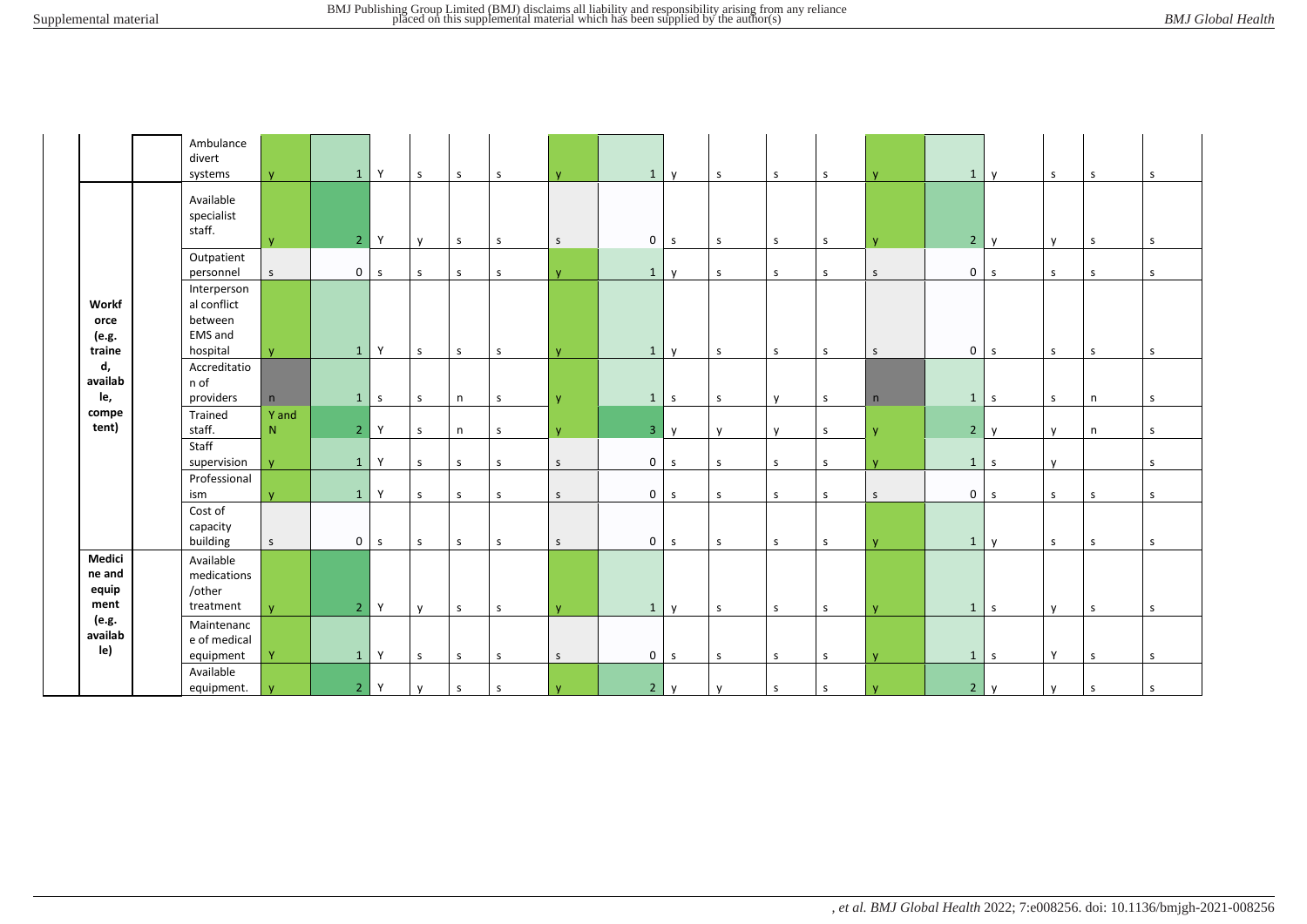|                                                |                                                             | Cost of<br>transport to<br>get to<br>hospital and<br>between<br>hospitals.<br>(Cost of<br>accessing<br>ambulances | $\mathbf{V}$ | 2 <sup>1</sup> | Y            | $\mathsf{v}$ | $\mathsf{s}$ | s            | $\mathbf{V}$ | 2 y            |              | V            | $\mathsf S$  | S            | $\mathbf v$  | $\mathbf{1}$   | $\mathsf{v}$ | S            | S            | S            |
|------------------------------------------------|-------------------------------------------------------------|-------------------------------------------------------------------------------------------------------------------|--------------|----------------|--------------|--------------|--------------|--------------|--------------|----------------|--------------|--------------|--------------|--------------|--------------|----------------|--------------|--------------|--------------|--------------|
|                                                | <b>Equity</b><br>(covers<br>individ<br>ual<br>availab       | Costs of<br>getting to<br>and<br>receiving<br>care at<br>follow up                                                | <b>V</b>     | $\overline{2}$ | Y            | $\mathsf{v}$ | $\mathsf{s}$ | $\sf S$      | <b>y</b>     | 1              | y            | $\mathsf{s}$ |              | S            | $\mathbf v$  | 2 <sup>1</sup> | $\mathsf{v}$ | <b>y</b>     | $\mathsf{s}$ | $\mathsf{s}$ |
| lo<br>$\boldsymbol{\mathsf{M}}$<br>qua<br>lity | le<br>funds<br>for<br>non-<br>medic<br>al<br>directs<br>and | Loss of<br>earnings<br>due to<br>entering or<br>remaining in<br>care<br>(indirect<br>costs).                      | $\mathbf{V}$ | 2 <sup>1</sup> | Y            | $\mathsf{v}$ | $\mathsf{s}$ | $\mathsf{s}$ | n            | 1              | n            | S            | s            | $\mathsf{S}$ | $\mathsf{v}$ | $\mathbf{1}$   | $\mathsf{v}$ | S            | $\mathsf{s}$ | $\mathsf{s}$ |
|                                                | indirec                                                     | Poverty                                                                                                           | $\mathbf{v}$ | $\mathbf{1}$   | Y            | $\mathsf{s}$ | $\mathsf{s}$ | s            | $\mathsf{S}$ | $\overline{0}$ | $\mathsf S$  | $\mathsf{s}$ | $\mathsf{s}$ | $\mathsf{s}$ | $\mathsf{S}$ | $\overline{0}$ | $\mathsf S$  | $\mathsf{s}$ | S            | S            |
|                                                | ts)                                                         | Timely<br>communicat<br>ion with<br>those who<br>are<br>marginalise<br>d                                          | S            | $\overline{0}$ | $\mathsf{s}$ | $\mathsf{s}$ | $\mathsf{s}$ | S            | $\mathsf S$  | $\overline{0}$ | $\mathsf{S}$ | $\mathsf{s}$ | s            | S            |              | 1              | $\mathsf{V}$ | S            | <b>S</b>     | $\mathsf{s}$ |
|                                                |                                                             | Ability to<br>call for help<br>(phones)                                                                           | $\mathsf S$  | $\overline{0}$ | $\mathsf{s}$ | $\mathsf{s}$ | $\mathsf{s}$ | $\mathsf S$  | $\mathbf{V}$ | 2 y            |              | $\mathsf{v}$ | $\mathsf S$  | $\mathsf{s}$ | $\mathbf{v}$ | $\mathbf{1}$   | $\mathsf{v}$ | S            | $\mathsf{s}$ | $\mathsf{s}$ |
|                                                |                                                             | Gender                                                                                                            | $\mathbf{v}$ | $\mathbf{1}$   | $\mathsf{s}$ | $\mathsf{y}$ | $\sf S$      | $\mathsf S$  | $\mathsf S$  | $\overline{0}$ | $\mathsf S$  | $\mathsf{s}$ | $\mathsf S$  | $\mathsf S$  | $\mathsf{S}$ | 0 <sub>s</sub> |              | $\mathsf{s}$ | S            | $\mathsf{s}$ |
| Oth<br>er                                      | <b>Time</b><br>of day                                       | Injuries at<br>night                                                                                              | $\mathsf S$  | 1              | Y            | $\mathsf{s}$ | $\mathsf S$  | $\mathsf S$  | V            | 2 <sup>1</sup> | y            | $\mathbf{v}$ | $\mathsf S$  | $\mathsf{s}$ | v            | 1              | $\mathsf S$  | $\mathsf{v}$ | $\mathsf S$  | $\mathsf S$  |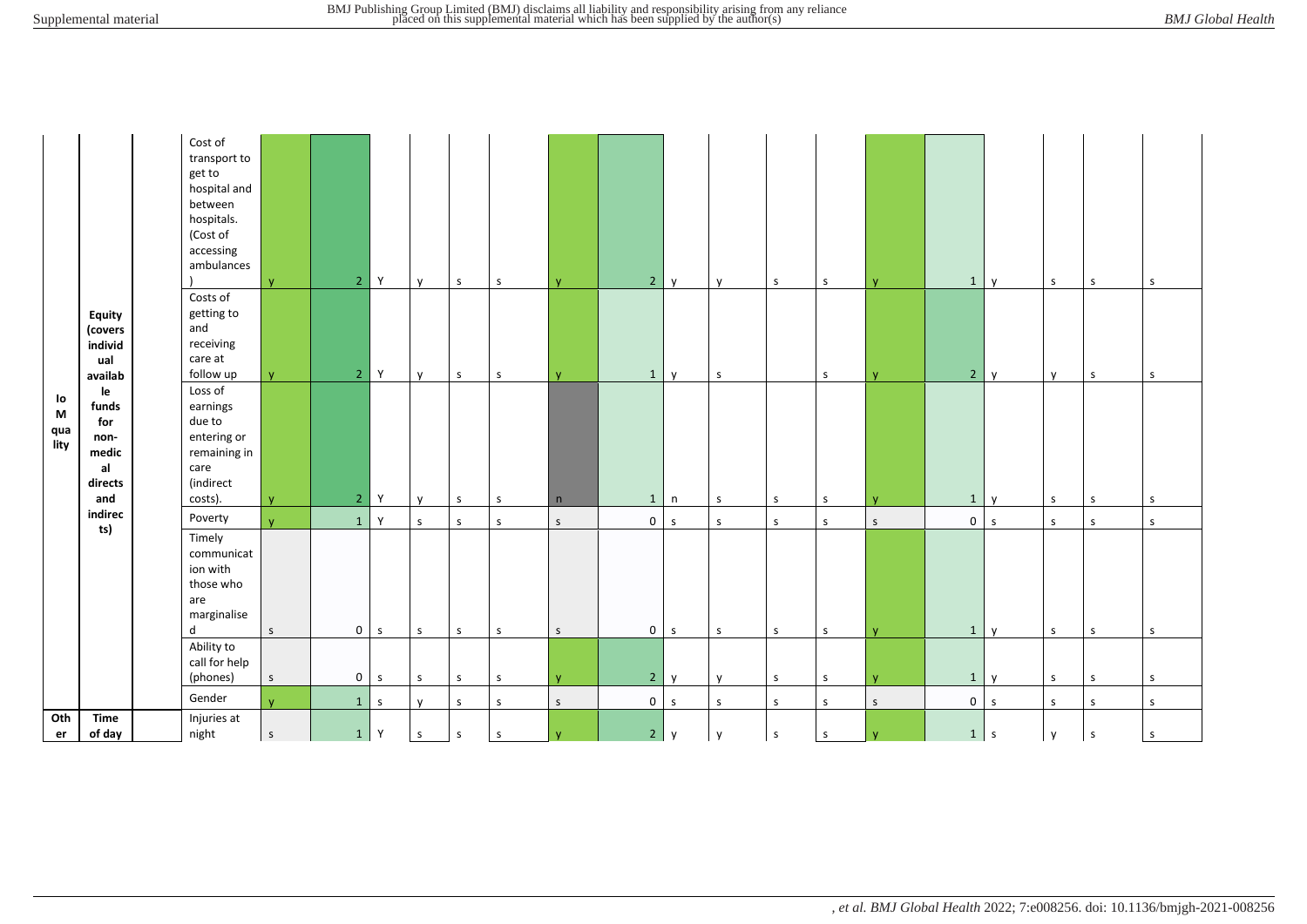|                           | Timing of<br>injury<br>occurrence                                                                                                                                           | $\mathsf S$  | $\mathbf{1}$   | Y            | $\mathsf{s}$ | $\mathsf{s}$ | S       | <b>y</b>     |                | $1 \mid y$   | $\mathsf{s}$ | S            | S            | S            | $\overline{0}$ | S            | S            | $\mathsf{s}$ | $\mathsf{s}$ |
|---------------------------|-----------------------------------------------------------------------------------------------------------------------------------------------------------------------------|--------------|----------------|--------------|--------------|--------------|---------|--------------|----------------|--------------|--------------|--------------|--------------|--------------|----------------|--------------|--------------|--------------|--------------|
| Locatio<br>n of<br>injury | Geographic<br>al location<br>(isolated<br>and unable<br>to reach)                                                                                                           | Ÿ            | $\mathbf{1}$   | Y            | $\mathsf S$  | $\mathsf{s}$ | $\sf S$ | <b>y</b>     | 1              | $\mathbf{y}$ | $\mathsf{s}$ | $\mathsf S$  | $\mathsf S$  | $\mathsf S$  | $\mathsf 0$    | $\mathsf{s}$ | $\mathsf S$  | $\mathsf{s}$ | $\sf S$      |
|                           | Hot spots,<br>red zones                                                                                                                                                     | v            | $\mathbf{1}$   | Y            | $\mathsf{s}$ | $\mathsf{S}$ | $\sf S$ | v.           |                | $1 \mid y$   | S            | $\mathsf S$  | S            | $\mathsf S$  | $\overline{0}$ | $\mathsf{s}$ | $\mathsf{s}$ | $\mathsf{s}$ | $\mathsf{S}$ |
| Socio-<br>Cultur          | necessity to<br>ask<br>community<br>leaders/hea<br>d of family if<br>care can be<br>taken<br>(pertains to<br>going to<br>care, having<br>treatment,<br>and having<br>rehab) |              | $\mathbf{1}$   | $\mathsf{v}$ | S            | S            | S       | $\mathsf{S}$ |                | $0 \mid s$   | $\mathsf S$  | S            | S            | $\mathsf S$  | $\mathsf 0$    | $\mathsf{s}$ | S            | <sub>S</sub> | $\mathsf{S}$ |
| al                        | Prioritisatio<br>n of<br>community<br>and of non<br>medical<br>expenses<br>i.e.<br>Wedding/Fu<br>neral                                                                      | $\mathbf{V}$ | $\mathbf{1}$   | Y            | $\mathsf{s}$ | $\mathsf{s}$ | $\sf S$ | $\mathsf{S}$ | $\overline{0}$ | S            | $\mathsf S$  | $\mathsf{s}$ | $\mathsf S$  | $\mathsf S$  | $\mathsf 0$    | $\mathsf{S}$ | $\mathsf{s}$ | $\mathsf S$  | $\mathsf{s}$ |
|                           | Religious<br>beliefs                                                                                                                                                        | v.           | $\mathbf 1$    | Y            | $\mathsf S$  | $\mathsf{s}$ | S       | $\mathsf{S}$ |                | $0 \mid s$   | S            | S            | S            | S            |                | $0 \mid s$   | S            | $\mathsf{s}$ | $\mathsf{s}$ |
| Patient<br>attitud        | Poor Patient<br>compliance                                                                                                                                                  | $\mathbf{v}$ | $\mathbf 1$    | Y            | $\mathsf{s}$ | $\mathsf{s}$ | $\sf S$ | <b>V</b>     |                | $1 \mid s$   | $\mathsf S$  | $\mathsf{s}$ | $\mathsf{S}$ | $\mathsf S$  |                | $0 \mid s$   | $\mathsf S$  | $\mathsf{S}$ | S            |
| es to<br>care             | Attitudes to<br>follow up                                                                                                                                                   |              | 2 <sup>1</sup> | $\mathsf{Y}$ | $\mathsf{s}$ | $\mathsf{s}$ | $\sf S$ | $\mathbf{V}$ |                | $1 \mid y$   | $\mathsf{s}$ | $\mathsf S$  | $\mathsf S$  | $\mathsf{s}$ | $\overline{0}$ | $\mathsf{s}$ | $\mathsf{s}$ | $\mathsf{s}$ | $\sf S$      |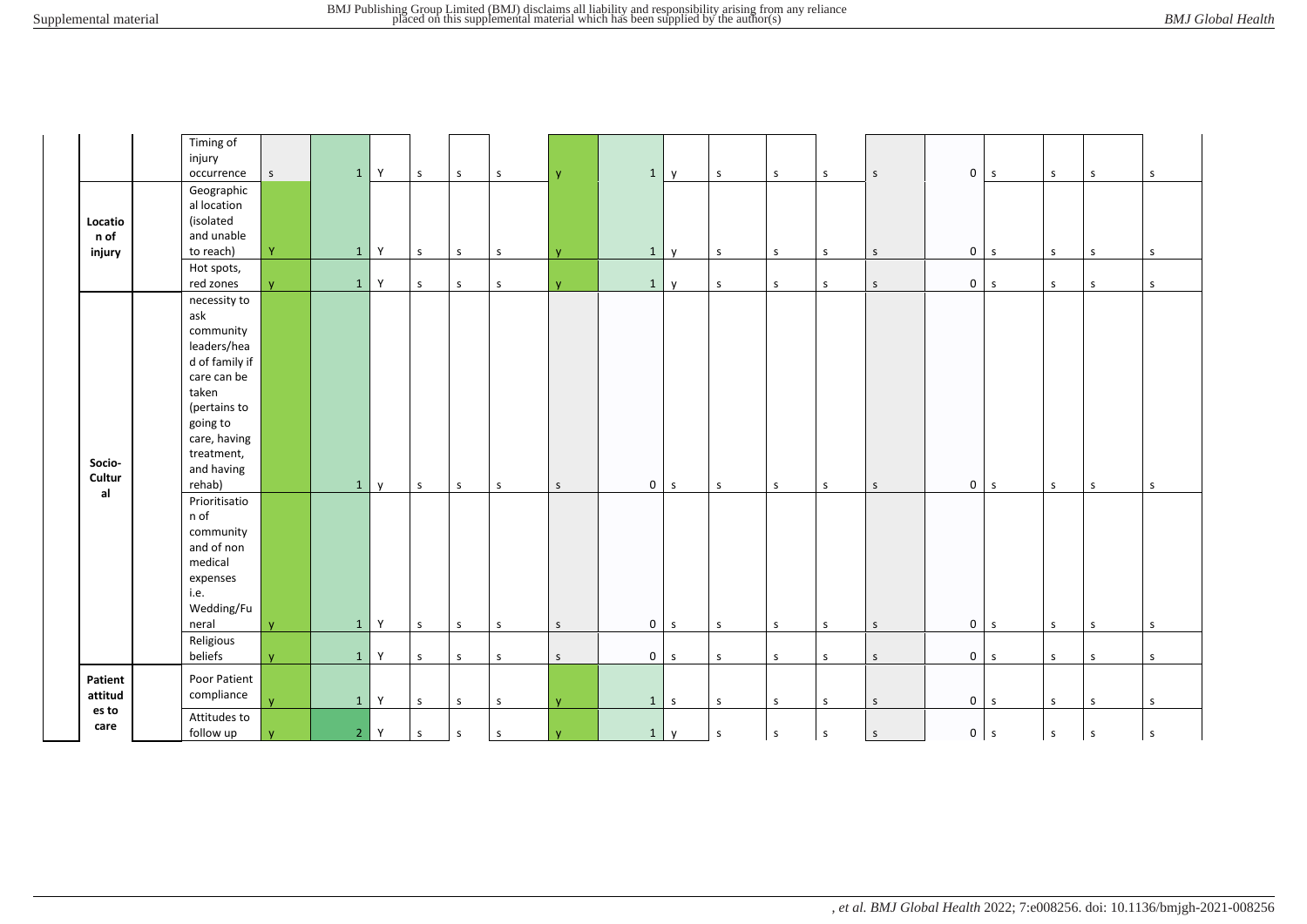|                              | Inadequate<br>awareness<br>of<br>bystander<br>responsibilit<br>ies                                     | $\mathsf S$  | $\mathsf{O}$        | $\mathsf{s}$ | s            | S            | $\sf S$     | $\mathbf{V}$ | 1              | $\mathsf{y}$ | $\sf S$      | S            | $\mathsf S$  | $\mathbf{V}$ | $\mathbf{1}$ | $\mathsf{v}$ | $\mathsf{S}$ | S            | S           |
|------------------------------|--------------------------------------------------------------------------------------------------------|--------------|---------------------|--------------|--------------|--------------|-------------|--------------|----------------|--------------|--------------|--------------|--------------|--------------|--------------|--------------|--------------|--------------|-------------|
| <b>Bystan</b><br>der<br>help | Expectation<br>that<br>bystanders<br>will need to<br>pay for<br>treatment<br>help with<br>registration | $\mathbf{v}$ | $\mathbf{1}$        | Y            | $\mathsf S$  | $\mathsf S$  | ${\sf S}$   | $\mathsf S$  | 0 <sub>s</sub> |              | $\mathsf{S}$ | $\mathsf{S}$ | $\mathsf S$  | S            | $\mathbf 0$  | S            | $\mathsf{S}$ | S            | S           |
|                              | <b>Bystanders</b><br>influencing<br>choice of<br>facility to<br>attend                                 | $\mathbf{V}$ | $\mathbf{1}$        | Y            | $\mathsf S$  | $\mathsf S$  | ${\sf S}$   | $\mathsf S$  | $0 \mid s$     |              | $\sf S$      | $\mathsf S$  | $\mathsf S$  | $\mathsf S$  | $\mathbf 0$  | $\mathsf S$  | $\mathsf{S}$ | $\mathsf S$  | s           |
|                              | Bystander<br>fear of<br>injury                                                                         | S            | $\mathbf 0$         | $\mathsf S$  | $\mathsf S$  | $\mathsf S$  | ${\sf S}$   | $\mathbf{V}$ | 1              | $\mathsf S$  | $\mathsf{v}$ | $\mathsf S$  | $\mathsf S$  | $\mathsf{V}$ | $\mathbf{1}$ | $\mathsf{v}$ | $\mathsf{S}$ | $\mathsf S$  | $\sf S$     |
|                              | bystanders<br>providing<br>help per se                                                                 | $\mathsf S$  | $\mathsf{O}\xspace$ | $\mathsf S$  | $\mathsf S$  | $\mathsf{s}$ | $\sf S$     | <b>y</b>     | $\mathbf{1}$   | $\mathsf{v}$ | s            | $\mathsf S$  | $\mathsf S$  | y and n      | $2^{\circ}$  | $\mathsf{y}$ | n            | $\mathsf S$  | $\sf S$     |
| <b>COVID</b>                 | COVID<br>related<br>delays                                                                             | $\mathsf{S}$ | $\mathsf{O}$        | $\mathsf S$  | $\mathsf S$  | $\mathsf{s}$ | $\sf S$     | <b>y</b>     | 1              | $\mathsf{v}$ | $\sf S$      | $\mathsf S$  | $\mathsf S$  | $\mathbf{V}$ |              | $1 \mid s$   | $\mathsf{v}$ | $\mathsf S$  | $\sf S$     |
|                              | Stigma<br>around<br>rehabilitatio<br>n and<br>mental<br>health                                         | $\mathsf{S}$ | $\mathbf 0$         | $\mathsf{s}$ | $\mathsf{s}$ | $\mathsf{S}$ | $\sf S$     | <b>V</b>     | 1              | $\mathsf{v}$ | $\sf S$      | $\mathsf{s}$ | $\mathsf S$  | $\mathsf S$  | $\mathbf 0$  | $\mathsf{s}$ | $\mathsf{S}$ | $\mathsf{s}$ | $\sf S$     |
| Stigma                       | Community<br>understandi<br>ng of<br>mental<br>health<br>issues in                                     | $\mathsf S$  | $\mathsf{O}\xspace$ | $\mathsf{s}$ | $\mathsf S$  | S            | $\mathsf S$ | <b>y</b>     | $1 \mid y$     |              | $\mathsf S$  | $\mathsf S$  | $\mathsf{s}$ | $\mathsf S$  | $\mathbf{0}$ | $\mathsf S$  | ${\sf S}$    | $\mathsf S$  | $\mathsf S$ |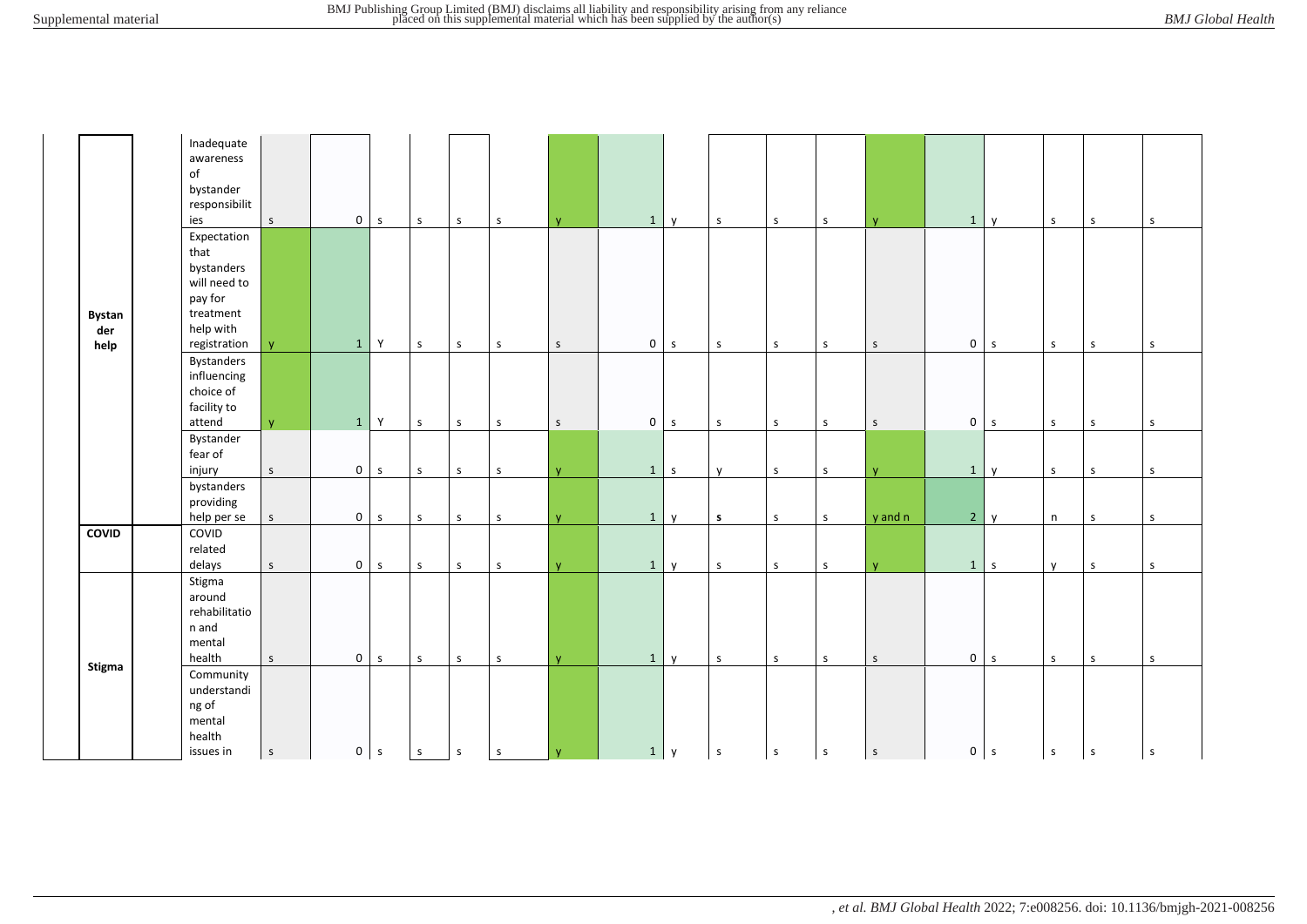|           |                   | regards to<br>injury                                                 |          |                |             |             |              |              |              |              |              |              |              |             |             |                |              |              |              |              |
|-----------|-------------------|----------------------------------------------------------------------|----------|----------------|-------------|-------------|--------------|--------------|--------------|--------------|--------------|--------------|--------------|-------------|-------------|----------------|--------------|--------------|--------------|--------------|
|           |                   | Fear of<br>ambulance<br>and<br>unfamiliar<br>surrounding             | V.       | 1              | Y           | $\mathsf S$ | $\mathsf{s}$ | $\mathsf{s}$ | $\mathsf{s}$ |              | $0 \mid s$   | $\mathsf S$  | S            | S           | $\mathsf S$ | 0 <sub>s</sub> |              | <sub>S</sub> | $\mathsf{s}$ | $\mathsf{s}$ |
|           |                   | Community<br>/family<br>members to<br>encourage<br>health<br>seeking | <b>V</b> | $\mathbf{1}$   | Y           | s           | $\mathsf{S}$ | $\mathsf{s}$ | $\mathbf{V}$ | $\mathbf{1}$ | $\mathsf{v}$ | $\mathsf{s}$ | <sub>S</sub> | S           | $\mathsf S$ | 0 <sub>s</sub> |              | S            | S            | $\mathsf{s}$ |
|           | Misc              | Patient<br>agency to<br>take<br>ownership<br>of<br>continued<br>care | S        | 0 <sup>1</sup> | $\mathsf S$ | $\mathsf S$ | $\mathsf{s}$ | $\mathsf{s}$ | $\mathbf{v}$ | $\mathbf{1}$ | y            | $\mathsf S$  | $\mathsf{S}$ | $\mathsf S$ | $\mathsf S$ | $\overline{0}$ | $\mathsf S$  | $\mathsf{S}$ | $\mathsf{s}$ | $\mathsf{s}$ |
|           |                   | Personal<br>security at<br>certain<br>time/places                    | S        |                | $0 \mid s$  | $\mathsf S$ | $\mathsf{s}$ | $\mathsf{S}$ | $\mathbf{V}$ | $\mathbf{1}$ | $\mathsf{v}$ | $\mathsf{s}$ | S            | S           | <b>V</b>    | $\mathbf{1}$   | $\mathsf{v}$ | S            | S            | $\mathsf{s}$ |
|           |                   | Violence<br>(Gang<br>violence,<br>interperson<br>al violence)        | V.       |                | $1 \mid y$  | $\mathsf S$ | $\mathsf{s}$ | $\mathsf{s}$ | $\mathbf{v}$ | 1            | $\mathsf{y}$ | $\mathsf{s}$ | S            | S           | $\mathsf S$ | $0 \mid s$     |              | S            | $\mathsf{s}$ | $\mathsf{s}$ |
| a<br>tion | Traum<br>preven   | Trauma<br>prevention<br>laws                                         | <b>V</b> |                | $1 \mid s$  | $\mathsf S$ | y            | $\mathsf{s}$ | n            |              | $1 \mid s$   | $\mathsf S$  | n            | $\mathsf S$ | n           | $1 \quad s$    |              | S            | n            | S            |
| ting      | Mitiga<br>factors | Alcohol/sub<br>stance<br>abuse                                       |          | 1              | l s         | $\mathsf S$ | $\mathsf{s}$ | $\mathsf{s}$ | $\mathbf{V}$ | $\mathbf{1}$ | $\mathsf{y}$ | $\mathsf{v}$ | $\mathsf S$  | $\mathsf S$ | $\mathsf S$ | 0 <sub>s</sub> |              | $\mathsf{s}$ | $\mathsf S$  | $\mathsf S$  |

Yes is a barrier, no is not a barrier, or silent is not mentioned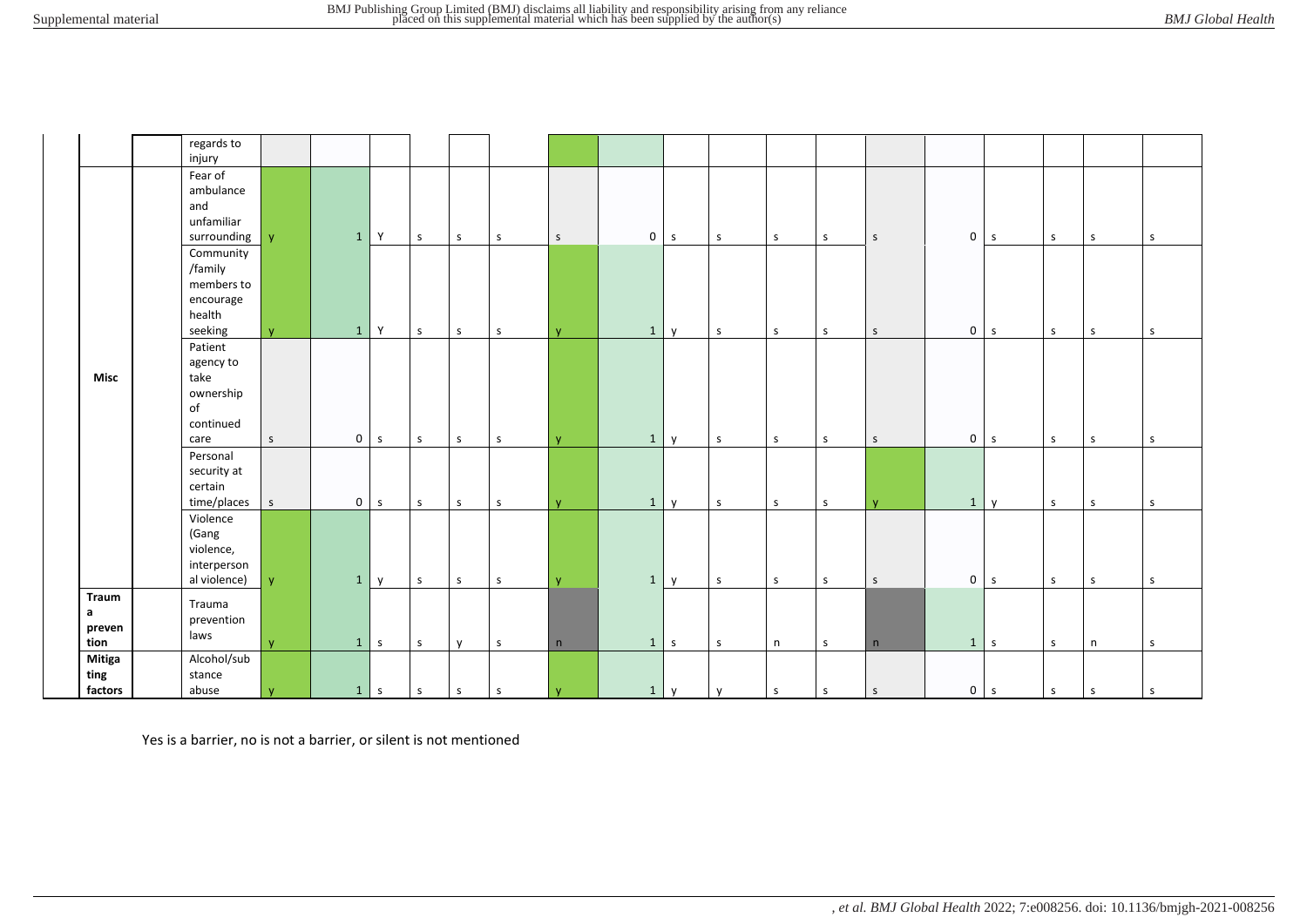**Appendix 4a** Percentage scores from I-PAHC and O-PAHC from South Africa

| <b>Question I-PAHC</b>                  | Question                              | Percentage score I-<br><b>PAHC</b> | Percentage score<br><b>O-PAHC</b> |
|-----------------------------------------|---------------------------------------|------------------------------------|-----------------------------------|
| 1. During this hospital stay, how often | 1. During this visit, nurses treated  |                                    |                                   |
| did nurses treat you with courtesy and  | me with courtesy and respect?         |                                    |                                   |
| respect?                                |                                       | 78.4                               | 75.0                              |
| 2. During this hospital stay, how often | 2. During this visit nurses listened  |                                    |                                   |
| did the nurses listen carefully to you? | carefully to me?                      | 81.8                               | 72.2                              |
| 3. During this visit hospital stay, how | 3. During this visit nurses explained |                                    |                                   |
| often did nurses explain things in a    | things in a way I could understand?   |                                    |                                   |
| way you could understand?               |                                       | 71.6                               | 67.6                              |
| 4. During this hospital stay, how often | 4. During this visit, doctors/health  |                                    |                                   |
| did doctors/health officers treat you   | officers treated me with courtesy     |                                    |                                   |
| with courtesy and respect?              | and respect?                          | 92.0                               | 72.2                              |
| 5. During this hospital stay, how often | 5. During this visit doctors/health   |                                    |                                   |
| did doctors/health officers listen      | officers listened carefully to me?    |                                    |                                   |
| carefully to you?                       |                                       | 79.5                               | 68.5                              |
| 6. During this hospital stay, how often | 6. During visit doctors/health        |                                    |                                   |
| did doctors/health officers explain     | officers explained things in a way I  |                                    |                                   |
| things in a way you could understand    | could understand                      | 77.3                               | 66.7                              |
| 7. I could distinguish between          | 7. I could distinguish between        |                                    |                                   |
| doctors/health officers and nurses      | doctors/health officers and nurses    | 81.8                               | 83.3                              |
| 8. During this hospital stay, how often | 8. The outpatient department was      |                                    |                                   |
| was the room you were sleeping in       | clean                                 |                                    |                                   |
| kept clean?                             |                                       | 89.8                               | 48.1                              |
| 9. During this hospital stay, how often | 9. The bathrooms/latrines were        |                                    |                                   |
| was the area around you quiet at        | clean                                 |                                    |                                   |
| night?                                  |                                       | 81.8                               | 75.9                              |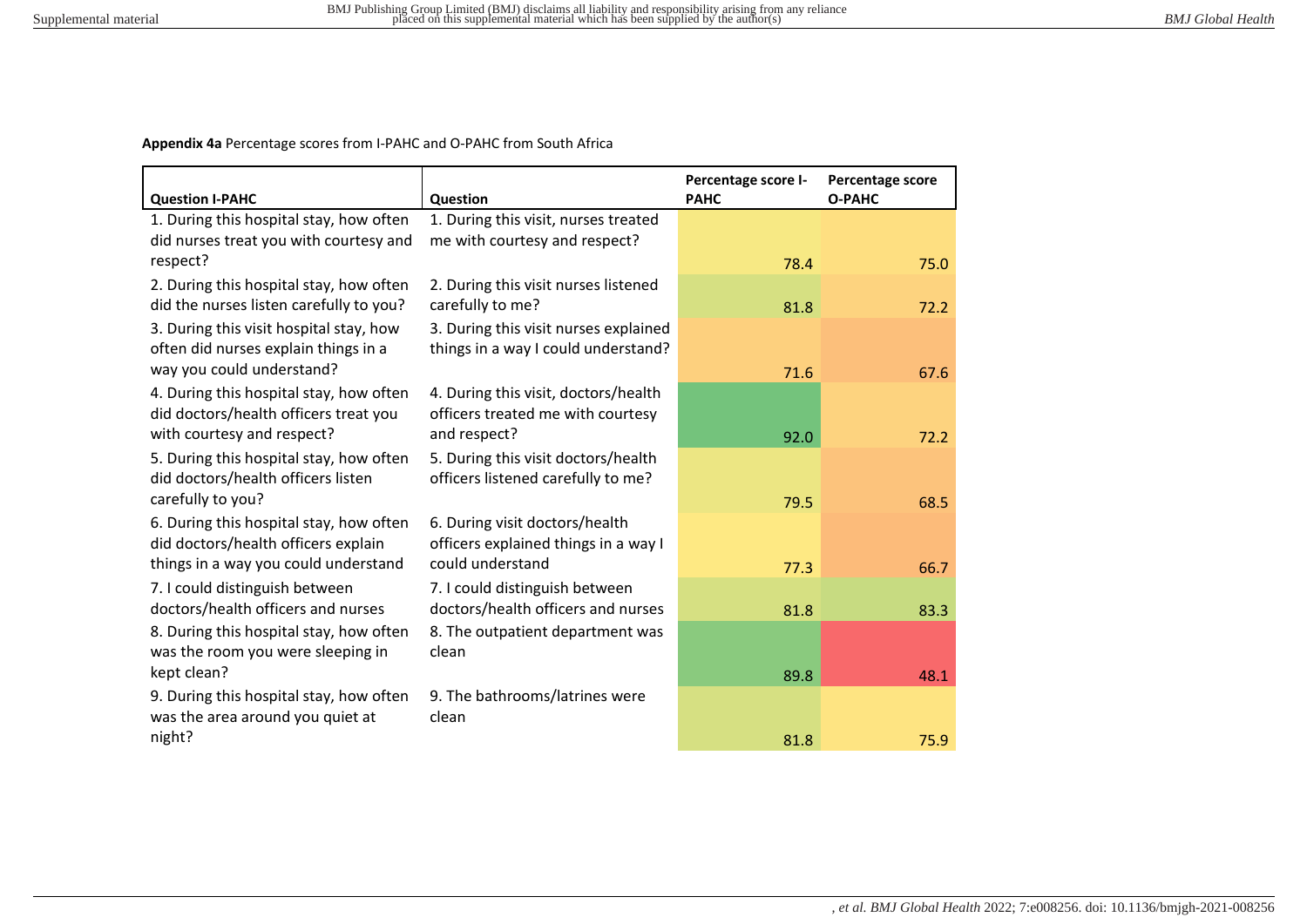10. During this hospital stay, how

| often did staff make sure you have                                                                                                                   |                                                                                                       |              |      |
|------------------------------------------------------------------------------------------------------------------------------------------------------|-------------------------------------------------------------------------------------------------------|--------------|------|
| enough privacy?                                                                                                                                      |                                                                                                       |              | 76.1 |
| 12. During this hospital stay, how<br>often was your pain well controlled?                                                                           | 10. I had enough time to discuss<br>my medical problem with<br>doctor/health officer or nurse         |              | 77.5 |
| 17. Were you given information in a<br>way you could understand what<br>symptoms or health problems to look<br>out for after you leave the hospital? | 11. Where you given information<br>in a way you could understand                                      |              |      |
|                                                                                                                                                      |                                                                                                       |              | 79.5 |
| 15. Before giving you any new<br>medication, how often did staff tell                                                                                | 13. Did the staff tell you what the<br>medication was for?                                            |              |      |
| you what the medicine was for?                                                                                                                       |                                                                                                       |              | 81.3 |
| 16. Before giving you any new<br>medication, how often did staff<br>describe possible side effects in a way<br>you could understand?                 | 14. Did health facility staff describe<br>its possible side effects in a way<br>you could understand? |              |      |
| 13. During this hospital stay, how<br>often did staff do everything they                                                                             |                                                                                                       |              | 60.4 |
| could to help you with your pain?                                                                                                                    |                                                                                                       |              | 77.5 |
|                                                                                                                                                      | 15. Were all the medications you<br>needed available at the drug<br>dispensary here                   |              |      |
| 18. Was it easy for you to find your<br>way around the hospital?                                                                                     | 16. Was it easy to find your way<br>around the facility?                                              |              | 81.8 |
| 19. Is this your first time being treated<br>at this hospital?                                                                                       | 17. Is this your first time being<br>treated at this health facility?                                 | 17 of 22 ves |      |

|                                                                                                       |              | 76.1 |                  |
|-------------------------------------------------------------------------------------------------------|--------------|------|------------------|
| 10. I had enough time to discuss<br>my medical problem with<br>doctor/health officer or nurse         |              | 77.5 | 75.9             |
| 11. Where you given information<br>in a way you could understand                                      |              |      |                  |
|                                                                                                       |              | 79.5 | 82.1             |
| 13. Did the staff tell you what the<br>medication was for?                                            |              |      |                  |
|                                                                                                       |              | 81.3 | 93.8             |
| 14. Did health facility staff describe<br>its possible side effects in a way<br>you could understand? |              |      |                  |
|                                                                                                       |              | 60.4 | 87.5             |
|                                                                                                       |              |      |                  |
|                                                                                                       |              | 77.5 |                  |
| 15. Were all the medications you<br>needed available at the drug<br>dispensary here                   |              |      |                  |
| 16. Was it easy to find your way                                                                      |              |      | 93.8             |
| around the facility?                                                                                  |              | 81.8 | 92.9             |
| 17. Is this your first time being<br>treated at this health facility?                                 | 17 of 22 yes |      | 13 yes out of 28 |

*, et al. BMJ Global Health* 2022; 7:e008256. doi: 10.1136/bmjgh-2021-008256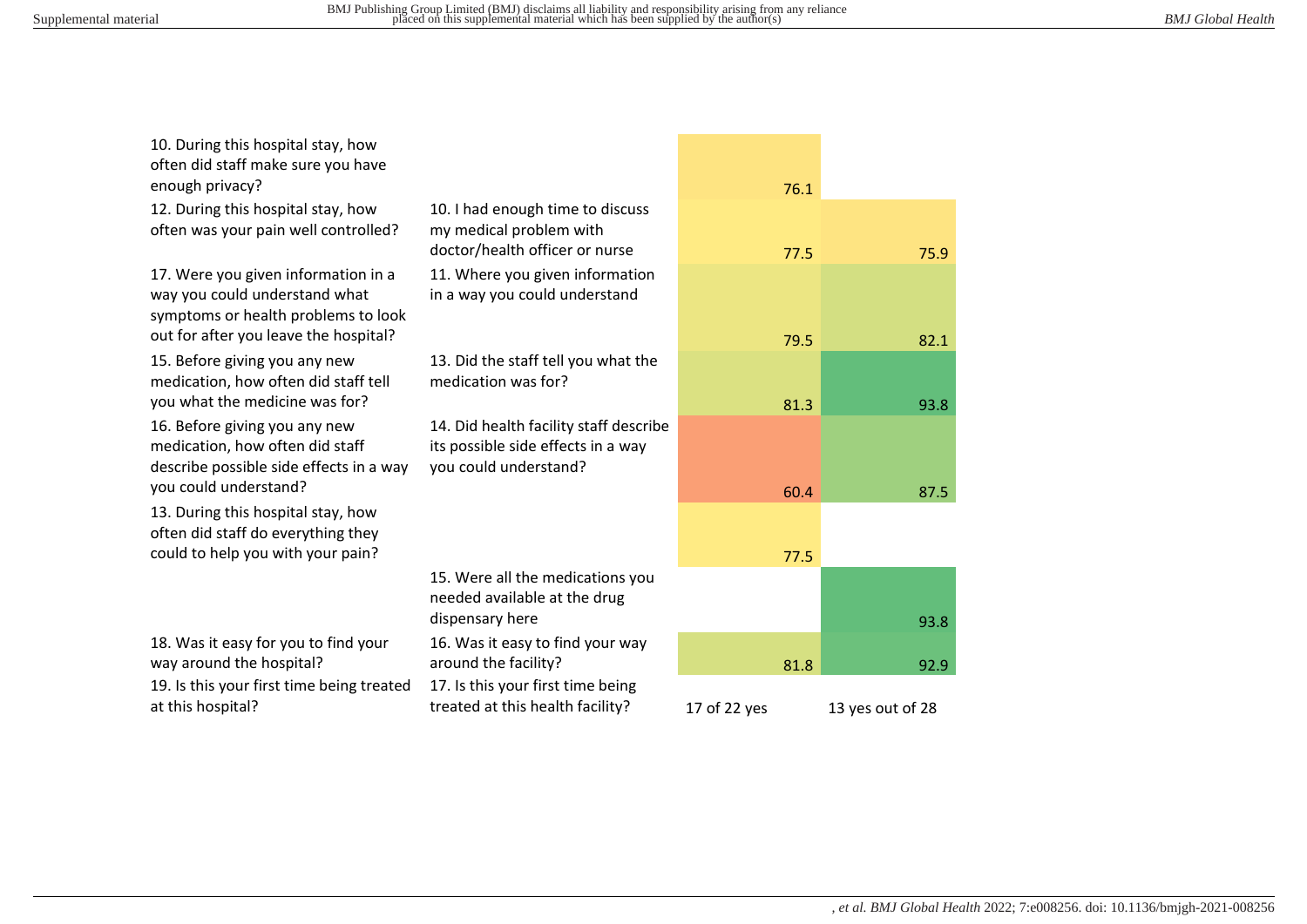20. On a scale 0-10 (0 being the worst hospital, 10 being the best hospital), how would you rate this hospital?

21. Would you recommend this hospital to your friends and family?

22. Did you have to pay for this hospital stay? (if 1 skip 23) 23. Do you consider this hospital stay too expensive?

18. On a scale of 0-10, how would you rate this facility?

19. Would you recommend this outpatient department/clinic to

 20. Did you have to pay for this outpatient visit? (if not skip 21) 21. Do you consider this outpatient visit too expensive?



| 7 yes skip pattern |                 |
|--------------------|-----------------|
|                    | 4 yes out of 28 |
|                    |                 |
| 85.7               | 87.5            |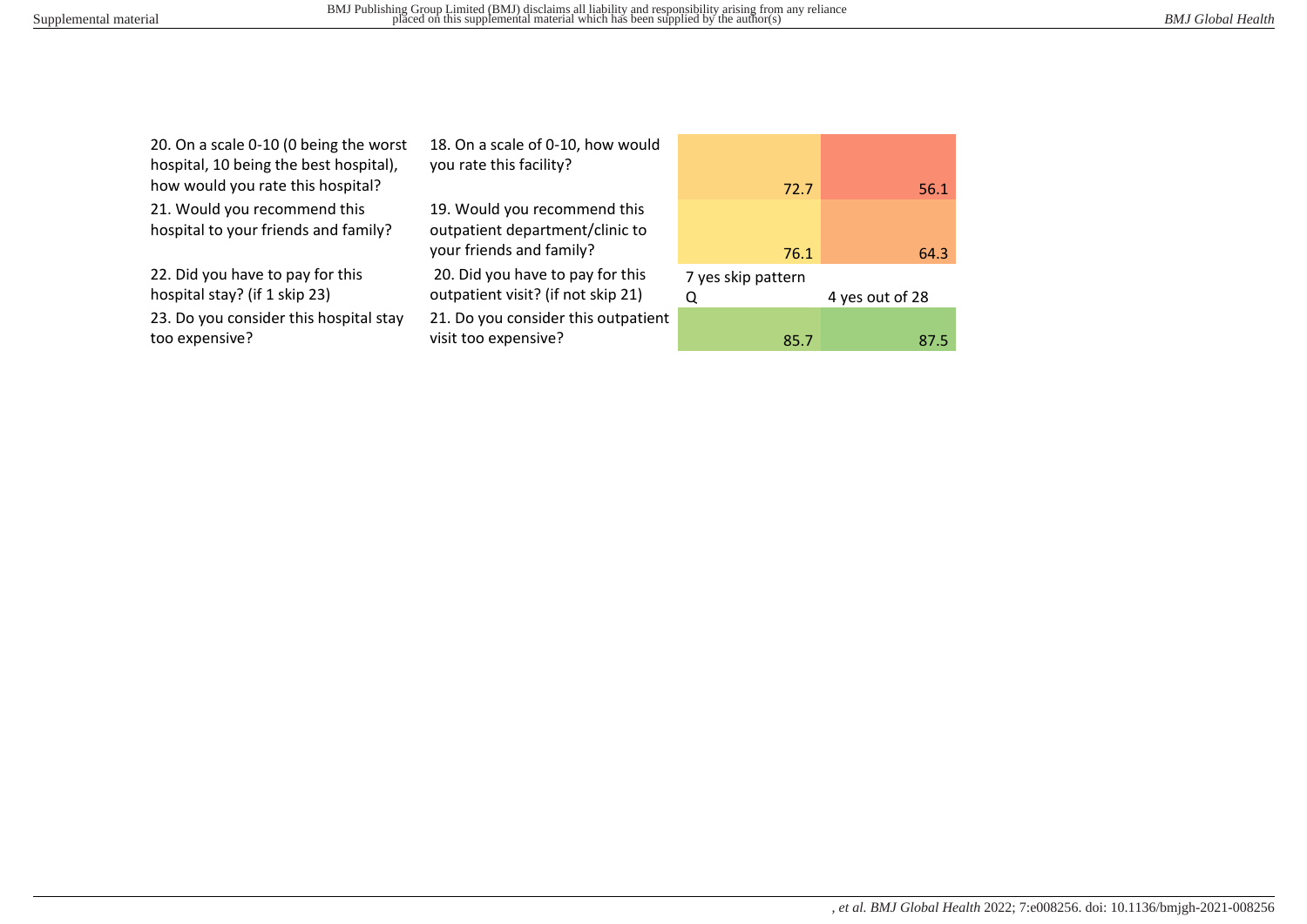# **Appendix 4b** Percentage scores from I-PAHC and O-PAHC from Ghana

| <b>Question I-PAHC</b>                                                                                            | <b>Question O-PAHC</b>                                                                  | Percentage<br>score I-PAHC | Percentage score<br><b>O-PAHC</b> |
|-------------------------------------------------------------------------------------------------------------------|-----------------------------------------------------------------------------------------|----------------------------|-----------------------------------|
| 1. During this hospital stay, how<br>often did nurses treat you with<br>courtesy and respect?                     | 1. During this visit, nurses treated me with courtesy and<br>respect?                   | 78.8                       | 92.6                              |
| 2. During this hospital stay, how<br>often did the nurses listen<br>carefully to you?                             | 2. During this visit nurses listened carefully to me?                                   | 78.8                       | 95.6                              |
| 3. During this visit hospital stay,<br>how often did nurses explain<br>things in a way you could<br>understand?   | 3. During this visit nurses explained things in a way I could<br>understand?            | 59.6                       | 83.8                              |
| 4. During this hospital stay, how<br>often did doctors/health officers<br>treat you with courtesy and<br>respect? | 4. During this visit, doctors/health officers treated me with<br>courtesy and respect?  | 76.9                       | 91.2                              |
| 5. During this hospital stay, how<br>often did doctors/health officers<br>listen carefully to you?                | 5. During this visit doctors/health officers listened carefully to<br>me?               | 76.9                       | 92.6                              |
| 6. During this hospital stay, how<br>often did doctors/health officers<br>explain things in a way you could       | 6. During visit doctors/health officers explained things in a<br>way I could understand |                            |                                   |
| understand<br>7. I could distinguish between<br>doctors/health officers and                                       | 7. I could distinguish between doctors/health officers and<br>nurses                    | 63.5                       | 83.8                              |
| nurses                                                                                                            |                                                                                         | 75.0                       | 67.6                              |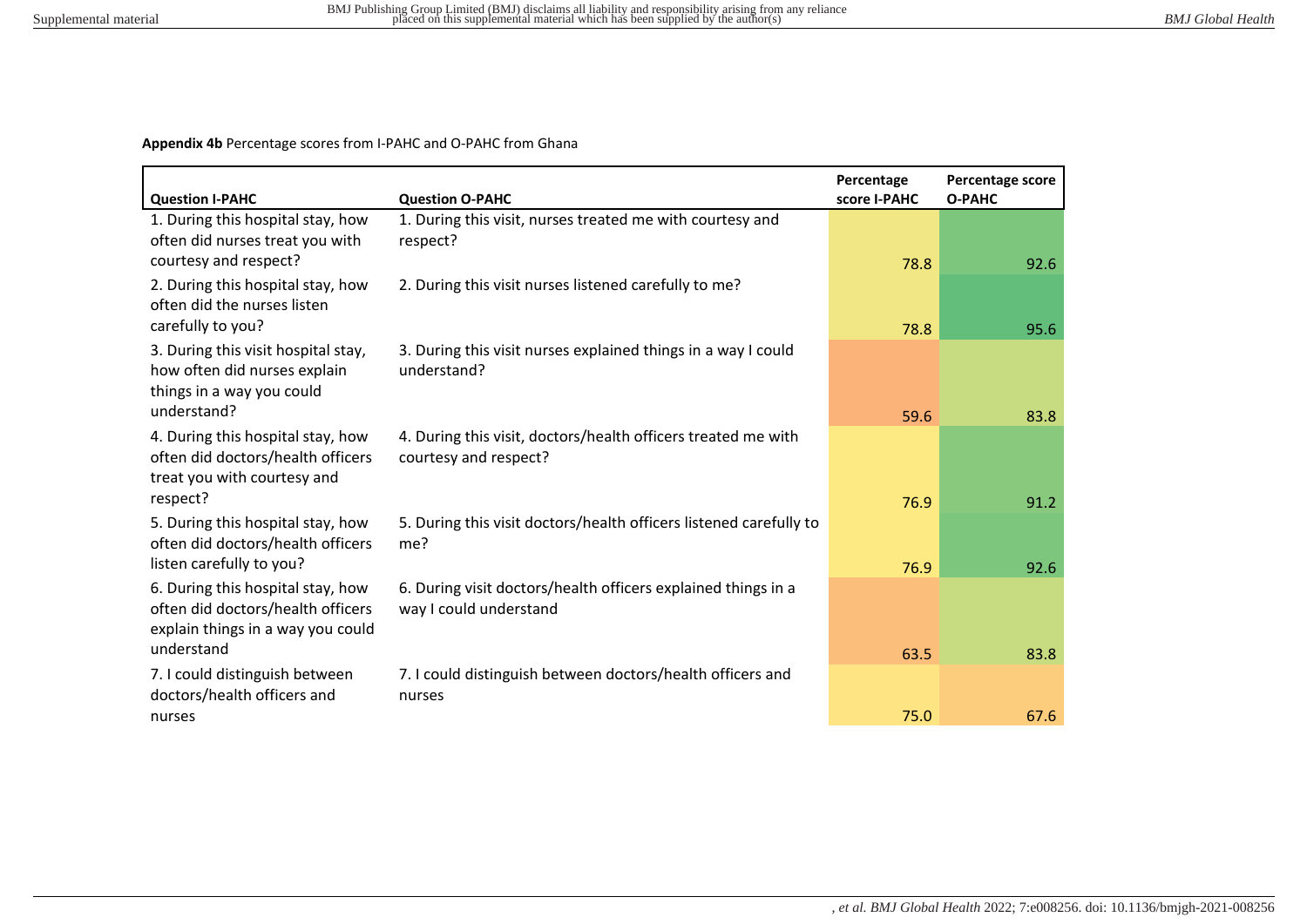| 9. During this hospital stay, how<br>9. The bathrooms/latrines were clean<br>often was the area around you<br>quiet at night?                                                                                                              | 78.8<br>80.8<br>78.8 | 45.6 |
|--------------------------------------------------------------------------------------------------------------------------------------------------------------------------------------------------------------------------------------------|----------------------|------|
|                                                                                                                                                                                                                                            |                      |      |
| 10. During this hospital stay, how<br>often did staff make sure you<br>have enough privacy?                                                                                                                                                |                      |      |
| 12. During this hospital stay, how<br>10. I had enough time to discuss my medical problem with<br>often was your pain well<br>doctor/health officer or nurse<br>controlled?                                                                | 77.1                 | 76.5 |
| 11. Where you given information in a way you could<br>17. Were you given information in<br>a way you could understand what<br>understand<br>symptoms or health problems to<br>look out for after you leave the<br>hospital?                | 61.5                 | 76.5 |
| 15. Before giving you any new<br>13. Did the staff tell you what the medication was for?<br>medication, how often did staff<br>tell you what the medicine was<br>for?                                                                      | 58.3                 | 88.5 |
| 16. Before giving you any new<br>14. Did health facility staff describe its possible side effects in<br>medication, how often did staff<br>a way you could understand?<br>describe possible side effects in a<br>way you could understand? | 36.1                 | 65.4 |
| 13. During this hospital stay, how<br>often did staff do everything they<br>could to help you with your pain?                                                                                                                              | 72.9                 |      |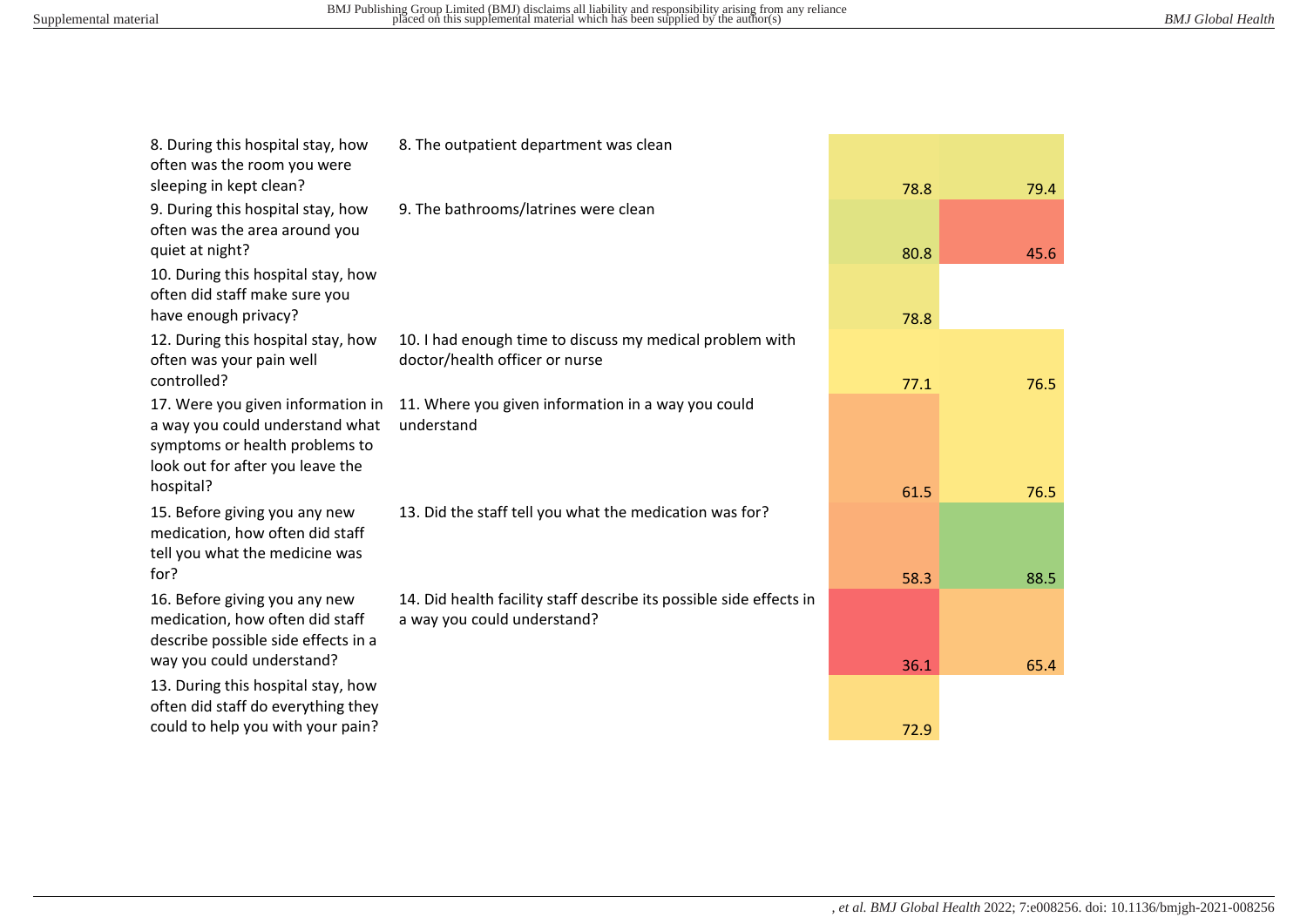18. Was it easy for you to find your way around the hospital? 19. Is this your first time being treated at this hospital? 20. On a scale 0-10 (0 being the worst hospital, 10 being the best hospital), how would you rate this hospital?

21. Would you recommend this hospital to your friends and family?

22. Did you have to pay for this hospital stay? (if 1 skip 23) 23. Do you consider this hospital stay too expensive?

15. Were all the medications you needed available at the drug dispensary here 65.4

16. Was it easy to find your way around the facility?

17. Is this your first time being treated at this health facility? 7 out of 13

18. On a scale of 0-10, how would you rate this facility?

19. Would you recommend this outpatient department/clinic to your friends and family?

 20. Did you have to pay for this outpatient visit? (if not skip 21)

21. Do you consider this outpatient visit too expensive?

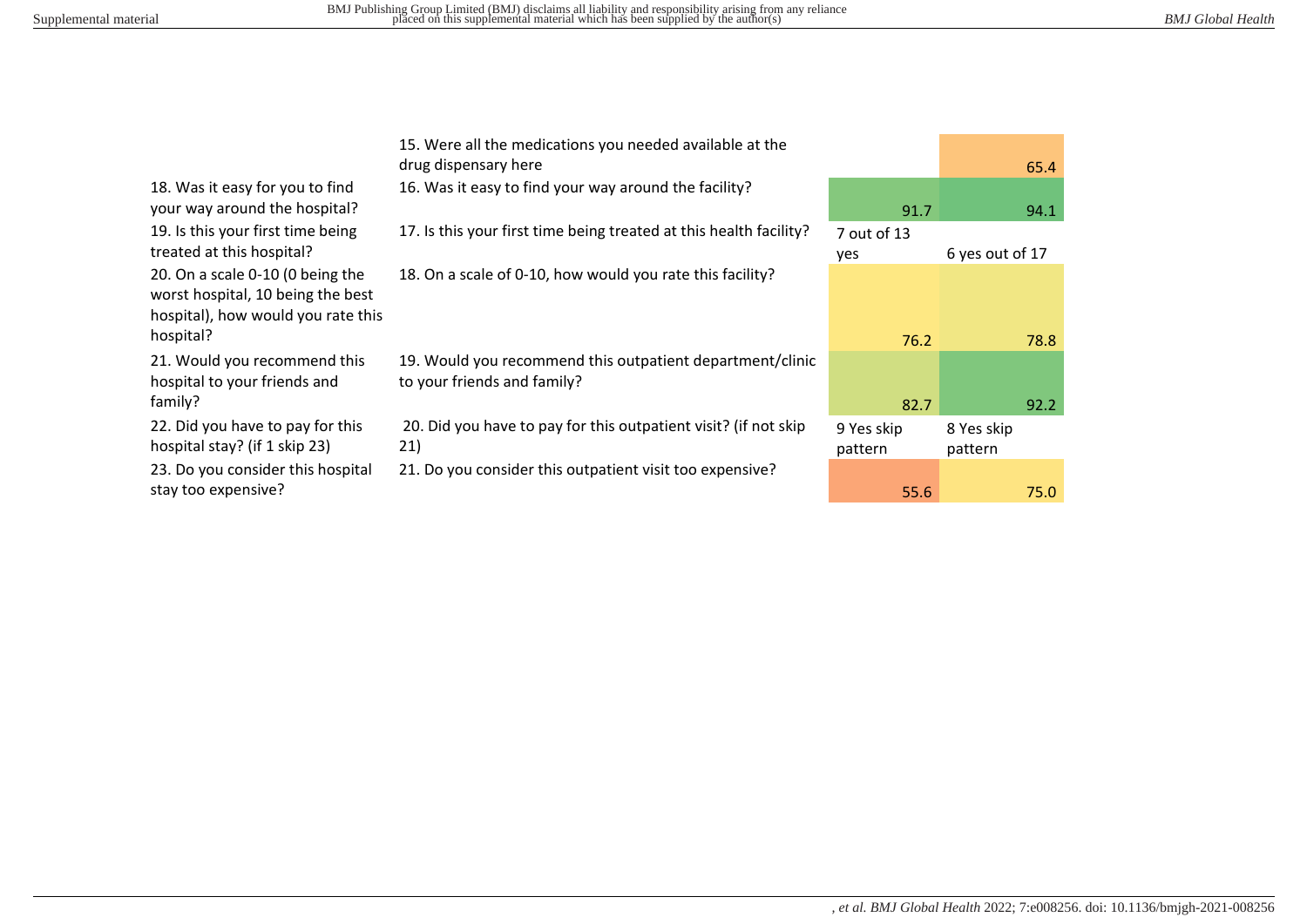**Appendix 4c** Percentage scores from I-PAHC and O-PAHC from Rwanda

| <b>Question I-PAHC</b>                            | <b>Question O-PAHC</b>                | Percentage<br>score I-PAHC | Percentage score O-<br><b>PAHC</b> |
|---------------------------------------------------|---------------------------------------|----------------------------|------------------------------------|
| 1. During this hospital stay, how often did       | 1. During this visit, nurses treated  |                            |                                    |
| nurses treat you with courtesy and respect?       | me with courtesy and respect?         | 79.5                       | 92.6                               |
| 2. During this hospital stay, how often did the   | 2. During this visit nurses listened  |                            |                                    |
| nurses listen carefully to you?                   | carefully to me?                      | 82.1                       | 95.6                               |
| 3. During this visit hospital stay, how often did | 3. During this visit nurses explained |                            |                                    |
| nurses explain things in a way you could          | things in a way I could understand?   |                            |                                    |
| understand?                                       |                                       | 76.3                       | 83.8                               |
| 4. During this hospital stay, how often did       | 4. During this visit, doctors/health  |                            |                                    |
| doctors/health officers treat you with            | officers treated me with courtesy     |                            |                                    |
| courtesy and respect?                             | and respect?                          | 81.4                       | 91.2                               |
| 5. During this hospital stay, how often did       | 5. During this visit doctors/health   |                            |                                    |
| doctors/health officers listen carefully to you?  | officers listened carefully to me?    | 84.0                       | 92.6                               |
| 6. During this hospital stay, how often did       | 6. During visit doctors/health        |                            |                                    |
| doctors/health officers explain things in a way   | officers explained things in a way I  |                            |                                    |
| you could understand                              | could understand                      | 75.6                       | 83.8                               |
| 7. I could distinguish between doctors/health     | 7. I could distinguish between        |                            |                                    |
| officers and nurses                               | doctors/health officers and nurses    | 69.9                       | 67.6                               |
| 8. During this hospital stay, how often was the   | 8. The outpatient department was      |                            |                                    |
| room you were sleeping in kept clean?             | clean                                 | 88.5                       | 79.4                               |
| 9. During this hospital stay, how often was the   | 9. The bathrooms/latrines were        |                            |                                    |
| area around you quiet at night?                   | clean                                 | 81.4                       | 45.6                               |
| 10. During this hospital stay, how often did      |                                       |                            |                                    |
| staff make sure you have enough privacy?          |                                       | 85.9                       |                                    |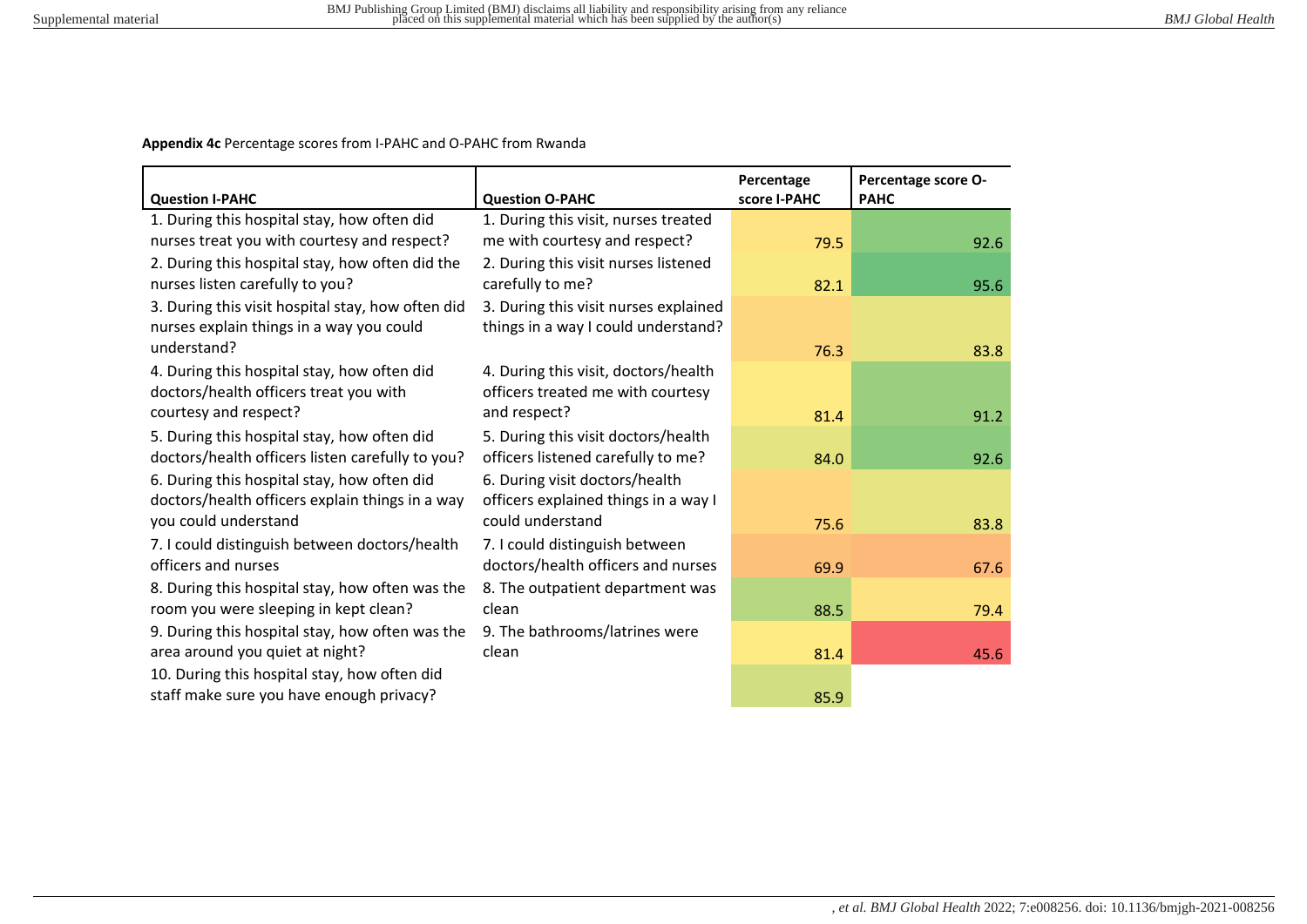| 12. During this hospital stay, how often was<br>your pain well controlled?                                                                           | 10. I had enoug time to discuss my<br>medical problem with<br>doctor/health officer or nurse |                     |                 |
|------------------------------------------------------------------------------------------------------------------------------------------------------|----------------------------------------------------------------------------------------------|---------------------|-----------------|
|                                                                                                                                                      |                                                                                              | 88.2                | 76.5            |
| 17. Were you given information in a way you<br>could understand what symptoms or health<br>problems to look out for after you leave the<br>hospital? | 11. Where you given information<br>in a way you could understand                             |                     |                 |
|                                                                                                                                                      |                                                                                              | 80.6                | 76.5            |
| 15. Before giving you any new medication,<br>how often did staff tell you what the medicine                                                          | 13. Did the staff tell you what the<br>medication was for?                                   |                     |                 |
| was for?                                                                                                                                             |                                                                                              | 76.5                | 88.5            |
| 16. Before giving you any new medication,<br>how often did staff describe possible side                                                              | 14. Did health facility staff describe<br>its possible side effects in a way                 |                     |                 |
| effects in a way you could understand?                                                                                                               | you could understand?                                                                        | 61.4                | 65.4            |
| 13. During this hospital stay, how often did<br>staff do everything they could to help you                                                           |                                                                                              |                     |                 |
| with your pain?                                                                                                                                      |                                                                                              | 89.7                |                 |
|                                                                                                                                                      | 15. Were all the medications you<br>needed available at the drug<br>dispensary here          |                     |                 |
|                                                                                                                                                      |                                                                                              |                     | 65.4            |
| 18. Was it easy for you to find your way<br>around the hospital?                                                                                     | 16. Was it easy to find your way<br>around the facility?                                     | 79.2                | 94.1            |
| 19. Is this your first time being treated at this<br>hospital?                                                                                       | 17. Is this your first time being<br>treated at this health facility?                        | 22 out of 36<br>yes | 6 yes out of 17 |
| 20. On a scale 0-10 (0 being the worst<br>hospital, 10 being the best hospital), how                                                                 | 18. On a scale of 0-10, how would<br>you rate this facility?                                 |                     |                 |
| would you rate this hospital?                                                                                                                        |                                                                                              | 81.7                | 78.8            |
| 21. Would you recommend this hospital to<br>your friends and family?                                                                                 | 19. Would you recommend this<br>outpatient department/clinic to                              |                     |                 |
|                                                                                                                                                      | your friends and family?                                                                     | 96.5                | 92.2            |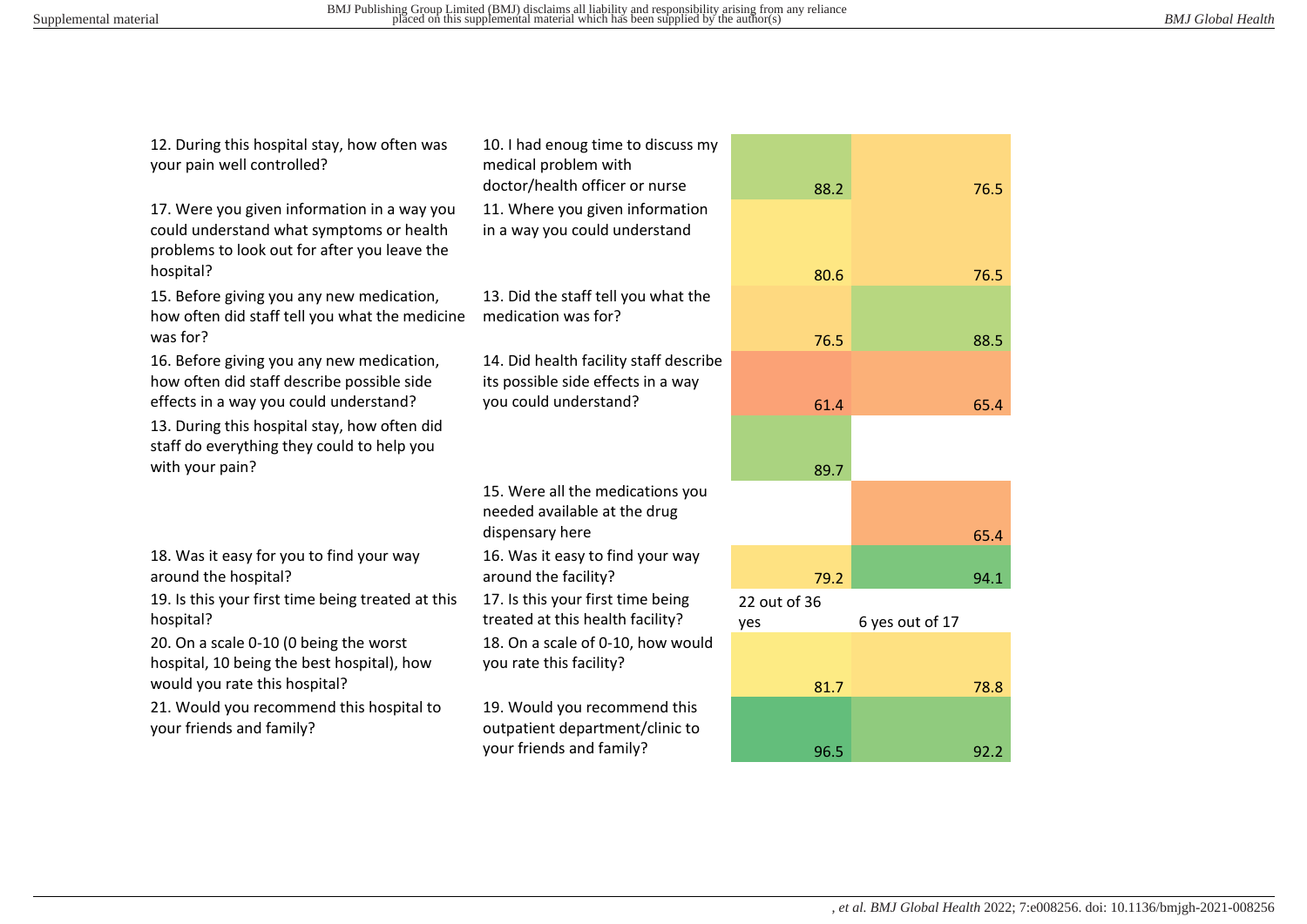| 22. Did you have to pay for this hospital stay?<br>(if $1$ skip $23$ ) | 20. Did you have to pay for this<br>outpatient visit? (if not skip 21) | 36 out of 36 | 8 Yes skip pattern |
|------------------------------------------------------------------------|------------------------------------------------------------------------|--------------|--------------------|
| 23. Do you consider this hospital stay too                             | 21. Do you consider this outpatient                                    |              |                    |
| expensive?                                                             | visit too expensive?                                                   | 87.5         | 75.0               |